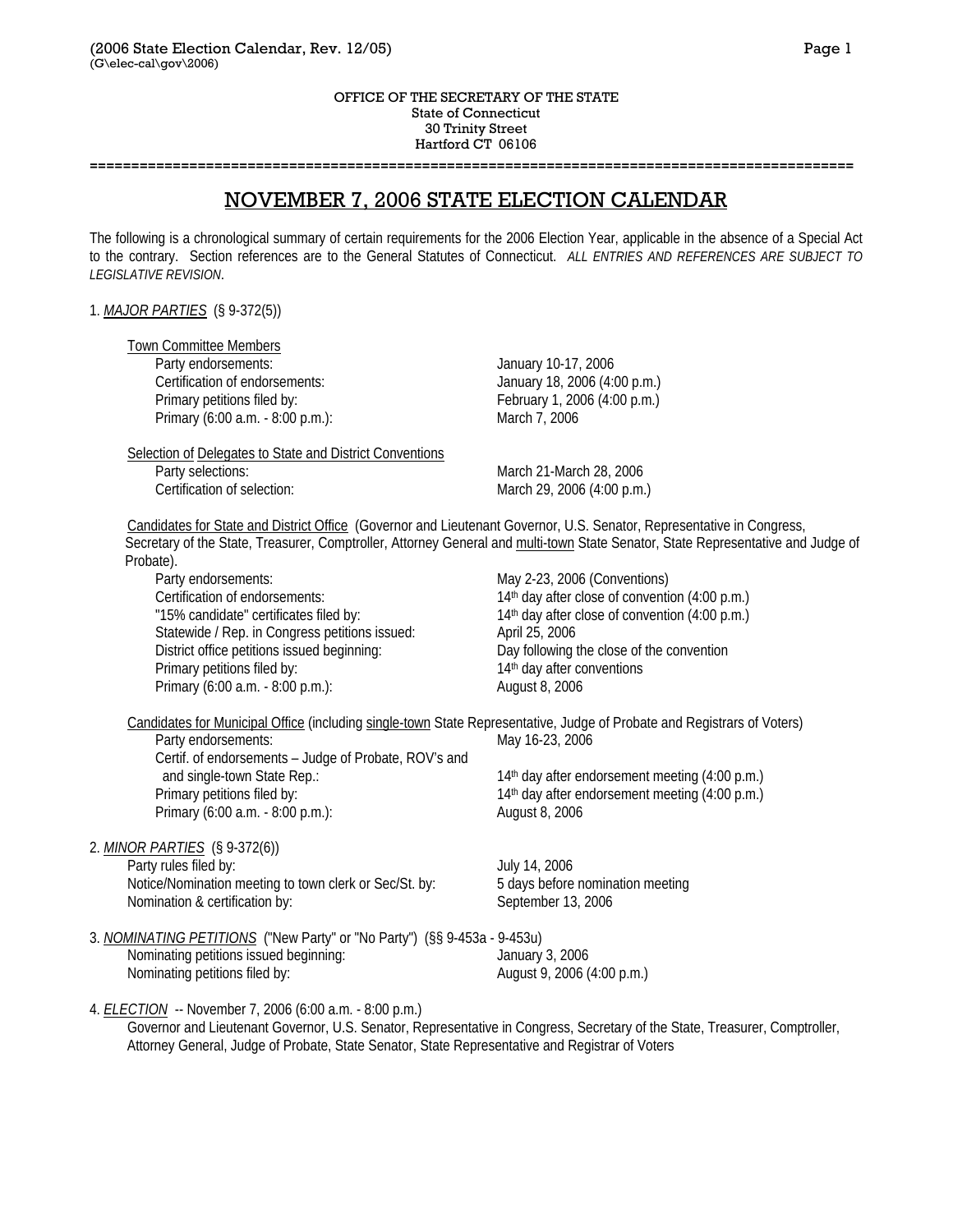## NOVEMBER, 2005

NOVEMBER 9, 2005 to FEBRUARY 13, 2006 (Wednesday - Monday) REGISTRARS REGISTRATION BY MAIL -- TOWN COMMITTEE PRIMARIES -- NOTICE OF ACCEPTANCE OR REJECTION TO BE SENT WITHIN 10 DAYS. When an application for registration by mail is received during this period, registrar must send by first-class mail a notice of acceptance or rejection within 10 days of receipt of application. The privileges as an elector attach immediately upon approval of the application, and the new elector's name is added to the registry list. If a notice of approval is later returned undelivered, registrars must proceed with confirmation of voting residence notice under CGS § 9-35 or § 9-43 and may challenge applicant at polls. (§ 9-23g(c) and (d)) NOVEMBER 11, 2005 (Friday) POLITICAL PARTIES PARTY RULES. Last day to file change in party rules with the Secretary of the State regarding party endorsement for candidates to run for town committee if endorsement made on January 10, 2006. If endorsement is made on January 17, 2006, then November 18, 2006 is last day. At least 60 days before endorsement, one copy of party rules governing such endorsement, must be filed with the Secretary of the State. One copy of revised local party rules (and any amendments thereto) must also be filed forthwith with town clerk and with state central committee. (Applies only when new rules are adopted or existing rules are amended or rescinded.) (§§. 9-374 and 9-375) DECEMBER, 2005 DECEMBER 7, 2005 (Wednesday) REGISTRARS PARTY TRANSFER -- TOWN COMMITTEE PRIMARIES. Last day that enrolled elector can transfer from one party to another and be eligible to vote in town committee primary of new party. (§ 9-59) DECEMBER 7, 2005 (Wednesday) REGISTRARS / TOWN CLERK POLLING PLACE -- ADJACENT DISTRICT -- TOWN COMMITTEE PRIMARIES. Last day for registrars, when necessary, to designate to the town clerk a polling place in an adjacent voting district for town committee primary. Within 10 days after such filing, town clerk to publish notice. (§ 9-168b) DECEMBER 7, 2005 (Wednesday) LEGISLATIVE BODY VOTING DISTRICTS. Last day to make changes in the boundaries of voting districts for town committee primary. (§ 9-169) JANUARY, 2006 JANUARY 1, 2006 thru APRIL 30, 2006 (Sunday - Sunday) REGISTRARS CANVASS. Period for conducting annual house-to-house canvass of electors to be done (1) in person, (2) by mail or by the National Change of Address System (NCOA) of the U. S. Postal Service, (3) by telephone, or (4) by a combination thereof, by registrars or their designees. Canvass by mail should be completed by March 31st because regulations give electors thirty days to respond to canvass by mail, and May  $1<sup>st</sup>$  is the last day to send Confirmation of Voting Residence Notice to electors on the basis of the canvass. (§ 9-32, and Regs. 9-32-1 to 9-32-9) JANUARY 3, 2006 (Tuesday) REGISTRARS ADMISSION OF ELECTORS AT PUBLIC HIGH SCHOOLS. Between January 1st and the last day of the school year, registrars must hold one registration session at each public high school in town. (§ 9-17(c)) JANUARY 3, 2006 (Tuesday) NOMINATING PETITION FORMS. Secretary of the State may begin issuing nominating petition forms for offices to be contested at the regular election. (§ 9-453b) JANUARY 4, 2006 (Wednesday) TOWN CHAIRMEN NOTICE OF CAUCUS. Last day to publish notice of town committee endorsement caucus, if caucus held on January 10<sup>th</sup>. If caucus is held January 17<sup>th</sup>, then January 11<sup>th</sup> is last day. Notice must be published at least five full days before the caucus. Party rules may require earlier notice. (§ 9-390) JANUARY 6, 2006 (Friday) REGISTRARS WAIVER OF ACCESSIBILITY OF POLLING PLACE. Last day that registrars may file with Secretary of the State a request for a waiver to provide accessible polling place for physically disabled, for town committee primary. (§ 9-168d)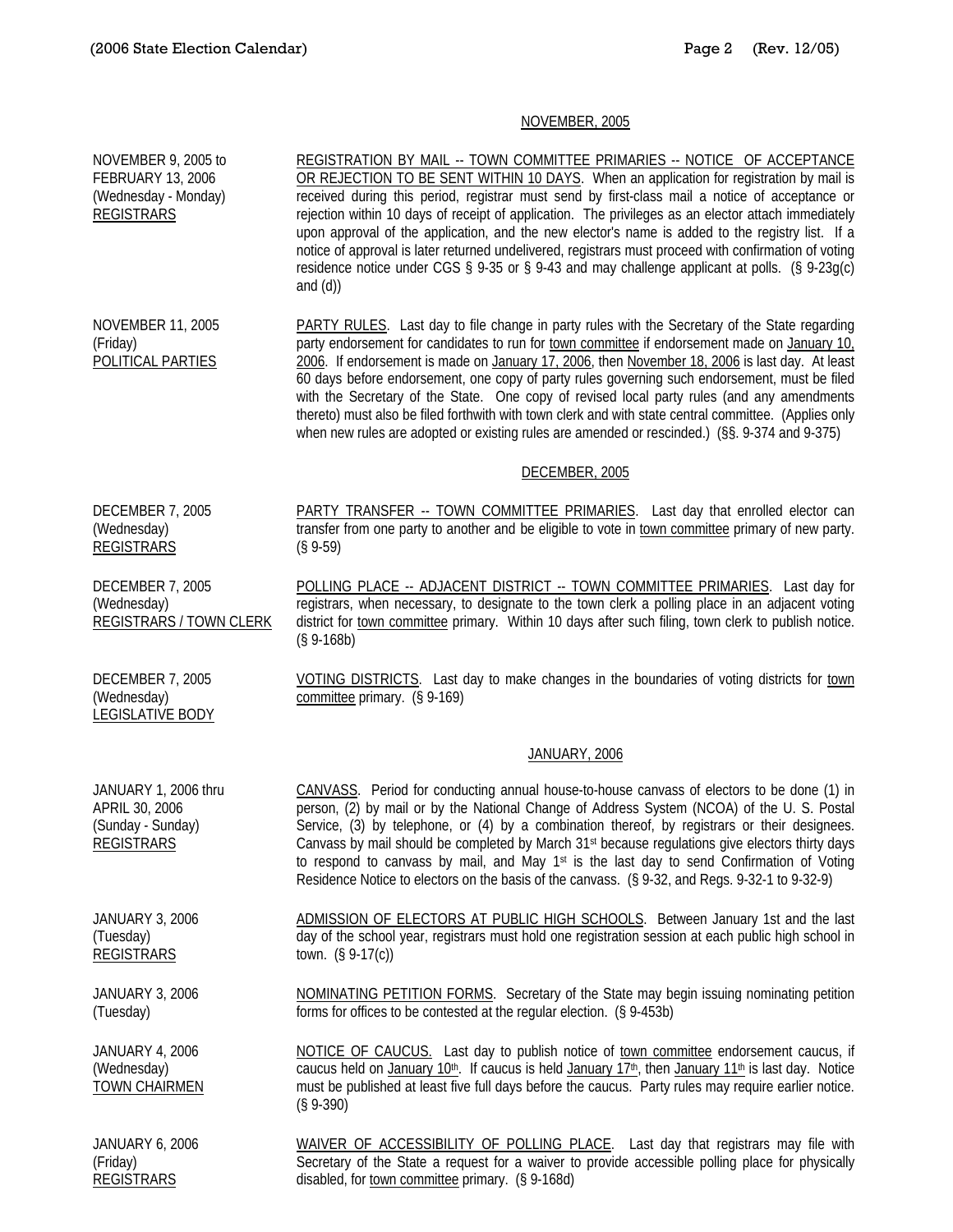| <b>JANUARY 10, 2006</b><br>(Tuesday)                                                                      | CAMPAIGN FINANCE FILING DATE. All committees. The period disclosed is October 1, 2005<br>through December 31, 2005. Except (1) if the committee filed 7 <sup>th</sup> day preceding municipal election<br>report October 26, 2005 through December 31, 2005 is period disclosed and (2) if State Central<br>Committee October 21, 2005 through December 31, 2005 is period disclosed. (§ 9-333j)                                                                                                                                                                                                                                                                                                            |
|-----------------------------------------------------------------------------------------------------------|-------------------------------------------------------------------------------------------------------------------------------------------------------------------------------------------------------------------------------------------------------------------------------------------------------------------------------------------------------------------------------------------------------------------------------------------------------------------------------------------------------------------------------------------------------------------------------------------------------------------------------------------------------------------------------------------------------------|
| JANUARY 10, 2006 to<br><b>JANUARY 17, 2006</b><br>(Tuesday - Tuesday)                                     | <b>PARTY ENDORSEMENT.</b> Endorsement for town committee members by caucus between these<br>days. (§§ 9-390 and 9-391)                                                                                                                                                                                                                                                                                                                                                                                                                                                                                                                                                                                      |
|                                                                                                           | POLITICAL PARTIES / REGISTRARS PRIMARY PETITIONS AVAILABLE. Petition forms for persons desiring to oppose party-endorsed<br>candidates for town committee must be available from the registrar of voters beginning on the day<br>following the making of the party's endorsement of candidates for town committee or beginning on<br>the day following the final day for the making of such endorsements, whichever comes first.<br>$(S 9-409)$                                                                                                                                                                                                                                                             |
| <b>JANUARY 18, 2006</b><br>(Wednesday)<br>4:00 p.m.<br><b>POLITICAL</b><br><b>PARTIES</b><br><b>CLERK</b> | PARTY ENDORSEMENTS -- CERTIFICATION. Last day for the chairman or presiding officer and<br>the secretary of the caucus to certify to the town clerk the names and street addresses of party-<br>endorsed candidates for town committee. Clerk must forthwith publish notice of certification and<br>TOWN that list of candidates is on file. (§§ 9-391 and 9-395)                                                                                                                                                                                                                                                                                                                                           |
| JANUARY 20, 2006<br>(Friday)<br>POLITICAL PARTIES                                                         | PARTY RULES. Last day to file with the Secretary of the State change in party rules regarding the<br>method of party selection for candidates to be selected as delegates if selection is made on March<br>21, 2006. If endorsement is made on March 28, 2006, then January 27, 2006 is last day. At least<br>sixty days before selection, one copy of party rules governing such selection must be filed with the<br>Secretary of the State. One copy of revised local party rules (and any amendments thereto) must<br>also be filed forthwith with town clerk and state central committee. (Applies only when new rules<br>are adopted or existing rules are amended or rescinded.) (§§ 9-374 and 9-375) |
|                                                                                                           | FEBRUARY, 2006                                                                                                                                                                                                                                                                                                                                                                                                                                                                                                                                                                                                                                                                                              |
| FEBRUARY 1, 2006<br>(Wednesday)<br>4:00 p.m.<br><b>REGISTRARS</b>                                         | <b>PRIMARY PETITIONS -- FILING.</b> Primary petitions for opposition candidates for town committee<br>must be submitted to respective registrars by 4:00 p.m. of this day. Registrar of voters, deputy<br>registrar or assistant registrar must be in their office or office facilities between 1:00 p.m. and 4:00<br>p.m. to accept petitions. (§§ 9-405 and 9-406)                                                                                                                                                                                                                                                                                                                                        |
| <b>REGISTRARS</b><br><b>TOWN CLERK</b>                                                                    | NOTICE OF PRIMARY. On filing of valid petition for town committee, and after checking the<br>same, registrar notifies town clerk that primary is to be held and clerk publishes registrar's notice<br>and information concerning candidates, primary date, hours and location of polls, files one copy<br>with Secretary of the State, and records said notice. If central counting designated by registrars,<br>the notice of primary shall include such central location. (§§ 9-147a and 9-435)                                                                                                                                                                                                           |
| <b>TOWN CLERK</b>                                                                                         | <b>PRINTING ABSENTEE BALLOTS.</b> Immediately after the deadline for the certification of all town<br>committee candidates whose names are to appear on the ballot label, the town clerk must begin<br>making arrangements to have the primary absentee ballots printed. (§ 9-135b(a))                                                                                                                                                                                                                                                                                                                                                                                                                      |
| <b>TOWN CLERK</b>                                                                                         | SAMPLE ABSENTEE BALLOT AVAILABLE. A layout model of each different absentee ballot shall<br>be available for public inspection at town clerk's office prior to printing. (§ 9-135b(b))                                                                                                                                                                                                                                                                                                                                                                                                                                                                                                                      |
| <b>TOWN CLERK</b>                                                                                         | ABSENTEE BALLOTS -- FILING. Immediately upon receiving the printed absentee ballots for<br>town committee primary, municipal clerk must file a printed absentee ballot for the municipality or<br>for each different political subdivision, as the case may be, with Secretary of the State, and file an<br>affidavit as to number of such ballots printed. (§ 9-135b(c))                                                                                                                                                                                                                                                                                                                                   |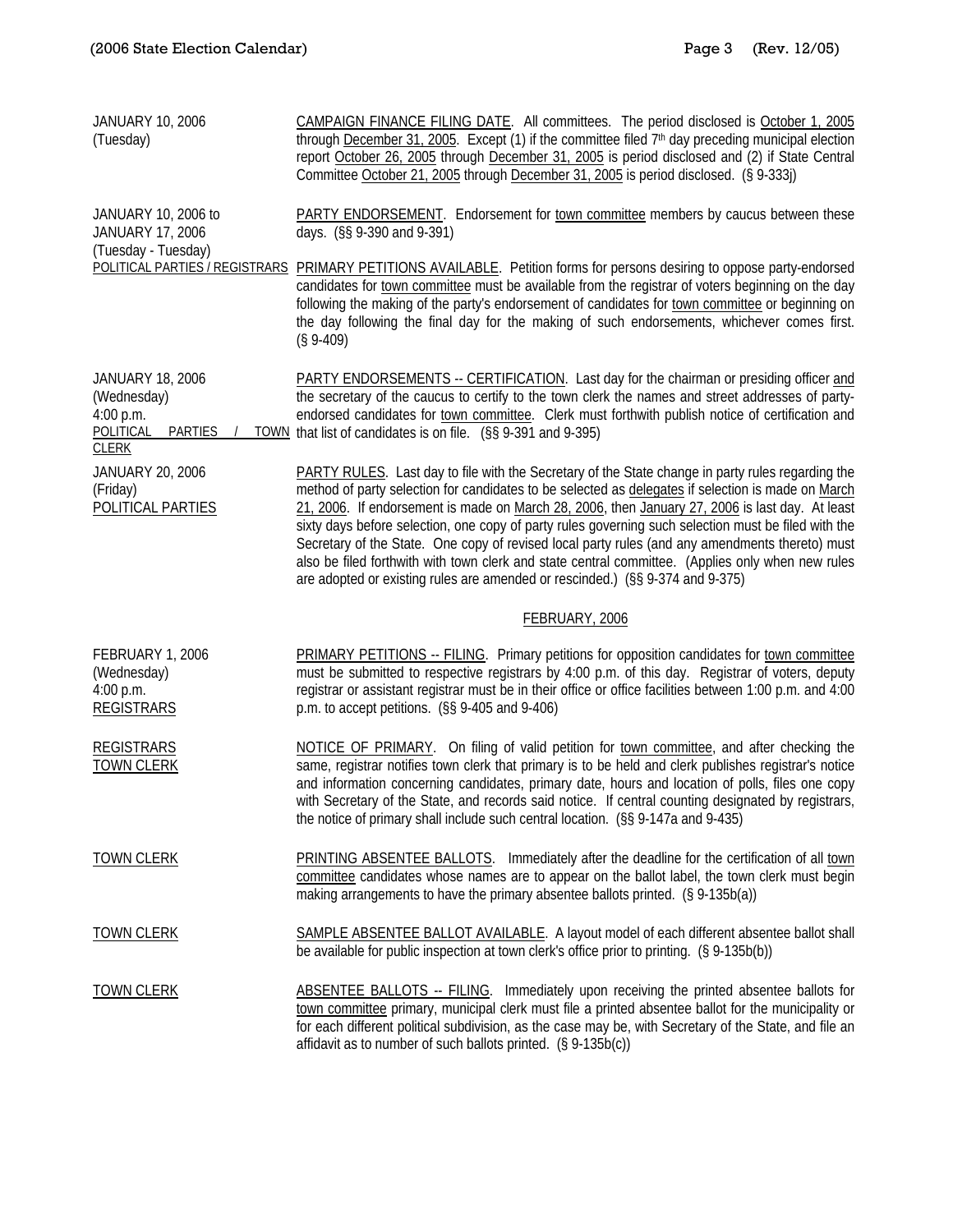| <b>TOWN CLERK</b>                                                                                                                 | BLANK BALLOTS TO ELECTORS TEMPORARILY LIVING (OR EXPECTING TO BE<br>TRAVELING) OUTSIDE U.S. AND TO SERVICEMEN, SPOUSES AND DEPENDENTS<br>WHETHER LIVING WITHIN OR OUTSIDE U.S. Beginning as soon as possible after a complete<br>list of candidates is available, blank ballots (for the town committee primaries), together with a<br>complete list of candidates, should be sent to electors residing (or expecting to be traveling)<br>outside the United States and to servicemen, spouses and dependents whether living within or<br>outside the United States who have applied for an absentee ballot and are eligible to vote in the<br>primary. (§ 9-153f)           |
|-----------------------------------------------------------------------------------------------------------------------------------|------------------------------------------------------------------------------------------------------------------------------------------------------------------------------------------------------------------------------------------------------------------------------------------------------------------------------------------------------------------------------------------------------------------------------------------------------------------------------------------------------------------------------------------------------------------------------------------------------------------------------------------------------------------------------|
| <b>REGISTRARS</b>                                                                                                                 | Registrars may direct the clerk to mail such blank ballot set to a qualified elector or applicant for<br>admission as an elector who (1) is living outside the U.S. or (2) is a member of the armed forces,<br>spouse or dependent. Town clerk also may so act on his own motion. (§ 9-153d)                                                                                                                                                                                                                                                                                                                                                                                 |
| FEBRUARY 1, 2006 to<br><b>FEBRUARY 28, 2006</b><br>(Wednesday - Tuesday)<br>INSTITUTIONAL ADMINISTRATORS<br><b>AND REGISTRARS</b> | SUPERVISED BALLOTING DESIGNATION. In order to have supervised absentee balloting in a<br>nursing home or rest home, etc., with less than 20 electors, a written designation must be made<br>between these dates by either registrar of voters or the administrator of the institution for the town<br>committee primary. These deadlines do not apply to a nursing home or rest home, etc., with 20 or<br>more electors because supervised voting is mandated at such institutions. (§§ 9-159q and 9-159r)                                                                                                                                                                   |
| FEBRUARY 3, 2006<br>(Friday)<br><b>REGISTRARS</b>                                                                                 | POLLING PLACES -- PRIMARY. Last day to determine polling places for town committee<br>primary. Polling places may be changed within thirty-one day period only if town clerk and<br>registrars of voters unanimously find that polling place has been rendered unusable. If polling<br>place found unusable, another polling place must be designated forthwith and adequate notice of<br>such change given. (§§ 9-168 and 9-169)                                                                                                                                                                                                                                            |
| FEBRUARY 5, 2006 to<br><b>FEBRUARY 11, 2006</b><br>(Sunday - Saturday)<br><b>TOWN CLERK</b>                                       | REPORT TO SECRETARY OF NUMBER OF VOTING MACHINES. Town Clerks shall notify the<br>Secretary of the State during the first week of February in each year of the total number of names<br>on the registry list and on each enrollment list and the total number of unaffiliated electors, and the<br>total number of voting machines, by district, in such town. If the number of machines is less than<br>the number required under § 9-238, the town clerk shall include an explanation of the discrepancy.<br>Each town clerk shall also file a duplicate copy of such notification with officials who are required to<br>provide voting machines under § 9-238. (§ 9-238a) |
| FEBRUARY 6, 2006<br>(Monday)<br><b>CANDIDATES</b>                                                                                 | CHANGE OF NAME. Candidates in town committee primary must have changed their name on<br>the registry list by this date in order to have that change reflected on the primary ballot. (Sec. 9-<br>42a)                                                                                                                                                                                                                                                                                                                                                                                                                                                                        |
| FEBRUARY 6, 2006 to<br><b>FEBRUARY 15, 2006</b><br>(Monday - Wednesday)<br><b>REGISTRARS</b>                                      | NOTICE OF 14TH DAY BEFORE PRIMARY DAY ENROLLMENT SESSION. If town committee<br>primary will be held, notice must be published at least once on or between any of these dates of<br>the enrollment session to be held on February 21, 2006; such notice shall state that the registrars<br>will, at such time, hear requests by persons removed for adding their names to the registry list.<br>This newspaper notice need not be a legal notice. (§§ 9-37 and 9-53)                                                                                                                                                                                                          |
| FEBRUARY 14, 2006<br>(Tuesday)<br>CANDIDATES                                                                                      | LIST OF MODERATORS. Last day for candidate to submit to registrars list of desired certified<br>primary moderators for town committee primary. Registrar must notify all candidates of their right to<br>submit a list of designees. (§ 9-436)                                                                                                                                                                                                                                                                                                                                                                                                                               |
| FEBRUARY 14, 2006<br>(Tuesday)<br><b>REGISTRARS</b>                                                                               | CENTRAL COUNTING -- ABSENTEE BALLOTS. Last day for registrars to designate in writing to<br>the town clerk central location for the counting of absentee ballots for town committee primary.<br>Such location shall be published by the town clerk in the notice for the primary. (§ 9-147a)                                                                                                                                                                                                                                                                                                                                                                                 |
| FEBRUARY 14, 2006<br>(Tuesday)                                                                                                    | ABSENTEE BALLOTS. Absentee ballots for town committee primary become available on this<br>day. (§§ 9-135 and 9-140(f))                                                                                                                                                                                                                                                                                                                                                                                                                                                                                                                                                       |
| <b>TOWN CLERK</b>                                                                                                                 | Registrars of voters may direct town clerk to mail absentee ballot forms to a qualified elector or<br>applicant for admission as an elector who (1) is living outside the U.S. or (2) is a member of the<br>armed forces or the spouse or dependent of a member of the armed forces living where such<br>member is stationed. Town clerk also may so act on his own motion. (§§ 9-133f, 9-140(f) and 9-<br>153d)                                                                                                                                                                                                                                                             |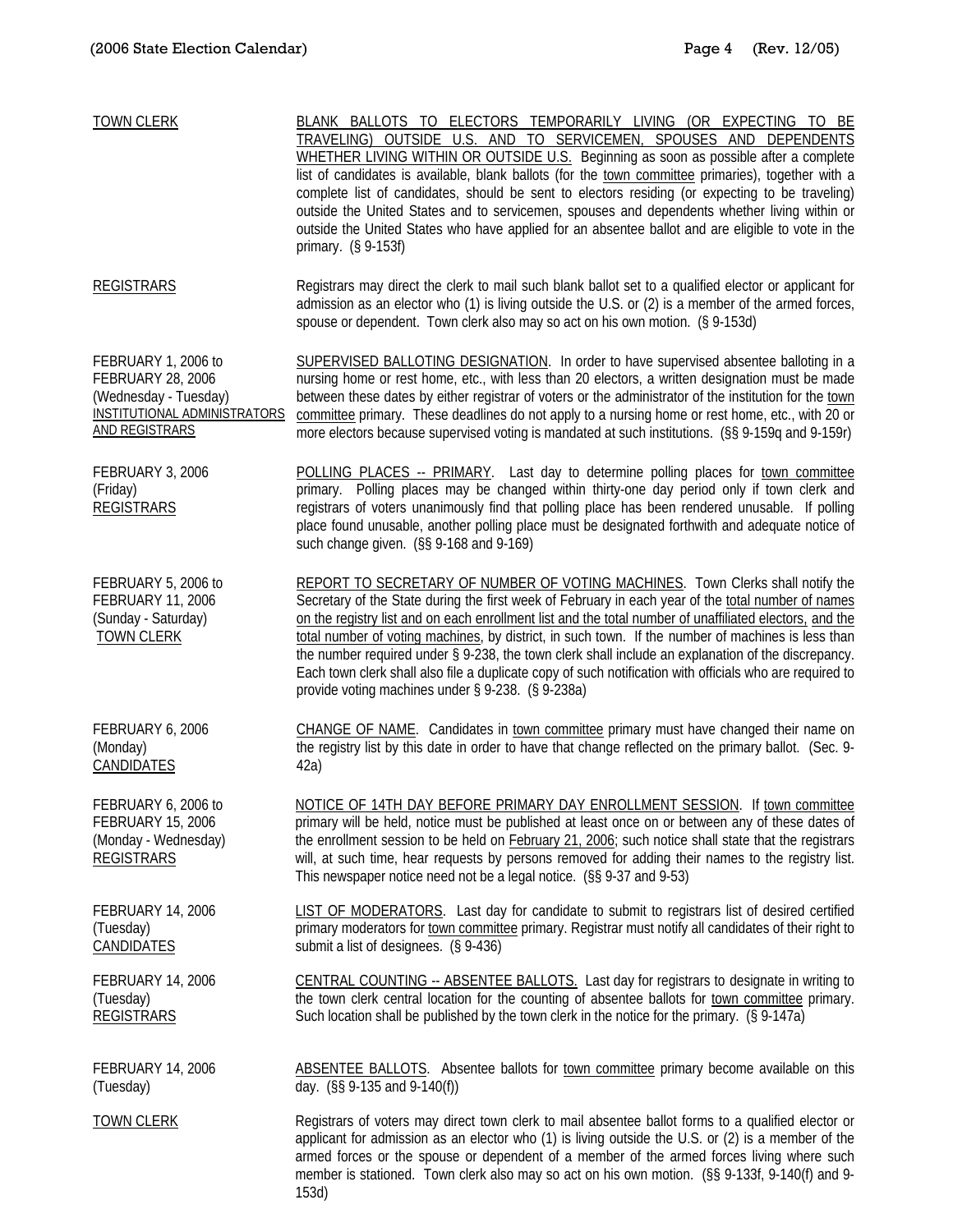| FEBRUARY 14, 2006 to<br>MARCH 2, 2006<br>(Tuesday - Thursday)<br><b>REGISTRARS</b>      | REGISTRATION BY MAIL -- TOWN COMMITTEE PRIMARIES -- NOTICE OF ACCEPTANCE OR<br>REJECTION TO BE SENT ON DAY OF RECEIPT. When an application for registration by mail is<br>received during the period beginning on the 21st day before a primary and ending on the fifth day<br>before a primary, registrar must send by first-class mail a notice of acceptance or rejection on day<br>of receipt of application. The privileges as an elector attach immediately upon approval of the<br>application, and the new elector's name is added to the registry list. If a notice of approval is later<br>returned undelivered, registrars must proceed with Confirmation of Voting Residence Notice under<br>CGS §§ 9-35 or 9-43 and may challenge applicant at polls. (§ 9-23g(c) and (d))                                                                                                                         |
|-----------------------------------------------------------------------------------------|-----------------------------------------------------------------------------------------------------------------------------------------------------------------------------------------------------------------------------------------------------------------------------------------------------------------------------------------------------------------------------------------------------------------------------------------------------------------------------------------------------------------------------------------------------------------------------------------------------------------------------------------------------------------------------------------------------------------------------------------------------------------------------------------------------------------------------------------------------------------------------------------------------------------|
| FEBRUARY 21, 2006<br>(Tuesday)<br><b>REGISTRARS</b>                                     | PRIMARY ENROLLMENT SESSION. If primary is to be held, mandatory enrollment session must<br>be held on this date (14th day before primary) for the purpose of registration and/or enrollment of<br>electors entitled to vote in town committee primary. At least two consecutive hours required,<br>between the hours of 12:00 noon and 9:00 p.m. $(S 9-51)$                                                                                                                                                                                                                                                                                                                                                                                                                                                                                                                                                     |
|                                                                                         | If primary is to be held, registrars must also hold a session to hear requests for adding names to<br>the registry list by persons removed. This session may be held simultaneously with the enrollment<br>session. $(S 9-37)$                                                                                                                                                                                                                                                                                                                                                                                                                                                                                                                                                                                                                                                                                  |
| <b>FEBRUARY 24, 2006</b><br>(Friday)<br>REGISTRARS / CANDIDATES                         | LIST OF PRIMARY OFFICIALS. Last day for candidates to submit to registrar lists of desired<br>primary day officials, except moderators, for town committee primary. Registrar must notify all<br>candidates of their right to submit a list of designees. (§ 9-436)                                                                                                                                                                                                                                                                                                                                                                                                                                                                                                                                                                                                                                             |
| FEBRUARY 28, 2006<br>(Tuesday)<br>PRIMARY CANDIDATES                                    | CAMPAIGN FINANCE FILING DATE. All committees, except state central committees, which<br>have made or received a contribution or expenditure in connection with the town committee<br>primary. (§ 9-333j)                                                                                                                                                                                                                                                                                                                                                                                                                                                                                                                                                                                                                                                                                                        |
| FEBRUARY 28, 2006<br>(Tuesday)<br><b>REGISTRARS</b>                                     | <b>ENROLLMENT LISTS.</b> Supplementary or updated enrollment list for use at town committee<br>primaries, if any, to be printed by this date. If two parties have a primary, towns which have<br>eliminated separate enrollment lists must print enrollment lists. (§ 9-55)                                                                                                                                                                                                                                                                                                                                                                                                                                                                                                                                                                                                                                     |
| FEBRUARY 28, 2006<br>(Tuesday)<br><b>REGISTRARS</b>                                     | ABSENTEE BALLOT CHECK-OFF -- TOWN COMMITTEE PRIMARY. Whether central counting<br>of absentee ballots has been designated or not, beginning as soon after 11:00 a.m. as the<br>absentee ballots are available from the town clerk, the registrars may begin checking the absentee<br>ballots on this day and each weekday before the town committee primary. The ballots shall be<br>checked not later than the last weekday before the primary. The registrars shall check, without<br>opening the outer envelopes, the names of such absentee voters on the official check list to be<br>used at such primary by indicating "absentee" or "A" preceding such name, and in the case of<br>central counting shall also note such designation on a duplicate list. After checking is completed,<br>town clerk seals unopened ballots for delivery between 10:00 a.m. and 12:00 noon, primary day.<br>$(S 9-140c)$ |
| FEBRUARY 28, 2006<br>(Tuesday)<br>INSTITUTIONAL ADMINISTRATORS<br><b>AND REGISTRARS</b> | SUPERVISED BALLOTING DESIGNATION. Last day to request supervised absentee balloting in<br>a nursing home or rest home, etc. with less than 20 electors. A written designation must be made<br>by this date by either registrar of voters or the administrator of the institution for the town<br>committee primary. This deadline does not apply to a nursing home or rest home, etc., with 20 or<br>more electors because supervised voting is mandated at such institutions. (§§ 9-159q and 9-159r)                                                                                                                                                                                                                                                                                                                                                                                                           |

MARCH, 2006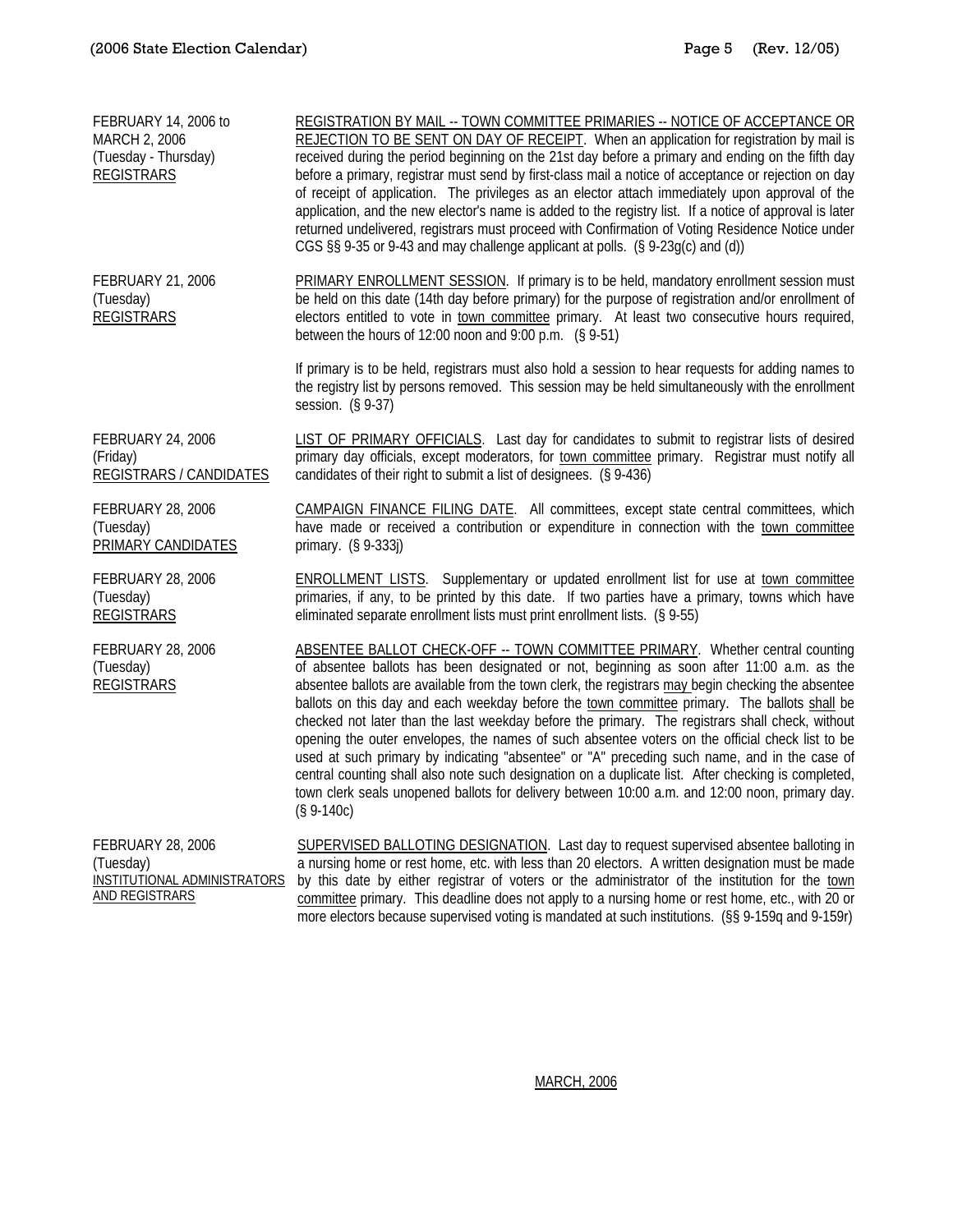| MARCH 2, 2006<br>(Thursday)<br><b>REGISTRARS</b>                               | REGISTRATION AND ENROLLMENT CUT-OFF. Deadline for registering and/or enrolling for<br>voting in town committee primaries unless register in person with town clerk or registrar or unless<br>file application for enrollment in person with registrar of voters. (§§ 9-23g, 9-56 and 9-57)                                                                                                                                                                                                                                                                                                                                                                                                                                                                                                                                                                                                                 |
|--------------------------------------------------------------------------------|------------------------------------------------------------------------------------------------------------------------------------------------------------------------------------------------------------------------------------------------------------------------------------------------------------------------------------------------------------------------------------------------------------------------------------------------------------------------------------------------------------------------------------------------------------------------------------------------------------------------------------------------------------------------------------------------------------------------------------------------------------------------------------------------------------------------------------------------------------------------------------------------------------|
|                                                                                | Mail-in application of new voter must be received by registrar of voters of the town of residence by<br>this day, except that a mail-in application of new voter postmarked by this day or received by a<br>voter registration agency or the Department of Motor Vehicles by this day may be received by the<br>registrar of voters until 12:00 noon of March 6, 2006. (§ 9-23g(c) and (d))                                                                                                                                                                                                                                                                                                                                                                                                                                                                                                                |
|                                                                                | However, enrollment application of unaffiliated voter must be received by this day by registrar of<br>voters of town of residence, unless unaffiliated voter files application for enrollment in person with<br>registrar of voters by 12:00 noon of March 6, 2006. (§ 9-56)                                                                                                                                                                                                                                                                                                                                                                                                                                                                                                                                                                                                                               |
| MARCH 3, 2006 thru<br>MARCH 7, 2006<br>(Friday - Tuesday)<br><b>REGISTRARS</b> | REGISTRATION BY MAIL -- TOWN COMMITTEE PRIMARIES -- NOTICE OF ACCEPTANCE<br>OR REJECTION TO BE SENT WITHIN 10 DAYS. PRIVILEGES OF AN ELECTOR SHALL NOT<br>ATTACH UNTIL THE DAY AFTER THE PRIMARY OR THE DAY APPLICATION IS APPROVED<br>BY REGISTRAR, WHICHEVER IS LATER. When a mail-in application hand-delivered by<br>someone other than the applicant is received during this period by registrars in applicant's town of<br>residence (or by the DMV or a voter registration agency), or a mailed mail-in application for<br>registration is postmarked during this period, registrar must act on the application and send by<br>first-class mail a notice of acceptance or rejection within 10 days of receipt of the application, but<br>privileges of an elector shall not attach until March 8, 2006, or until the application is approved by<br>registrar, whichever is $later.$ (§ 9-23g(d)(2)) |
|                                                                                | <b>IMPORTANT EXCEPTION:</b><br>If an application of a new voter indicates that it was (1) received by March 2, 2006 by the<br>DMV or a voter registration agency, or (2) postmarked by March 2, 2006 the registrar of<br>voters of the town of residence shall mail a notice of acceptance or rejection on the day of<br>receipt of such application during the period March 3 <sup>rd</sup> through noon March 6 <sup>th</sup> . Such<br>persons whose applications are accepted by noon March 6th acquire privileges of an<br>elector immediately and may vote in the primary. $(§ 9-23g(c)$ and $(d))$                                                                                                                                                                                                                                                                                                  |
| MARCH 5, 2006<br>(Sunday)<br>6:00 a.m.<br><b>TOWN CLERK</b>                    | PRINTING OF SAMPLE BALLOTS. Town clerk prepares primary ballot labels for town committee<br>primaries, if any; and at least 48 hours before the primary provides a number of sample ballot<br>labels for distribution as he deems necessary. (§ 9-437)                                                                                                                                                                                                                                                                                                                                                                                                                                                                                                                                                                                                                                                     |
| MARCH 5, 2006<br>(Sunday)<br>6:00 a.m.<br><b>CANDIDATES</b>                    | UNOFFICIAL CHECKERS. Deadline for candidates or candidates' representatives to submit list of<br>designees for unofficial checkers to the registrar of voters. Such list must be submitted at least 48<br>hours prior to the opening of the polls for town committee primary. The registrar must notify all<br>candidates for town committee of their right to submit a list of designees. (§§ 9-436a, 9-476)                                                                                                                                                                                                                                                                                                                                                                                                                                                                                              |
|                                                                                | In addition, any person (other than the candidate or primary official) may serve as a runner.<br>$(S 9-235b)$                                                                                                                                                                                                                                                                                                                                                                                                                                                                                                                                                                                                                                                                                                                                                                                              |
| MARCH 6, 2006<br>(Monday)<br><b>REGISTRARS</b>                                 | SUPERVISED BALLOTING DEADLINE. Supervision of absentee balloting shall be not later than<br>the last business day before the town committee primary. (§§ 9-159q and 9-159r)                                                                                                                                                                                                                                                                                                                                                                                                                                                                                                                                                                                                                                                                                                                                |
| MARCH 6, 2006<br>(Monday)<br><b>REGISTRARS</b>                                 | ABSENTEE BALLOT CHECK-OFF -- TOWN COMMITTEE PRIMARY. Whether central counting<br>of absentee ballots has been designated or not, beginning as soon after 11:00 a.m. as the<br>absentee ballots are available from the town clerk, the registrars shall check, without opening the<br>outer envelopes, the names of absentee voters on the official check list by indicating "absentee" or<br>"A" preceding the name, and in the case of central counting shall also note such designation on<br>the duplicate list. After checking is completed, town clerk seals unopened ballots for delivery<br>between 10:00 a.m. and 12:00 noon, primary day. Although checking may begin on February 28,<br>2006 it must be completed by this day. (§ 9-140c)                                                                                                                                                        |
| MARCH 6, 2006<br>(Monday)<br><b>REGISTRARS</b>                                 | <b>ENROLLMENT LIST. TOWN COMMITTEE PRIMARIES.</b> Separate supplementary list compiled,<br>which list shall include the name of any person who was admitted as an elector or whose<br>privileges of party enrollment attached since the printing of the supplementary enrollment list on<br>February 28, 2006. An updated list may be printed instead. (§ 9-55)                                                                                                                                                                                                                                                                                                                                                                                                                                                                                                                                            |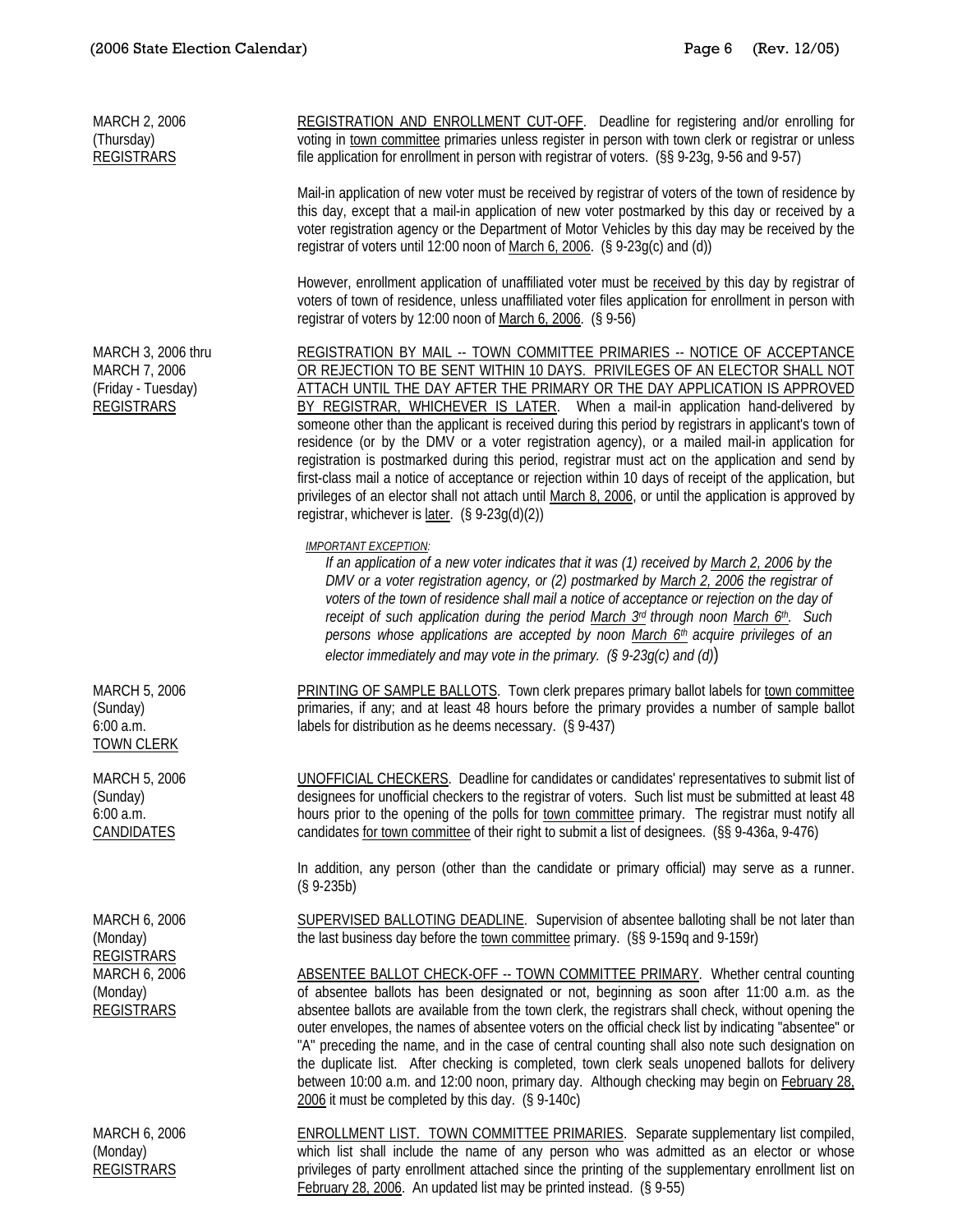| MARCH 6, 2006<br>(Monday)<br><b>TOWN CLERK</b>               | ABSENTEE BALLOTS -- PRIMARY -- DEADLINE TO ISSUE. Absentee ballots for town<br>committee primary may not be issued on primary day, except electors who suddenly become ill<br>within six days immediately preceding the close of the polls at the primary, or who are patients in a<br>hospital within such six-day period, may be issued an absentee ballot up to the close of the polls.<br>(§§ 9-140(h) and 9-150c)                                                                                                                                                                                                                                                                                                                                                                                                                                                               |
|--------------------------------------------------------------|--------------------------------------------------------------------------------------------------------------------------------------------------------------------------------------------------------------------------------------------------------------------------------------------------------------------------------------------------------------------------------------------------------------------------------------------------------------------------------------------------------------------------------------------------------------------------------------------------------------------------------------------------------------------------------------------------------------------------------------------------------------------------------------------------------------------------------------------------------------------------------------|
| MARCH 6, 2006<br>(Monday)<br>12:00 noon<br><b>REGISTRARS</b> | REGISTRATION BY MAIL -- TOWN COMMITTEE PRIMARIES. Deadline for the registrar of the<br>mail-in applicant's town of residence to receive mail-in application (postmarked by the fifth day<br>before primary or received by DMV or voter registration agency by such fifth day) so that the<br>applicant may be enrolled in time to vote in primary. (§§ 9-23a and 9-23g(c) and (d))                                                                                                                                                                                                                                                                                                                                                                                                                                                                                                   |
| MARCH 6, 2006<br>(Monday)<br><b>REGISTRARS</b>               | <b>ENROLLMENT LIST.</b> Last day before town committee primary to remove electors from registry<br>list (and enrollment list) who have died, become disfranchised or confirmed in writing that they<br>have moved out of town. An elector is deemed to have confirmed in writing that he has moved out<br>of town if (1) the registrars have received a cancellation form or (2) the elector has notified DMV of<br>a change of address out of town concerning a driver's license. (DMV notifies the registrars, and<br>the registrars send Notice of Removal.) The names of persons removed are not sent to the polls<br>and such persons may be restored on primary day only if the registrar is contacted and consents<br>to approve the applicant's request for restoration. (§§ 9-32 and 9-35)                                                                                  |
|                                                              | INACTIVE LIST. The registrars prepare an inactive list of (1) any person whose notice of approval<br>of mail-in was returned undeliverable and who did not respond to a Confirmation of Voting<br>Residence Notice sent thirty days prior to this date, and (2) any person who was sent a<br>Confirmation of Voting Residence Notice between January 2, 2005 - May 1, 2005 or between<br>March 2, 2004 - May 1, 2004, or between January 2, 2003--May 1, 2003, or between January 2,<br>2002--May 1, 2002, on the basis of the canvass and did not respond within thirty days after it was<br>sent (and was not restored). The inactive list is sent to the polls. Electors on the inactive list may<br>sign a restoration form at the polls and, if the registrar or assistant registrar of voters in the polls<br>consents, such elector may vote. (§§ 9-23g(c), 9-35 and 9-42(c)) |
|                                                              | REMOVE FROM INACTIVE LIST. Last day before primary to remove electors from inactive<br>registry list (and enrollment list) who were sent a Confirmation of Voting Residence Notice four<br>years ago and did not respond within thirty days after it was sent (and were never restored to the<br>active list). (§ 9-35)                                                                                                                                                                                                                                                                                                                                                                                                                                                                                                                                                              |
| MARCH 6, 2006<br>(Monday)<br>12:00 noon<br><b>REGISTRARS</b> | REGISTRATION AND ENROLLMENT CUT-OFF IN PERSON. Deadline for registering in person<br>with the registrar of voters or town clerk of the town of residence and deadline for enrolling in<br>person with the registrar of voters for voting in town committee primaries. Deadline for cross-town<br>registrations to be received by registrar of town of residence.                                                                                                                                                                                                                                                                                                                                                                                                                                                                                                                     |
|                                                              | Applications from servicemen and persons out of the country under §§ 9-26 and 9-23a may be<br>received throughout the day. (§§ 9-19e, 9-23a, 9-56 and 9-57)                                                                                                                                                                                                                                                                                                                                                                                                                                                                                                                                                                                                                                                                                                                          |
| MARCH 7, 2006<br>(Tuesday)<br>6:00 a.m. to 8:00 p.m.         | PRIMARY. Primary for town committee if valid petition or petitions have been filed. Hours: 6:00<br>a.m. to $8:00$ p.m. $(S\ 9-425)$                                                                                                                                                                                                                                                                                                                                                                                                                                                                                                                                                                                                                                                                                                                                                  |
|                                                              | ABSENTEE BALLOTS. In order to be cast at a primary, the absentee ballot must be received by<br>the municipal clerk (1) by the close of the polls if it is mailed or if it is returned by a member of the<br>immediate family of the applicant in person or by the qualified designee of an ill or physically-<br>disabled ballot applicant in person, or (2) by the day before the primary if it is returned in person by<br>the applicant. $(S 9-140b)$                                                                                                                                                                                                                                                                                                                                                                                                                             |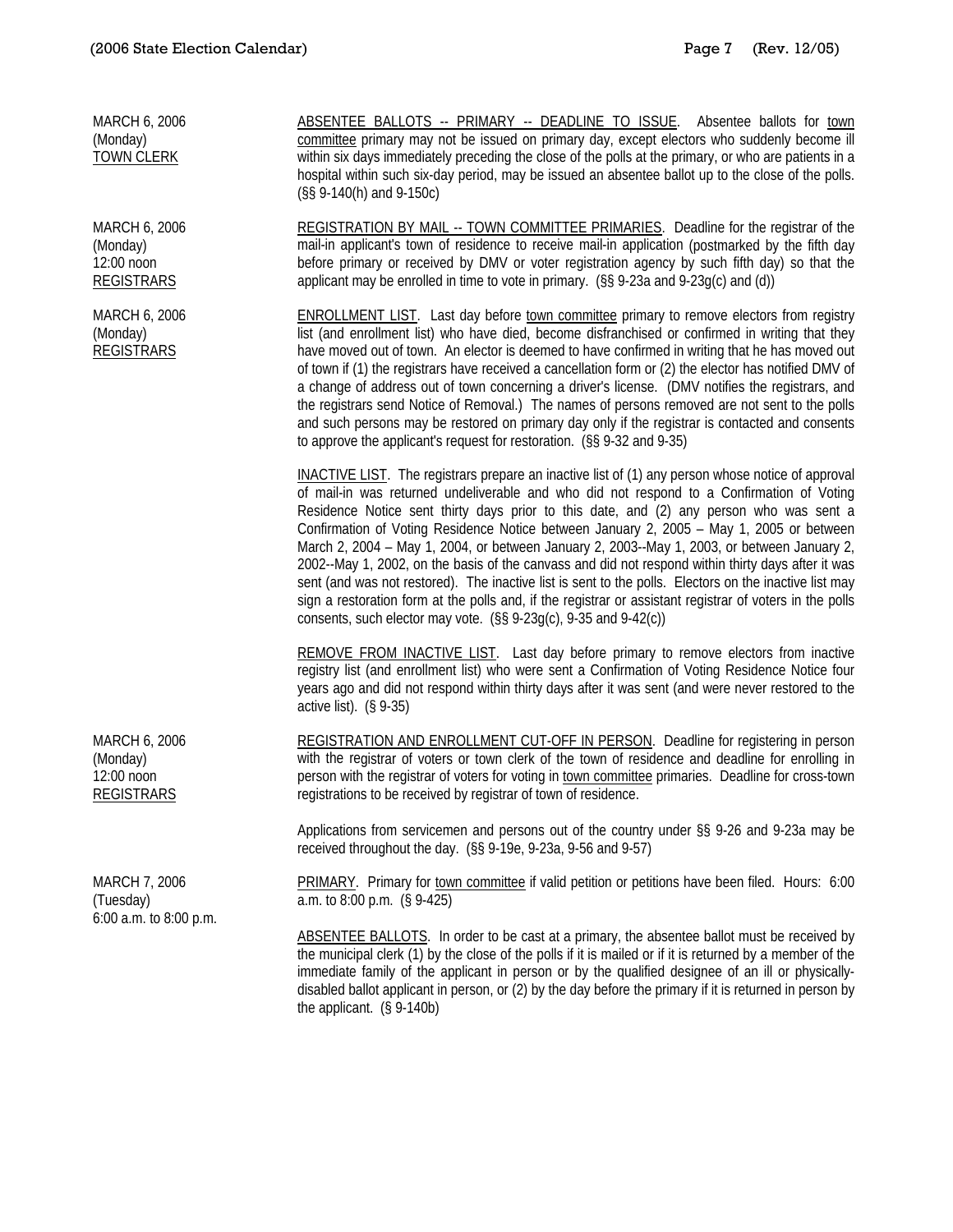(Tuesday – Tuesday) POLITICAL PARTIES

|                                                                                       | All absentee ballots received before 11:00 a.m. of March 6, 2006 are to be delivered to the<br>registrars of voters between 10:00 a.m. and 12:00 noon on primary day. If the registrars choose<br>the optional 6:00 p.m. count, ballots received after 11:00 a.m. of March 6, 2006 and before 6:00<br>p.m. of primary day are to be delivered at 6:00 p.m. (except that some may be retained until the<br>polls close, if desired, in order to ensure ballot secrecy); and all ballots timely received after 6:00<br>p.m. are to be delivered at the close of the polls. If the optional 6:00 p.m. count is not designated,<br>then all ballots timely received after 11:00 a.m. of the day before the primary are to be delivered to<br>the registrars at the close of the polls and not before. In municipalities that have central counting<br>of absentee ballots, at close of polls, registrars or assistant registrars shall deliver official check list<br>to moderator of central location for checking. When counting of absentee ballots is complete,<br>moderator delivers check list and other information to head moderator. (§ 9-140c) |
|---------------------------------------------------------------------------------------|------------------------------------------------------------------------------------------------------------------------------------------------------------------------------------------------------------------------------------------------------------------------------------------------------------------------------------------------------------------------------------------------------------------------------------------------------------------------------------------------------------------------------------------------------------------------------------------------------------------------------------------------------------------------------------------------------------------------------------------------------------------------------------------------------------------------------------------------------------------------------------------------------------------------------------------------------------------------------------------------------------------------------------------------------------------------------------------------------------------------------------------------------|
| MARCH 8, 2006<br>(Wednesday)<br><b>MODERATOR</b>                                      | RETURN OF VOTES TO SECRETARY OF THE STATE. PRIMARY. Head moderator to<br>forthwith transmit to Secretary of the State one copy of duplicate certificate of votes cast for<br>candidates for town committee. (§§ 9-314 and 9-440) The other copy of the return is filed with the<br>town clerk on or before this date.                                                                                                                                                                                                                                                                                                                                                                                                                                                                                                                                                                                                                                                                                                                                                                                                                                |
| MARCH 8, 2006 to<br><b>JULY 17, 2006</b><br>(Wednesday - Monday)<br><b>REGISTRARS</b> | REGISTRATION BY MAIL -- NOTICE OF ACCEPTANCE OR REJECTION TO BE SENT WITHIN<br>10 DAYS. When an application for registration by mail is received during this period, registrar<br>must send by first class mail a notice of acceptance or rejection within 10 days of receipt of<br>application. The privileges as an elector attach immediately upon approval of the application, and<br>the new elector's name is added to the registry list. If a notice of approval is later returned<br>undelivered, registrars must proceed with a Confirmation of Voting Residence Notice under CGS<br>§§ 9-35 or 9-43 and may challenge applicant at polls. (§ 9-23g(c) and (d))                                                                                                                                                                                                                                                                                                                                                                                                                                                                             |
| MARCH 10, 2006<br>(Friday)<br><b>MODERATORS</b>                                       | DISCREPANCY -- RECOUNT. Last day for head moderator to order recount of town committee<br>primary when there is a discrepancy in returns. (§§ 9-310 and 9-311)                                                                                                                                                                                                                                                                                                                                                                                                                                                                                                                                                                                                                                                                                                                                                                                                                                                                                                                                                                                       |
| MARCH 14, 2006<br>(Tuesday)<br><b>MODERATORS</b>                                      | CLOSE VOTE OR DISCREPANCY RECOUNT. Last day to conduct close vote or discrepancy<br>recount of town committee primary. (§§ 9-310, 9-311, 9-311a, 9-311b, 9-370a, 9-445 and 9-446)                                                                                                                                                                                                                                                                                                                                                                                                                                                                                                                                                                                                                                                                                                                                                                                                                                                                                                                                                                    |
| MARCH 15, 2006<br>(Wednesday)<br><b>TOWN CHAIRMEN</b>                                 | NOTICE OF CAUCUS. Last day to publish notice of selection caucus, if caucus is the selecting<br>authority for delegates if caucus held on March 21, 2006. If caucus is held March 28, 2006, then<br>March 22, 2006 is last day. Notice must be published at least five full days before the caucus.<br>Party rules may require earlier notice. (§ 9-390)                                                                                                                                                                                                                                                                                                                                                                                                                                                                                                                                                                                                                                                                                                                                                                                             |
| MARCH 17, 2006<br>(Friday)<br>POLITICAL PARTIES                                       | PARTY RULES. Last day to file with Secretary of the State change in party rules regarding the<br>method of party endorsement for a candidate to run for municipal office if endorsement made on,<br>May 16, 2006. If endorsement is made on May 23, 2006, then March 24, 2006 is last day. At<br>least 60 days before endorsement, one copy of party rules governing such endorsement must be<br>filed with the Secretary of the State. One copy of revised local party rules (and any amendments<br>thereto) must also be filed forthwith with town clerk and state central committee. (Applies only<br>when new rules are adopted or existing rules are amended or rescinded.) (§§ 9-372(5)(B), 9-374<br>and 9-375)                                                                                                                                                                                                                                                                                                                                                                                                                                |
| MARCH 17, 2006<br>(Friday)<br><b>TOWN CLERK</b>                                       | ABSENTEE BALLOTS -- REPORT. Last day for town clerk to file with Secretary of the State<br>statement accounting for number of absentee voting forms and challenged ballot forms used at<br>town committee primary. (§§ 9-139c and 9-232e)                                                                                                                                                                                                                                                                                                                                                                                                                                                                                                                                                                                                                                                                                                                                                                                                                                                                                                            |
| MARCH 21, 2006<br>(Tuesday)                                                           | VOTING MACHINES. Voting machines used at town committee primary to remain locked through<br>this date. $(S\ 9-447)$                                                                                                                                                                                                                                                                                                                                                                                                                                                                                                                                                                                                                                                                                                                                                                                                                                                                                                                                                                                                                                  |
| MARCH 21, 2006<br>(Tuesday)<br><b>CANDIDATES</b>                                      | COMPLAINT. Last day for bringing complaint to the Superior Court contesting ruling of official or<br>count of votes at town committee primary. (§ 9-329a)                                                                                                                                                                                                                                                                                                                                                                                                                                                                                                                                                                                                                                                                                                                                                                                                                                                                                                                                                                                            |
| MARCH 21, 2006 to<br>MARCH 28, 2006                                                   | <b>PARTY SELECTION OF DELEGATES.</b> Selection for delegates to state and district conventions<br>by town committee or caucus between these days. (§§ 9-390 and 9-391)                                                                                                                                                                                                                                                                                                                                                                                                                                                                                                                                                                                                                                                                                                                                                                                                                                                                                                                                                                               |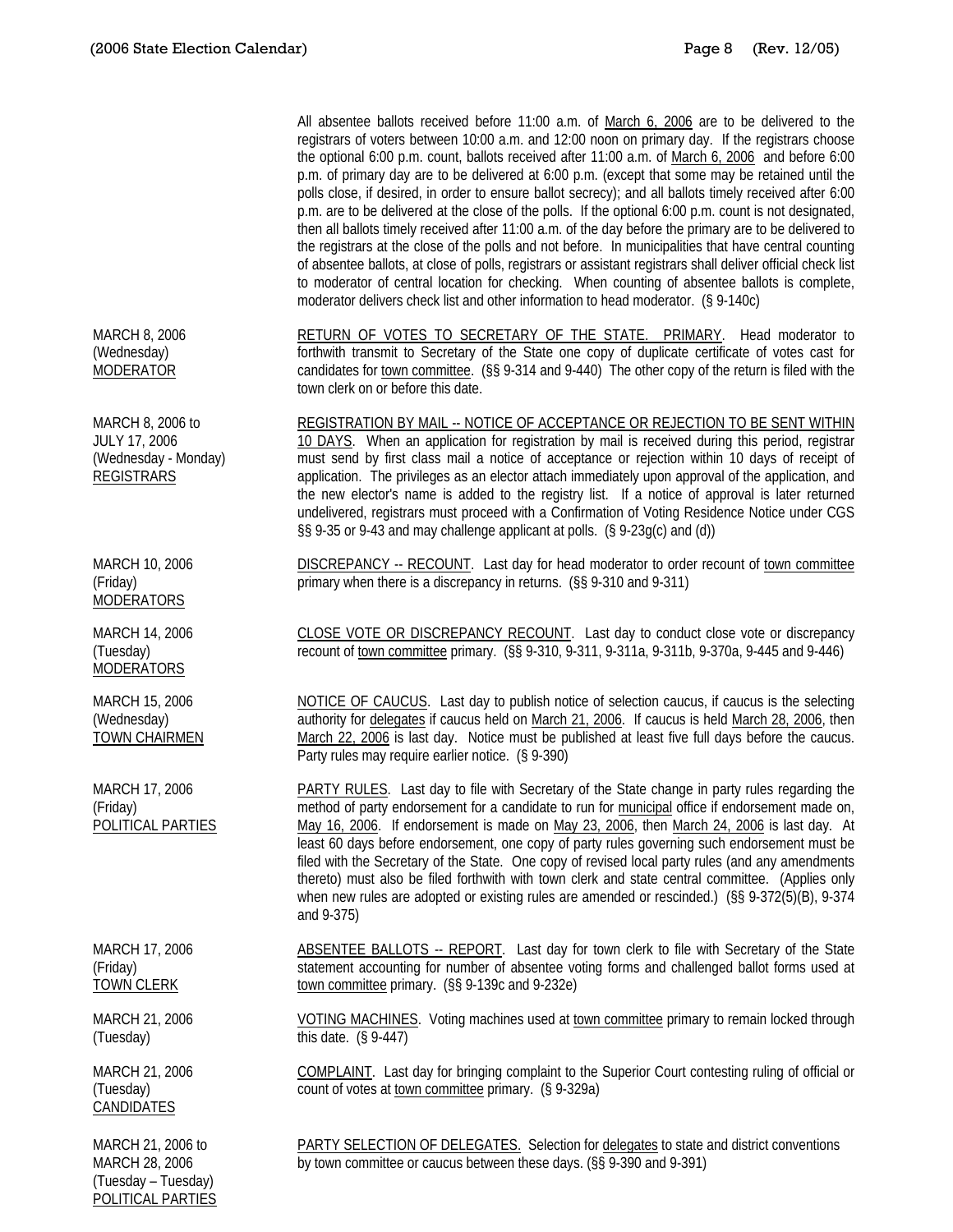| MARCH 29, 2006<br>(Wednesday)<br>4:00 p.m.                                      | PARTY ENDORSEMENTS -- CERTIFICATION. Last day for chairman or presiding officer and the<br>secretary of the caucus or the town committee, as the case may be, to certify to the town clerk the<br>names and street addresses of party-endorsed candidates for delegates. Certification must also<br>POLITICAL PARTIES / TOWN CLERK be accompanied by (1) The name and street address of each person selected, and (2) The name<br>and number of the political subdivision or district for which each such person is elected. Clerk<br>must forthwith publish notice of certification and that list of candidates is on file. (§§ 9-391 and 9-<br>395)                                                                                                                                                                                                                                                                    |
|---------------------------------------------------------------------------------|--------------------------------------------------------------------------------------------------------------------------------------------------------------------------------------------------------------------------------------------------------------------------------------------------------------------------------------------------------------------------------------------------------------------------------------------------------------------------------------------------------------------------------------------------------------------------------------------------------------------------------------------------------------------------------------------------------------------------------------------------------------------------------------------------------------------------------------------------------------------------------------------------------------------------|
|                                                                                 | <b>APRIL, 2006</b>                                                                                                                                                                                                                                                                                                                                                                                                                                                                                                                                                                                                                                                                                                                                                                                                                                                                                                       |
| APRIL 6, 2006<br>(Thursday)                                                     | CAMPAIGN FINANCE FILING DATE. Filing date, within 30 days of the town committee primary,<br>for committees of primary candidates. (§ 9-333j)                                                                                                                                                                                                                                                                                                                                                                                                                                                                                                                                                                                                                                                                                                                                                                             |
| APRIL 10, 2006<br>(Monday)                                                      | CAMPAIGN FINANCE FILING DATE. All committees. The period disclosed is January 1, 2006<br>through March 31, 2006 (§ 9-333j)                                                                                                                                                                                                                                                                                                                                                                                                                                                                                                                                                                                                                                                                                                                                                                                               |
| APRIL 25, 2006<br>(Tuesday)<br>SEC'Y OF THE STATE                               | <b>PRIMARY PETITIONS AVAILABLE.</b> Petition forms for person desiring to oppose party endorsed<br>candidates for state office or the district office of Representative in Congress available from the<br>Secretary of the State beginning on this day. (§9-404a)                                                                                                                                                                                                                                                                                                                                                                                                                                                                                                                                                                                                                                                        |
|                                                                                 | MAY, 2006                                                                                                                                                                                                                                                                                                                                                                                                                                                                                                                                                                                                                                                                                                                                                                                                                                                                                                                |
| MAY 1, 2006<br>(Monday)<br><b>REGISTRARS</b>                                    | NOTICE OF CONFIRMATION OF VOTING RESIDENCE. Last day to send Notice of<br>Confirmation of Voting Residence to electors on the basis of the canvass. (§ 9-35)                                                                                                                                                                                                                                                                                                                                                                                                                                                                                                                                                                                                                                                                                                                                                             |
| MAY 2, 2006 to<br>MAY 23, 2006<br>(Tuesday - Tuesday)<br>POLITICAL PARTIES      | CONVENTIONS. Period of time when major party conventions to endorse candidates for state<br>and district office must be held. Party-endorsed candidates must file with the Secretary of the<br>State a certificate of endorsement signed by candidates and attested by either (1) the chairman or<br>presiding officer of the convention or (2) the secretary of the convention not later than 4:00 p.m. of<br>the fourteenth day following close of convention. In order to primary, a 15% candidate must file<br>with the Secretary of the State a certificate signed by him, stating that he received 15% of the<br>convention vote on any roll call, and attested by either (1) the chairman or presiding officer of the<br>convention or (2) the secretary of the convention plus statement of consent not later than 4:00<br>p.m. of the fourteenth day following close of convention. (§§ 9-383, 9-388 and 9-400) |
|                                                                                 | If a state convention voted that roll call be taken by town delegation, chairmen of town delegations<br>to State Convention file list of names and votes of each delegate with Secretary of the State within<br>48 hours after the close of State Convention. (§ 9-385a)                                                                                                                                                                                                                                                                                                                                                                                                                                                                                                                                                                                                                                                 |
| MAY 3, 2006 to<br>MAY 24, 2006<br>(Wednesday - Wednesday)<br>SEC'Y OF THE STATE | PRIMARY PETITIONS AVAILABLE. Petitions forms for persons desiring to oppose candidates for<br>the district offices of state senator or state representative shall be available from the Secretary of<br>the State on the day following the close of the district conventions. (§9-404a)                                                                                                                                                                                                                                                                                                                                                                                                                                                                                                                                                                                                                                  |
| MAY 8, 2006<br>(Monday)<br><b>TOWN CLERK</b>                                    | MACHINE REPORTS.<br>Reports of machine mechanics and party watchers provided for in<br>Sections 9-244 and 9-246 from town committee primary to be kept by town clerk through this day.<br>(§§ 9-245 and 9-436)                                                                                                                                                                                                                                                                                                                                                                                                                                                                                                                                                                                                                                                                                                           |
| MAY 8, 2006<br>(Monday)<br><b>TOWN CLERK</b>                                    | PRIMARY FORMS. Town clerk destroys if no contest is pending, and no subpoena is issued by<br>the State Elections Enforcement Commission, the following forms used at the town committee<br>primary: sealed depository envelopes by district containing inner and outer envelopes from which<br>absentee ballots have been removed, together with the contents of serially-numbered outer<br>envelopes marked "rejected"; all executed absentee ballot applications and direction by registrar<br>forms; the numerical list of serially-numbered absentee envelopes issued; the list of applicants<br>who have been issued more than one absentee ballot under Sec. 9-153c; all unused printed<br>absentee ballots; absentee ballots received after the polls close; and list of absentee ballot                                                                                                                          |

9-153c(c))

applicants who returned their absentee ballots. (§§ 9-140(e), 9-150a(f), 9-150b(f), (h) and (j), and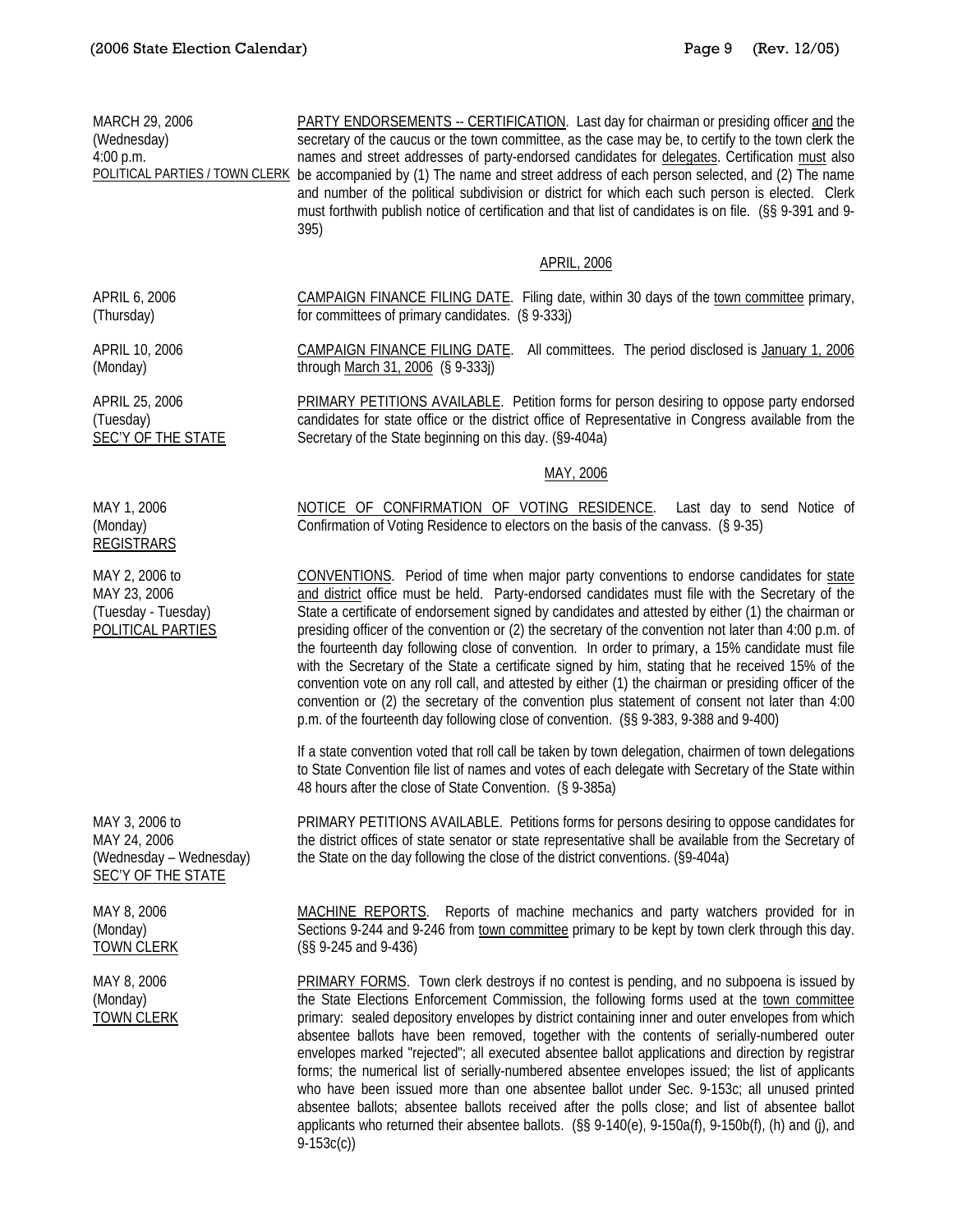REGISTRARS

MAY 30, 2006 to JUNE 6, 2006 (Tuesday - Tuesday)

4:00 p.m.

MAY 8, 2006 (Monday) **REGISTRARS** PARTY TRANSFER -- STATE, DISTRICT AND MUNICIPAL OFFICE PRIMARY. Last day that an enrolled elector can transfer from one party to another and be eligible to vote in state, district or municipal office primary of new party. (§ 9-59) MAY 10, 2006 (Wednesday) REGISTRARS / TOWN CLERK POLLING PLACE -- ADJACENT DISTRICT -- PRIMARY. Last day for registrars, when necessary, to designate to the town clerk a polling place in an adjacent voting district for state, district and municipal primary. Within 10 days after such filing, town clerk to publish notice. (§ 9- 168b) MAY 10, 2006 (Wednesday) LEGISLATIVE BODY VOTING DISTRICTS. Last day to make changes in the boundaries of voting districts for state, district and municipal primary. (§ 9-169) MAY 10, 2006 (Wednesday) TOWN CHAIRMEN NOTICE OF CAUCUS. Last day to publish notice of endorsement caucus, if caucus is the endorsing authority for municipal office, if caucus is held on May 16, 2006. If caucus is held May 23, 2006, then May 17, 2006 is the last day. Notice must be published at least 5 full days before the caucus. Party rules may require earlier notice. (§ 9-390) MAY 11, 2006 (Thursday) TOWN CLERK LIST OF OFFICES -- FILING WITH SECRETARY OF THE STATE. Last day for clerk to file with Secretary of the State list of offices to be filled. (§ 9-254) MAY 16, 2006 to MAY 23, 2006 (Tuesday - Tuesday) POLITICAL PARTIES PARTY ENDORSEMENT. Endorsement by major party for municipal office by town committee, caucus or convention between these days. (§§ 9-390 and 9-391) No party may endorse more candidates for municipal office than number for which an elector may vote. (§ 9-414) MAY 16, 2006 to JUNE 6, 2006 (Tuesday – Tuesday) REGISTRARS PRIMARY PETITIONS – FILING. Primary petitions for opposing candidates of major party for state office or district office including Representative in Congress must be submitted to the respective registrars of voters by 4:00 p.m. on the 14<sup>th</sup> day following the making of the party's endorsement. Registrars must be in their offices between 1:00 p.m. and 4:00 p.m. to accept petitions. (§ 9-400) MAY 16, 2006 to JUNE 6, 2006 (Tuesday – Tuesday) POLITICAL PARTIES PARTY ENDORSEMENT -- CERTIFICATION. Certificates of party endorsement for state and district offices must be filed with the Secretary of the State signed by candidate and attested by either (1) the chairman or presiding officer of the convention or (2) the secretary of the convention not later than 4:00 p.m. of the fourteenth day following close of convention. In order to primary, a 15% candidate must file with the Secretary of the State a certificate signed by him, stating that he received 15% of the convention vote on any roll call, and attested by either (1) the chairman or presiding officer of the convention or (2) the secretary of the convention plus statement of consent not later than 4:00 p.m. of the fourteenth day following close of convention. (§§ 9-383, 9-388 and 9-400) MAY 17, 2006 to MAY 24, 2006 (Wednesday – Wednesday) **REGISTRARS** PRIMARY PETITIONS – AVAILABLE. Primary petitions persons desiring to oppose candidates of major party for municipal offices shall be available from the registrars of voters on the day following the making of the party's endorsement. (§9-405) MAY 23, 2006 to JUNE 13, 2006 (Tuesday – Tuesday) PRIMARY PETITIONS FILED WITH SEC'Y OF THE STATE. For State and District primary petitions, the Registrars of voters shall forthwith certify on each such page the number of signers of the page who were enrolled party members and forthwith file such certified page in person or by

POLITICAL PARTIES / TOWN CLERK town committee, caucus or convention which made the endorsement; the certification need not be PARTY ENDORSEMENTS -- CERTIFICATION. Certification by a major political party to town clerk of party endorsement for municipal office, except the municipal office of state senator or state representative must occur not later than fourteen days after making such endorsement. Each endorsement must be certified by both the chairman or presiding officer and the secretary of the signed by the endorsed candidate(s). Clerk must forthwith publish notice of certification and that list of candidates is on file. (§§ 9-391 and 9-395)

mail with the Secretary of the State within seven days after receipt of the page. (§9-404c)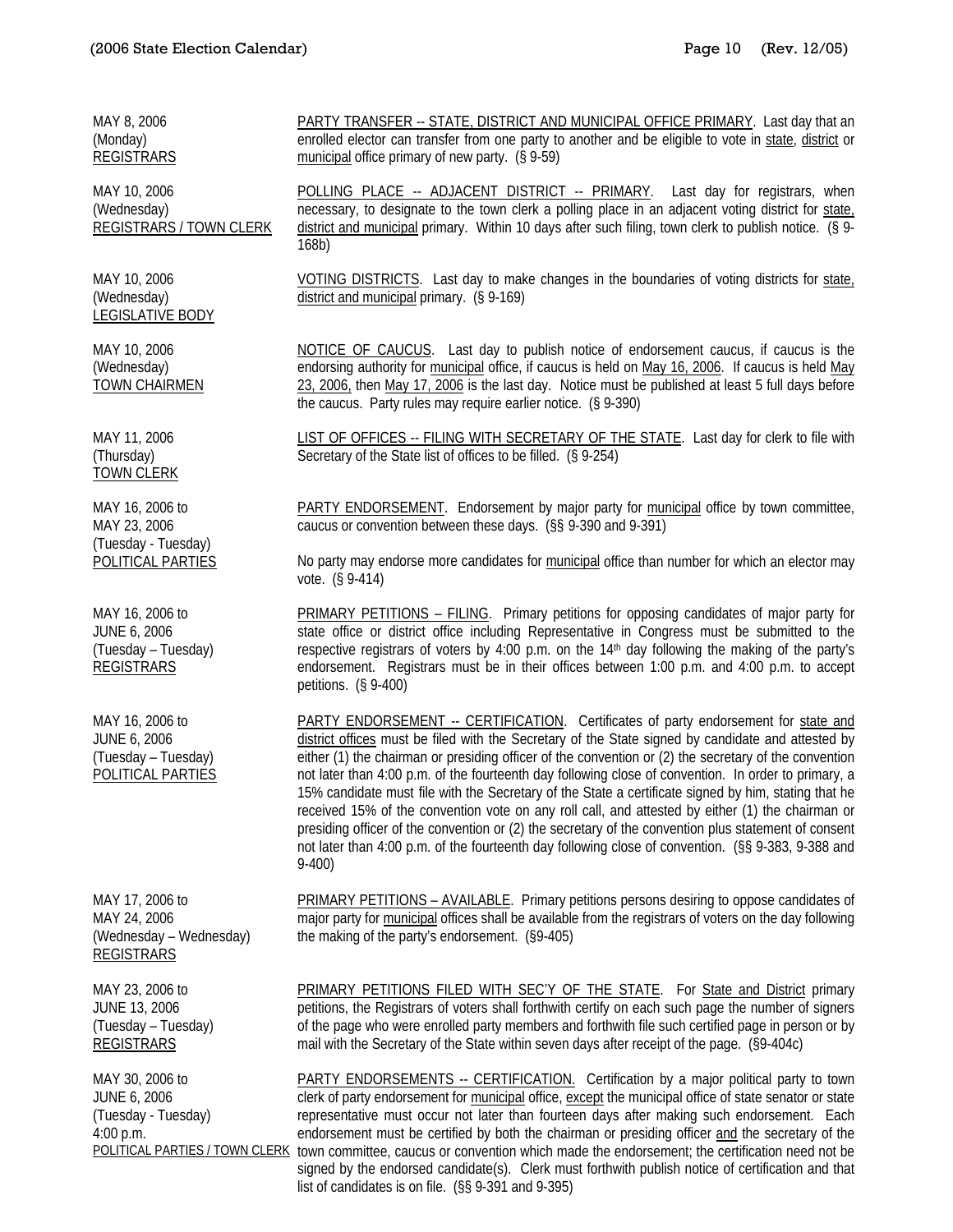| MAY 30, 2006 to<br><b>JUNE 6, 2006</b><br>(Tuesday - Tuesday)<br>4:00 p.m.<br>POLITICAL PARTIES,<br><b>ENDORSED CANDIDATES &amp;</b><br><b>TOWN CLERK</b> | PARTY ENDORSEMENTS -- MUNICIPAL OFFICE OF STATE SENATOR AND STATE<br>REPRESENTATIVE -- CERTIFICATION. Each party-endorsed candidate for the municipal office<br>of state senator or state representative (i.e., single-town state legislative districts) must file with the<br>Secretary of the State a certificate of endorsement signed by the candidate and attested by (1) the<br>chairman or presiding officer, and (2) the secretary of the town committee, caucus or convention of<br>the major party which made such endorsement. Such certificate must be filed not later than 4:00<br>p.m. of the fourteenth day after the close of such town committee meeting, caucus or convention.<br>(§§ 9-391 and 9-395)                                                                                                                                                                                    |
|-----------------------------------------------------------------------------------------------------------------------------------------------------------|-------------------------------------------------------------------------------------------------------------------------------------------------------------------------------------------------------------------------------------------------------------------------------------------------------------------------------------------------------------------------------------------------------------------------------------------------------------------------------------------------------------------------------------------------------------------------------------------------------------------------------------------------------------------------------------------------------------------------------------------------------------------------------------------------------------------------------------------------------------------------------------------------------------|
| MAY 30, 2006 to<br>JUNE 6, 2006<br>(Tuesday - Tuesday)<br>4:00 p.m.<br><b>REGISTRARS</b>                                                                  | PRIMARY PETITIONS -- FILING. Primary petitions for opposition candidates of a major party for<br>municipal offices must be submitted to respective registrars by 4:00 p.m. of the fourteenth day<br>following the making of the party's endorsements. Registrars of voters, deputy registrar or<br>assistant registrar must be in their office or office facilities between 1:00 p.m. and 4:00 p.m. to<br>accept petitions. (§§ 9-405 and 9-406)                                                                                                                                                                                                                                                                                                                                                                                                                                                            |
| <b>REGISTRARS</b><br><b>TOWN CLERK</b>                                                                                                                    | NOTICE OF PRIMARY. On filing of valid petition for municipal office, and after checking the<br>same, registrar notifies town clerk that primary is to be held and clerk publishes registrar's notice<br>and information concerning candidates, primary date, hours, and location of polls, files one copy<br>with Secretary of the State, and records said notice. If central counting designated by the<br>registrars, the notice of primary shall include such central location. (§§ 9-147a and 9-435)                                                                                                                                                                                                                                                                                                                                                                                                    |
| <b>TOWN CLERK</b>                                                                                                                                         | PRINTING ABSENTEE BALLOTS. Immediately after all the challenge candidates for municipal<br>offices are known from the registrars, and candidates for all the state and district offices are known<br>from the Secretary of the State, the town clerk must begin making arrangements to have the<br>absentee ballots for the primary printed. (§ 9-135b(a))                                                                                                                                                                                                                                                                                                                                                                                                                                                                                                                                                  |
| <b>TOWN CLERK</b>                                                                                                                                         | SAMPLE ABSENTEE BALLOT AVAILABLE. A layout model of each different absentee ballot<br>shall be available for public inspection at town clerk's office prior to printing. (§ 9-135b(b))                                                                                                                                                                                                                                                                                                                                                                                                                                                                                                                                                                                                                                                                                                                      |
| <b>TOWN CLERK</b>                                                                                                                                         | ABSENTEE BALLOTS--FILING.<br>Immediately upon receiving the printed absentee ballots,<br>municipal clerk must file a printed absentee ballot for the municipality or for each different political<br>subdivision, as the case may be, with Secretary of the State, and file an affidavit as to number of<br>such ballots printed. (§ 9-135b(c))                                                                                                                                                                                                                                                                                                                                                                                                                                                                                                                                                             |
| <b>TOWN CLERK</b>                                                                                                                                         | BLANK BALLOTS TO ELECTORS TEMPORARILY LIVING (OR EXPECTING TO BE<br>TRAVELING) OUTSIDE U.S. AND TO SERVICEMEN, SPOUSES AND DEPENDENTS<br>WHETHER LIVING WITHIN OR OUTSIDE U.S. Beginning as soon as possible after a complete<br>list of candidates is available, blank ballots (for all offices being contested at the state, district and<br>municipal primary), together with a complete list of candidates, should be sent to electors residing<br>(or expecting to be traveling) outside the United States and to servicemen, spouses and<br>dependents whether living within or outside the United States who have applied for an absentee<br>ballot and are eligible to vote in the primary. (§ 9-153f)                                                                                                                                                                                              |
| <b>REGISTRARS</b>                                                                                                                                         | Registrars may direct the clerk to mail such blank ballot set to a qualified elector or applicant for<br>admission as an elector who (1) is living outside the U.S. or (2) is a member of the armed forces,<br>spouse or dependent. Town clerk also may so act on his own motion. (§ 9-153d)                                                                                                                                                                                                                                                                                                                                                                                                                                                                                                                                                                                                                |
|                                                                                                                                                           | <b>JUNE, 2006</b>                                                                                                                                                                                                                                                                                                                                                                                                                                                                                                                                                                                                                                                                                                                                                                                                                                                                                           |
| <b>JUNE 1, 2006</b><br>(Thursday)<br><b>REGISTRARS</b>                                                                                                    | INACTIVE LIST. The registrars prepare inactive registry and enrollment lists of (1) any person<br>whose notice of approval of mail-in was returned undeliverable and who did not respond to a<br>Confirmation of Voting Residence Notice sent thirty days prior to this date, and (2) any person who<br>was sent a Confirmation of Voting Residence Notice between January 3, 2006 - May 1, 2006, or<br>between January 2, 2005 - May 1, 2005, or between March 2, 2004--May 1, 2004, or between<br>January 2, 2003--May 1, 2003, on the basis of the canvass and did not respond within thirty days<br>after it was sent (and was not restored). The inactive list is sent to the polls. Electors on the<br>inactive list may sign a restoration form at the polls and, if the registrar or assistant registrar of<br>voters in the polls consents, such elector may vote. (§§ 9-23g(c), 9-35 and 9-42(c)) |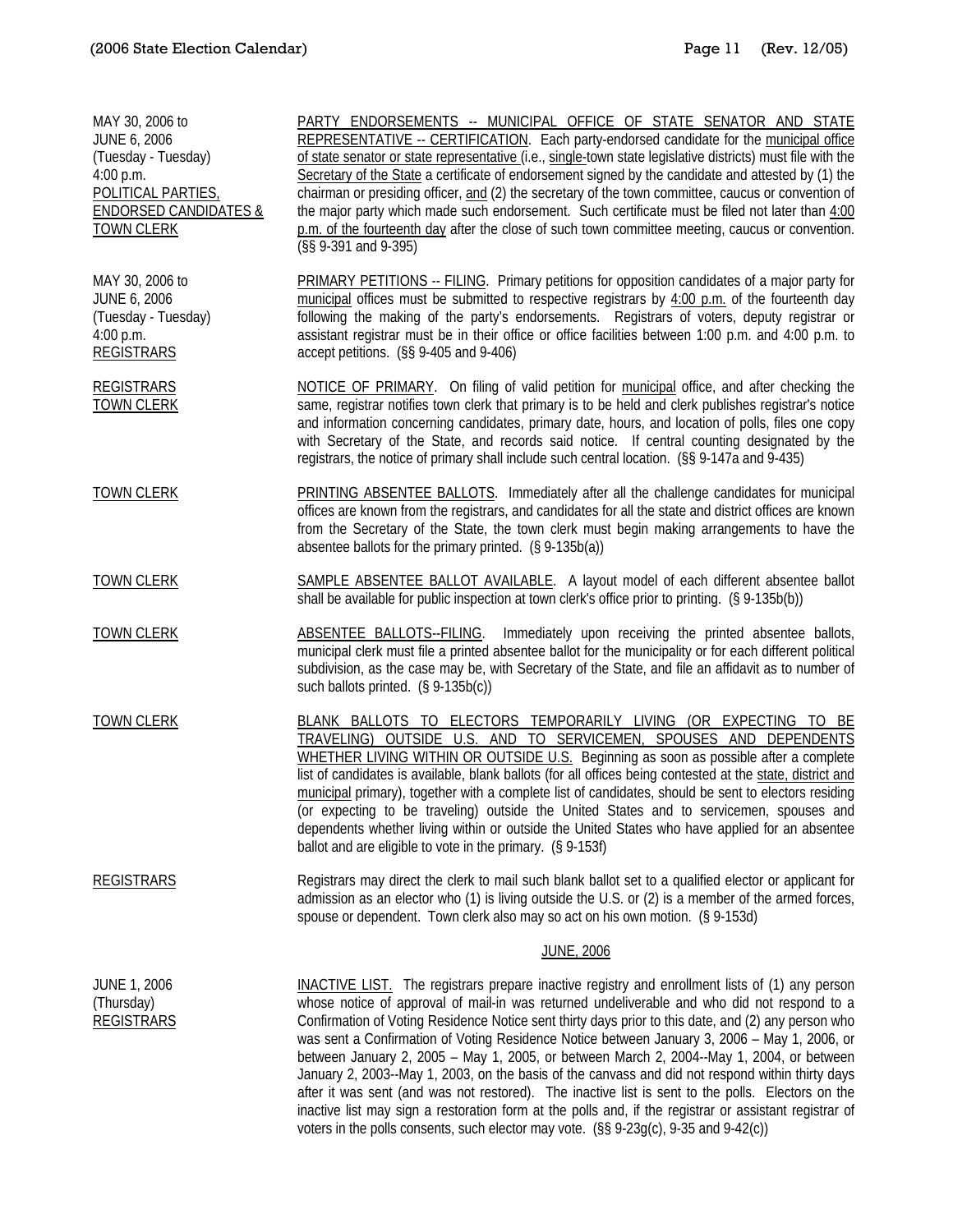|                                                                                                                                   | REMOVE FROM INACTIVE LIST. The registrars remove from the inactive registry list (and<br>enrollment list) all electors who were sent a Confirmation of Voting Residence Notice between<br>January 2, 2002--May 1, 2002 and did not respond within thirty days after it was sent (and were<br>never restored to the active list). (§ 9-35)                                                                                                                                                                                     |
|-----------------------------------------------------------------------------------------------------------------------------------|-------------------------------------------------------------------------------------------------------------------------------------------------------------------------------------------------------------------------------------------------------------------------------------------------------------------------------------------------------------------------------------------------------------------------------------------------------------------------------------------------------------------------------|
| <b>JUNE 5, 2006</b><br>(Monday)                                                                                                   | CAMPAIGN FINANCE FILING DATE. Committees of candidates in town committee primary which<br>reported and continued a deficit. (§ 9-333j)                                                                                                                                                                                                                                                                                                                                                                                        |
|                                                                                                                                   | Committees of candidates in a primary which reported a surplus must distribute their entire surplus<br>by this date. $(S\ 9-333j)$                                                                                                                                                                                                                                                                                                                                                                                            |
| <b>JUNE 5, 2006</b><br>(Monday)                                                                                                   | CAMPAIGN FINANCE FILING DATE. Committees of candidates in town committee primary which<br>reported a surplus.                                                                                                                                                                                                                                                                                                                                                                                                                 |
|                                                                                                                                   | The committee must distribute its entire surplus by May 31, 2006, and the manner of its<br>distribution must be disclosed in this report. (§ 9-333j)                                                                                                                                                                                                                                                                                                                                                                          |
| <b>JUNE 8, 2006</b><br>(Thursday)<br><b>REGISTRARS</b>                                                                            | WAIVER OF ACCESSIBILITY OF POLLING PLACE. Last day that registrars may file with<br>Secretary of the State a request for a waiver to provide accessible polling place for physically<br>disabled, for state, district and municipal primary. (§ 9-168d)                                                                                                                                                                                                                                                                       |
|                                                                                                                                   | <b>JULY, 2006</b>                                                                                                                                                                                                                                                                                                                                                                                                                                                                                                             |
| JULY 10, 2006<br>(Monday)                                                                                                         | CAMPAIGN FINANCE FILING DATE. All committees. The period disclosed is April 1, 2006<br>through June 30, 2006. (§ 9-333j)                                                                                                                                                                                                                                                                                                                                                                                                      |
| JULY 5, 2006 to<br><b>AUGUST 1, 2006</b><br>(Wednesday - Tuesday)<br><b>INSTITUTIONAL ADMINISTRATORS</b><br><b>AND REGISTRARS</b> | SUPERVISED BALLOTING DESIGNATION. In order to have supervised absentee balloting in a<br>nursing home or rest home, etc., with less than 20 electors a written designation must be made<br>between these dates by either registrar of voters or the administrator of the institution, for the<br>state, district, or municipal primary. These deadlines do not apply to a nursing home or rest home,<br>etc., with 20 or more electors because supervised voting is mandated at such institutions. (§§ 9-<br>159q and 9-159r) |
| <b>JULY 7, 2006</b><br>(Friday)<br><b>REGISTRARS</b>                                                                              | POLLING PLACES -- PRIMARY. Last day to determine polling places for state, district and<br>municipal primary. Polling places may be changed within thirty-one day period only if town clerk<br>and registrars of voters unanimously find that polling place has been rendered unusable. If polling<br>place found unusable, another polling place must be designated forthwith and adequate notice of<br>such change published. (§§ 9-168 and 9-169)                                                                          |
| <b>JULY 9, 2006</b><br>(Sunday)<br><b>TOWN CLERK</b>                                                                              | OVERSEAS BALLOT. Beginning this date, the primary overseas ballot is available from town<br>clerk upon application properly made if U. S. Senatorial or Congressional primary is being held.<br>$(S\$ 9-158c)                                                                                                                                                                                                                                                                                                                 |
| <b>REGISTRARS</b>                                                                                                                 | Registrars may direct the clerk to mail such overseas ballot set to an eligible U.S. citizen, and the<br>town clerk may also so act on his own motion, but such ballot shall not be counted unless a<br>prescribed application is received by the town clerk prior to primary day. (§ 9-153d)                                                                                                                                                                                                                                 |
| <b>JULY 10, 2006</b><br>(Monday)<br><b>CANDIDATES</b>                                                                             | CHANGE OF NAME. Candidates for the office of registrar of voters and other municipal offices<br>(excluding the municipal offices of state senator and state representative) must have changed their<br>name on the registry list by this date in order to have that change reflected on the state, district or<br>municipal primary ballot label. (§ 9-42a)                                                                                                                                                                   |
| JULY 10, 2006 to<br><b>JULY 19, 2006</b><br>(Monday - Wednesday)<br><b>REGISTRARS</b>                                             | NOTICE OF 14TH DAY BEFORE PRIMARY DAY REGISTRATION SESSION. If state, district or<br>municipal primary will be held in your town and if your town's population is over 25,000, notice of<br>July 25, 2006 session of registrars of voters to be published at least once on or between any of<br>these dates. This newspaper notice need not be a legal notice. (§ 9-16)                                                                                                                                                       |
| JULY 10, 2006 to<br><b>JULY 19, 2006</b><br>(Monday - Wednesday)<br><b>REGISTRARS</b>                                             | NOTICE OF 14TH DAY BEFORE PRIMARY ENROLLMENT SESSION. If state, district or<br>municipal primary will be held, notice must be published at least once on or between any of these<br>dates of the enrollment session to be held on July 25, 2006; such notice shall state that the<br>registrars will, at such time, hear requests by persons removed for adding their names to the                                                                                                                                            |

registry list. This newspaper notice need not be a legal notice. (§§ 9-37 and 9-53)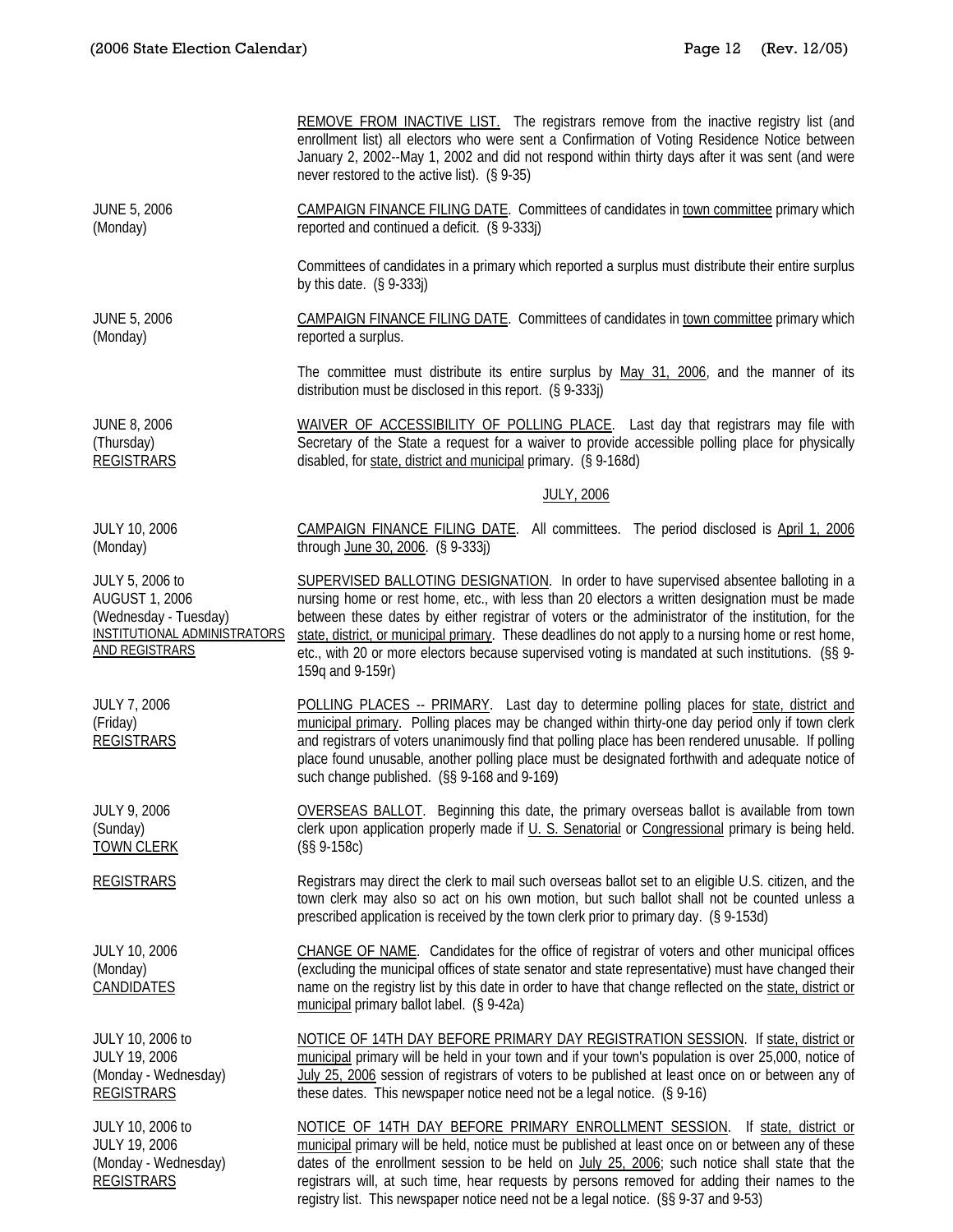| JULY 13, 2006<br>(Thursday)                                                            | CAMPAIGN FINANCE FILING DATE. Lobbyists who, together with their spouses and<br>dependents, make aggregate contributions or purchases from political committees of more than<br>\$1,000 in a fiscal year must annually file a sworn statement itemizing such contributions and<br>purchases with the Secretary of the State on the second Thursday in July. Other lobbyists must<br>also file a sworn statement. The period covered is July 1, 2005 through June 30, 2006. (Secs. 9-<br>333L(g) and 9-333j(d))                                                                                                                                                                                                                                                                                                                          |
|----------------------------------------------------------------------------------------|-----------------------------------------------------------------------------------------------------------------------------------------------------------------------------------------------------------------------------------------------------------------------------------------------------------------------------------------------------------------------------------------------------------------------------------------------------------------------------------------------------------------------------------------------------------------------------------------------------------------------------------------------------------------------------------------------------------------------------------------------------------------------------------------------------------------------------------------|
| <b>JULY 14, 2006</b><br>(Friday)<br><b>MINOR PARTIES</b>                               | MINOR PARTY RULES. Minor parties must have filed with the Secretary of the State, by this<br>date, party rules regulating the manner in which the party nominates candidates for public offices<br>for which it has minor party status. One copy of revised local party rules (and any amendments<br>thereto) must also be filed forthwith with town clerk. (§§ 9-372(6), 9-374 and 9-375)                                                                                                                                                                                                                                                                                                                                                                                                                                              |
| <b>JULY 17, 2006</b><br>(Monday)<br><b>CANDIDATES</b>                                  | LIST OF MODERATORS. Last day for candidate to submit to registrar list of desired certified<br>primary moderators for state, district and municipal primary. Registrar must notify all candidates of<br>their right to submit a list of designees. (§ 9-436)                                                                                                                                                                                                                                                                                                                                                                                                                                                                                                                                                                            |
| <b>JULY 18, 2006</b><br>(Tuesday)<br><b>REGISTRARS</b>                                 | CENTRAL COUNTING -- ABSENTEE BALLOTS. Last day for registrars to designate in writing to<br>the town clerk central location for the counting of absentee ballots for state, district or municipal<br>primary. Such location shall be published by the town clerk in the notice for the primary. (§ 9-<br>147a)                                                                                                                                                                                                                                                                                                                                                                                                                                                                                                                          |
| <b>JULY 18, 2006</b><br>(Tuesday)                                                      | ABSENTEE BALLOTS. Absentee ballots for state, district or municipal primary become available<br>on this day. (§§ 9-135 and 9-140(f))                                                                                                                                                                                                                                                                                                                                                                                                                                                                                                                                                                                                                                                                                                    |
| <b>TOWN CLERK</b><br><b>REGISTRARS</b>                                                 | Registrars of voters may direct town clerk to mail absentee ballot forms to a qualified elector or<br>applicant for admission as an elector who (1) is living outside the U.S. or (2) is a member of the<br>armed forces or the spouse or dependent of a member of the armed forces living where such<br>member is stationed. Town clerk also may so act on his own motion. (§§ 9-133f, 9-140(f) and 9-<br>153d)                                                                                                                                                                                                                                                                                                                                                                                                                        |
| JULY 18, 2006 to<br><b>AUGUST 3, 2006</b><br>(Tuesday - Thursday)<br><b>REGISTRARS</b> | REGISTRATION BY MAIL -- PRIMARY FOR STATE, DISTRICT AND MUNICIPAL OFFICES --<br>NOTICE OF ACCEPTANCE OR REJECTION TO BE SENT ON DAY OF RECEIPT. When an<br>application for registration by mail is received during the period beginning on the 21st day before a<br>primary and ending on the fifth day before a primary, registrar must send by first class mail a<br>notice of acceptance or rejection on day of receipt of application. The privileges as an elector<br>attach immediately upon approval of the application, and the new elector's name is added to the<br>registry list. If a notice of approval is later returned undelivered, registrars must proceed with<br>confirmation of voting residence notice under Conn. Gen. Stat. Sec. 9-35 or Sec. 9-43 and may<br>challenge applicant at polls. (§ 9-23g(c) and (d)) |
| <b>JULY 25, 2006</b><br>(Tuesday)<br><b>REGISTRARS</b>                                 | PRIMARY ENROLLMENT SESSION. If primary is to be held, mandatory enrollment session must<br>be held on this date (14th day before primary day) for the purpose of registration and/or enrollment<br>of electors entitled to vote in state, district or municipal office primary. At least two consecutive<br>hours required, between the hours of 12:00 noon and 9:00 p.m. (§ 9-51)                                                                                                                                                                                                                                                                                                                                                                                                                                                      |
|                                                                                        | If primary is to be held, registrars must also hold a session to hear requests for adding names to<br>the registry list by persons removed. This session may be held simultaneously with the enrollment<br>session. (§ 9-37)                                                                                                                                                                                                                                                                                                                                                                                                                                                                                                                                                                                                            |
| <b>JULY 25, 2006</b><br>(Tuesday)<br><b>REGISTRARS</b>                                 | FOURTEENTH DAY BEFORE PRIMARY DAY REGISTRATION SESSION.<br>If state, district or<br>municipal primary will be held in your town and if your town's population is over 25,000, mandatory<br>registration session must be held on this date. Hours: any two hours between 5:00 p.m. and 9:00<br>p.m. $(§ 9-17)$                                                                                                                                                                                                                                                                                                                                                                                                                                                                                                                           |
| <b>JULY 28, 2006</b><br>(Friday)<br><b>REGISTRARS / CANDIDATES</b>                     | LISTS OF PRIMARY OFFICIALS. Last day for candidates to submit to registrar lists of desired<br>primary day officials, except moderators, for state, district and municipal primary. Registrar must<br>notify all candidates of their right to submit a list of designees. (§ 9-436)                                                                                                                                                                                                                                                                                                                                                                                                                                                                                                                                                     |

AUGUST, 2006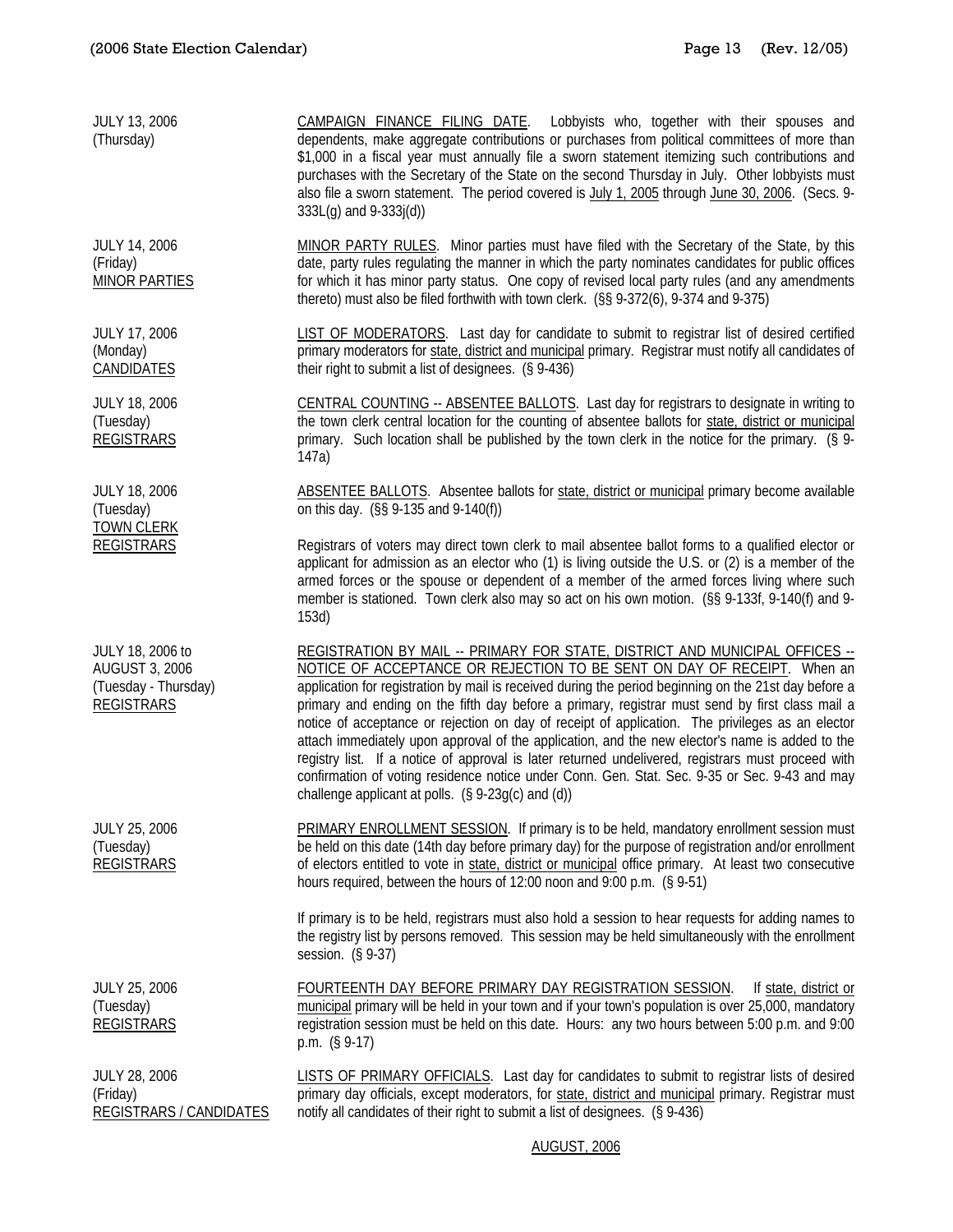| <b>AUGUST 1, 2006</b><br>(Tuesday)<br><b>PRIMARY CANDIDATES</b>                             | CAMPAIGN FINANCE FILING DATE. All committees, except state central committees, which<br>have made or received a contribution or expenditure in connection with the August 8, 2006<br>primary. The period disclosed is July 1, 2006 through July 25, 2006. (§ 9-333j)                                                                                                                                                                                                                                                                                                                                                                                                                                                                                                                                                                                                                                                                      |
|---------------------------------------------------------------------------------------------|-------------------------------------------------------------------------------------------------------------------------------------------------------------------------------------------------------------------------------------------------------------------------------------------------------------------------------------------------------------------------------------------------------------------------------------------------------------------------------------------------------------------------------------------------------------------------------------------------------------------------------------------------------------------------------------------------------------------------------------------------------------------------------------------------------------------------------------------------------------------------------------------------------------------------------------------|
| <b>AUGUST 1, 2006</b><br>(Tuesday)<br><b>REGISTRARS</b>                                     | <b>ENROLLMENT LIST.</b> Supplementary or updated enrollment list for use at state, district and<br>municipal primary, if any, to be printed by this date. If two parties have a primary, towns which<br>have eliminated separate enrollment lists must print enrollment lists. (§ 9-55)                                                                                                                                                                                                                                                                                                                                                                                                                                                                                                                                                                                                                                                   |
| <b>AUGUST 1, 2006</b><br>(Tuesday)<br><b>REGISTRARS</b>                                     | ABSENTEE BALLOT CHECK-OFF. STATE, DISTRICT AND MUNICIPAL PRIMARY. Whether<br>central counting of absentee ballots has been designated or not, beginning as soon after 11:00<br>a.m. as the absentee ballots are available from the town clerk, the registrars may begin checking<br>the absentee ballots on this day and each weekday before the state, district or municipal primary.<br>The ballots shall be checked not later than the last weekday before the primary. The registrars<br>shall check without opening the outer envelopes the names of such absentee voters on the official<br>check list to be used at such primary by indicating "Absentee" or "A" preceding such name, and in<br>the case of central counting shall also note such designation on a duplicate list. After checking is<br>completed, town clerk seals unopened ballots for delivery between 10:00 a.m. and 12:00 noon,<br>primary day. $(S\ 9-140c)$ |
| <b>AUGUST 1, 2006</b><br>(Tuesday)<br>INSTITUTIONAL ADMINISTRATORS<br><b>AND REGISTRARS</b> | <b>SUPERVISED BALLOTING DESIGNATION.</b> Last day to request supervised absentee balloting in<br>a nursing home or rest home, etc., with less than 20 electors. A written designation must be made<br>by this date by either registrar of voters or the administrator of the institution, for the state, district,<br>or municipal primary. This deadline does not apply to a nursing home or rest home, etc., with 20<br>or more electors because supervised voting is mandated at such institutions. (§§ 9-159q and 9-<br>159r)                                                                                                                                                                                                                                                                                                                                                                                                         |
| <b>AUGUST 3, 2006</b><br>(Thursday)<br><b>REGISTRARS</b>                                    | REGISTRATION AND ENROLLMENT CUT-OFF. Deadline for registering and/or enrolling for<br>voting in primary for state, district or municipal office unless register in person with town clerk or<br>registrar or unless file application for enrollment in person with registrar of voters. (§§ 9-23g, 9-56<br>and 9-57)                                                                                                                                                                                                                                                                                                                                                                                                                                                                                                                                                                                                                      |
|                                                                                             | Mail-in application of new voter must be received by registrar of voters of the town of residence by<br>this day, except that a mail-in application of new voter postmarked by this day or received by a<br>voter registration agency or the Department of Motor Vehicles by this day may be received by the<br>registrar of voters until 12:00 noon of August 7, 2006. (§ 9-23g(c) and (d))                                                                                                                                                                                                                                                                                                                                                                                                                                                                                                                                              |
|                                                                                             | However, enrollment application of unaffiliated voter must be received by this day by registrar of<br>voters of the town of residence unless unaffiliated voter files application for enrollment in person<br>with registrar of voters by 12:00 noon of August 7, 2006. (§ 9-56)                                                                                                                                                                                                                                                                                                                                                                                                                                                                                                                                                                                                                                                          |
| AUGUST 4, 2006 thru<br><b>AUGUST 8, 2006</b><br>(Friday - Tuesday)<br><b>REGISTRARS</b>     | REGISTRATION BY MAIL -- PRIMARY FOR STATE, DISTRICT OR MUNICIPAL OFFICE --<br>NOTICE OF ACCEPTANCE OR REJECTION TO BE SENT WITHIN 10 DAYS. PRIVILEGES OF<br>AN ELECTOR SHALL NOT ATTACH UNTIL THE DAY AFTER THE PRIMARY OR THE DAY<br>APPLICATION IS APPROVED BY REGISTRAR, WHICHEVER IS LATER. When a mail-in<br>application hand-delivered by someone other than the applicant is received during this period by<br>registrars in applicant's town of residence (or by the DMV or a voter registration agency), or a<br>mailed mail-in application for registration is postmarked during this period, registrar must act on<br>the application and send by first-class mail a notice of acceptance or rejection within 10 days of<br>receipt of the application, but privileges of an elector shall not attach until August 9, 2006, or until<br>the application is approved by registrar, whichever is $\frac{later}{(§ 9-23g(d)(2))}$ |
|                                                                                             | <b>IMPORTANT EXCEPTION:</b><br>If an application of a new voter indicates that it was (1) received by August 3, 2006 by the<br>DMV or a voter registration agency, or (2) postmarked by August 3, 2006, the registrar of<br>voters of the town of residence shall mail a notice of acceptance or rejection on the day of                                                                                                                                                                                                                                                                                                                                                                                                                                                                                                                                                                                                                  |

*receipt of such application during the period August 4th through noon August 7th. Such persons whose applications are accepted by noon August 7th acquire privileges of an elector immediately and may vote in the primary. (§ 9-23g(c) and (d))*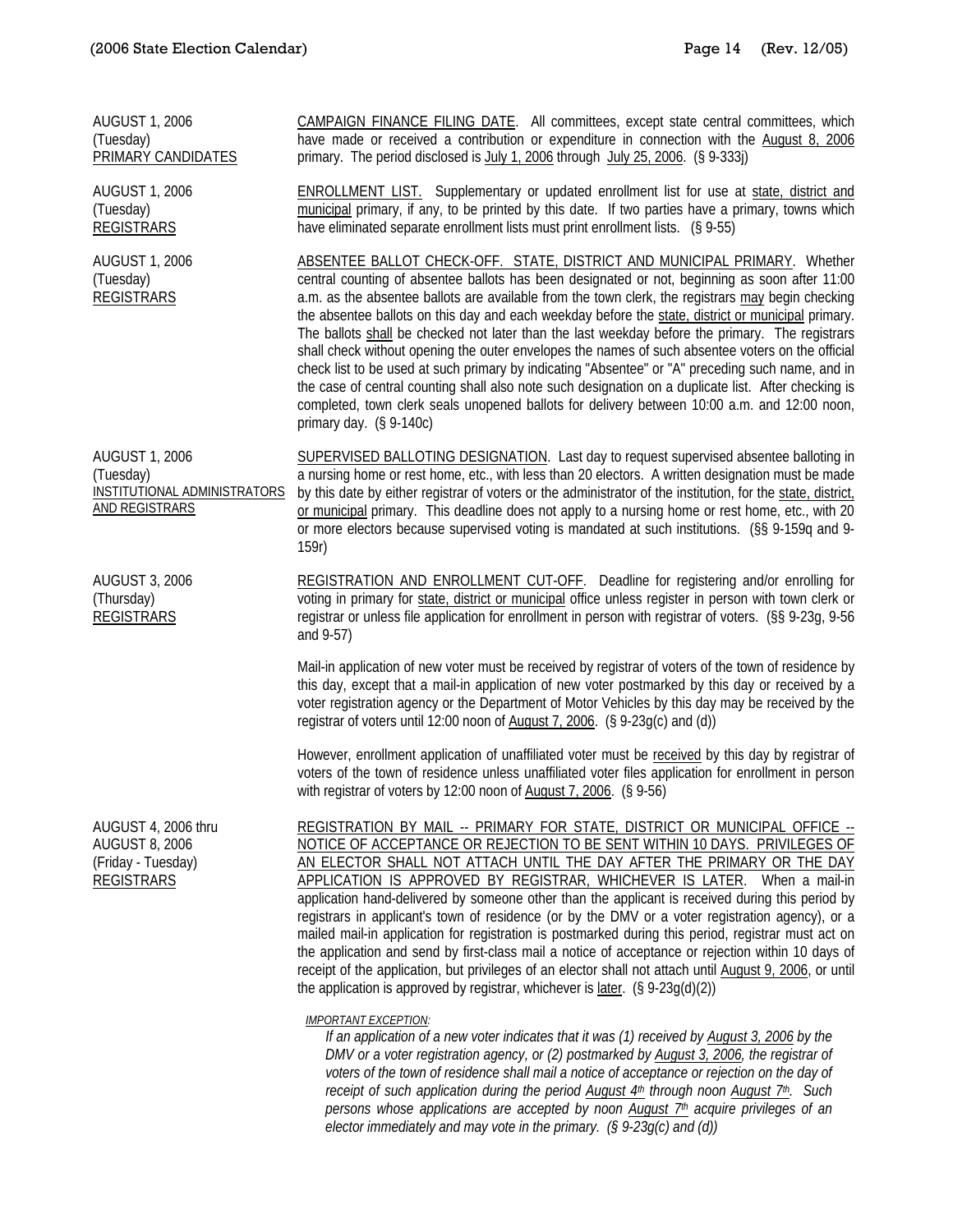| <b>AUGUST 6, 2006</b><br>(Sunday)<br>6:00 a.m.<br>CANDIDATES         | UNOFFICIAL CHECKERS FOR STATE, DISTRICT AND MUNICIPAL PRIMARY. Deadline for<br>candidates to submit list of designees for unofficial checkers to the registrar of voters. Such list<br>must be submitted at least 48 hours prior to the opening of the polls. The registrar must notify all<br>candidates of their right to submit a list of designees. (§ 9-436a)                                                                                                                                                                                                                                                                                                                                                                                             |
|----------------------------------------------------------------------|----------------------------------------------------------------------------------------------------------------------------------------------------------------------------------------------------------------------------------------------------------------------------------------------------------------------------------------------------------------------------------------------------------------------------------------------------------------------------------------------------------------------------------------------------------------------------------------------------------------------------------------------------------------------------------------------------------------------------------------------------------------|
|                                                                      | In addition, any person (other than a candidate or primary official) may serve as a runner.<br>$(S 9-235b)$                                                                                                                                                                                                                                                                                                                                                                                                                                                                                                                                                                                                                                                    |
| <b>AUGUST 6, 2006</b><br>(Sunday)<br>6:00 a.m.<br><b>TOWN CLERK</b>  | PRINTING OF SAMPLE BALLOTS. Town clerk prepares primary ballot labels for primaries, if<br>any, for nomination of state, district or municipal candidates, and at least 48 hours before the<br>primary provides a number of sample ballot labels for distribution as he deems necessary. (§ 9-<br>437)                                                                                                                                                                                                                                                                                                                                                                                                                                                         |
| <b>AUGUST 7, 2006</b><br>(Monday)<br><b>REGISTRARS</b>               | ABSENTEE BALLOT CHECK-OFF. STATE, DISTRICT AND MUNICIPAL PRIMARY. Whether<br>central counting of absentee ballots has been designated or not, beginning as soon after 11:00<br>a.m. as the absentee ballots are available from the town clerk, the registrars shall check, without<br>opening the outer envelopes, the names of absentee voters on the official check list by indicating<br>"Absentee" or "A" preceding the name, and in the case of central counting shall also note such<br>designation on the duplicate list. After checking is completed, town clerk seals unopened ballots<br>for delivery between 10:00 a.m. and 12:00 noon, primary day. Although checking may begin on<br>August 1, 2006, it must be completed by this day. (§ 9-140c) |
| <b>AUGUST 7, 2006</b><br>(Monday)<br><b>REGISTRARS</b>               | <b>ENROLLMENT LIST. STATE, DISTRICT AND MUNICIPAL PRIMARY.</b> Separate supplementary<br>list compiled, which list shall include the name of any person who was admitted as an elector or<br>whose privileges of party enrollment attached since the printing of the supplementary enrollment<br>list on August 1, 2006. An updated list may be printed instead. (§ 9-55)                                                                                                                                                                                                                                                                                                                                                                                      |
| <b>AUGUST 7, 2006</b><br>(Monday)<br><b>TOWN CLERK</b>               | ABSENTEE BALLOTS -- PRIMARY. DEADLINE TO ISSUE. Absentee ballots may not be issued<br>on day of state, district or municipal primary, except overseas ballots and except electors who<br>suddenly become ill within six days immediately preceding the close of the polls at the primary or<br>who are patients in a hospital within such six-day period, may apply for and be issued an absentee<br>ballot up to the close of the polls. (§§ 9-140(h) and 9-150c)                                                                                                                                                                                                                                                                                             |
| <b>AUGUST 7, 2006</b><br>(Monday)<br><b>REGISTRARS</b>               | SUPERVISED BALLOTING DEADLINE. Supervision of absentee balloting shall be not later than<br>the last business day before the state, district or municipal primary. (§§ 9-159q and 9-159r)                                                                                                                                                                                                                                                                                                                                                                                                                                                                                                                                                                      |
| <b>AUGUST 7, 2006</b><br>(Monday)<br>12:00 noon<br><b>REGISTRARS</b> | REGISTRATION BY MAIL -- PRIMARY FOR STATE, DISTRICT AND MUNICIPAL OFFICES.<br>Deadline for the registrar of the mail-in applicant's town of residence to receive mail-in application<br>(postmarked by fifth day before primary or received by DMV or voter registration agency by such<br>fifth day) so that the applicant may be enrolled in time to vote in primary. (§§ 9-23a, and 9-23g(c)<br>and $(d)$ )                                                                                                                                                                                                                                                                                                                                                 |
| <b>AUGUST 7, 2006</b><br>(Monday)<br>12:00 noon<br><b>REGISTRARS</b> | <b>REGISTRATION AND ENROLLMENT CUT-OFF IN PERSON.</b> Deadline for registering in person<br>with the registrar of voters or town clerk of the town of residence and deadline for enrolling in<br>person with the registrar of voters for voting in primary for state, district or municipal office.<br>Deadline for cross-town registrations to be received by registrar of town of residence.                                                                                                                                                                                                                                                                                                                                                                 |
|                                                                      | Applications from servicemen and persons out of the country under §§ 9-26 and 9-23a may be<br>received throughout the day. (§§ 9-19e, 9-23a, 9-56 and 9-57)                                                                                                                                                                                                                                                                                                                                                                                                                                                                                                                                                                                                    |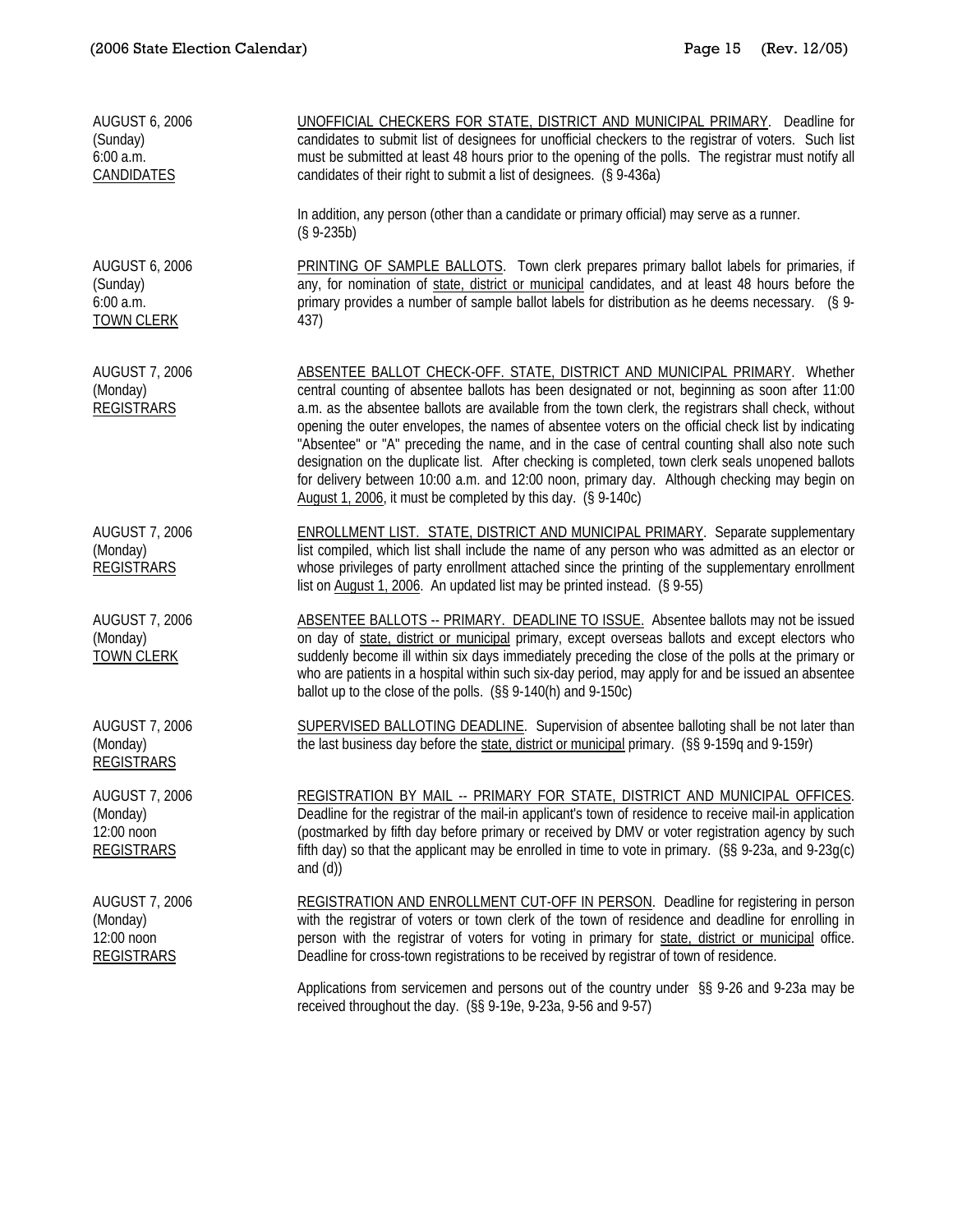AUGUST 7, 2006 (Monday) **REGISTRARS** ENROLLMENT LIST. Last day before primary to remove electors from registry list (and enrollment list) who have died, become disfranchised or confirmed in writing that they have moved out of town. An elector is deemed to have confirmed in writing that he has moved out of town if (1) the registrars have received a cancellation form or (2) the elector has notified DMV of a change of address out of town concerning a driver's license. (DMV notifies the registrars, and the registrars send Notice of Removal.) The names of persons removed are not sent to the polls and such persons may be restored on primary day only if the registrar is contacted and consents to approve the applicant's request for restoration. (§§ 9-32 and 9-35) INACTIVE LIST. The registrars prepare an inactive list of (1) any person whose notice of approval of mail-in was returned undeliverable and who did not respond to a Confirmation of Voting Residence Notice sent thirty days prior to this date, and (2) any person who was sent a Confirmation of Voting Residence Notice between January 3, 2006 – May 1, 2006 or between January 2, 2005 – May 1, 2005 or between March 2, 2004--May 1, 2004, or between January 2, 2003--May 1, 2003, on the basis of the canvass and did not respond within thirty days after it was sent (and was not restored). The inactive list is sent to the polls. Electors on the inactive list may sign a restoration form at the polls and, if the registrar or assistant registrar of voters in the polls consents, such elector may vote. (§§ 9-23g(c), 9-35 and 9-42(c)) REMOVE FROM INACTIVE LIST. Last day before primary to remove electors from inactive registry list (and enrollment list) who were sent a Confirmation of Voting Residence Notice four years ago and did not respond within thirty days after it was sent (and were never restored to the active list). (§ 9-35) AUGUST 8, 2006 (Tuesday) 6:00 a.m. to 8:00 p.m. PRIMARY. PRIMARY FOR STATE, DISTRICT AND MUNICIPAL OFFICES if valid petition or petitions, or consent by 15% candidates have been filed. Hours: 6:00 a.m. to 8:00 p.m. (§§ 9-376 and 9-423) (P.A. 03-241) ABSENTEE BALLOTS. In order to be cast at a primary, the absentee ballot must be received by the municipal clerk (1) by the close of the polls if it is mailed or if it is returned by a member of the immediate family of the applicant in person or the qualified designee of an ill or physically disabled ballot applicant in person, or (2) by the day before the primary if it is returned in person by the applicant. (§ 9-140b) All absentee ballots received before 11:00 a.m. of August 7, 2006 are to be delivered to the registrars of voters between 10:00 a.m. and 12:00 noon on primary day. If the registrars choose the optional 6:00 p.m. count, ballots received after 11:00 a.m. of August 7, 2006 and before 6:00 p.m. of primary day are to be delivered at 6:00 p.m. (except that some may be retained until the polls close, if desired, in order to ensure ballot secrecy); and all ballots timely received after 6:00 p.m. are to be delivered at the close of the polls. If the optional 6:00 p.m. count is not designated, then all ballots timely received after 11:00 a.m. of the day before the primary are to be delivered to the registrars at the close of the polls and not before. In municipalities that have central counting of absentee ballots, at close of polls, registrars or assistant registrars shall deliver official check-list to moderator of central location for checking. When counting of absentee ballots is complete, moderator delivers check list and other information to head moderator. (§ 9-140c) OVERSEAS BALLOTS. Overseas ballots may be issued up to the close of the polls. However, they must be received by town clerk by close of the polls on primary day in order to be cast. (§§ 9-158c and 9-158g) VOTER'S BILL OF RIGHTS, HAVA POSTERS & 3 SAMPLE BALLOTS. To be posted in each polling place (§ 9-236b). VOTER REGISTRATION RECEIPT. On primary day, an applicant whose name is not on the check-list may vote if, at the polls, he (1) presents a voter registration receipt from the DMV or other prescribed voter registration agency that his application was received by the deadline, (3) fills out a new voter registration card, (3) the card is approved by the registrar, and (4) the voter presents the required identification. (§ 9-23g(d)).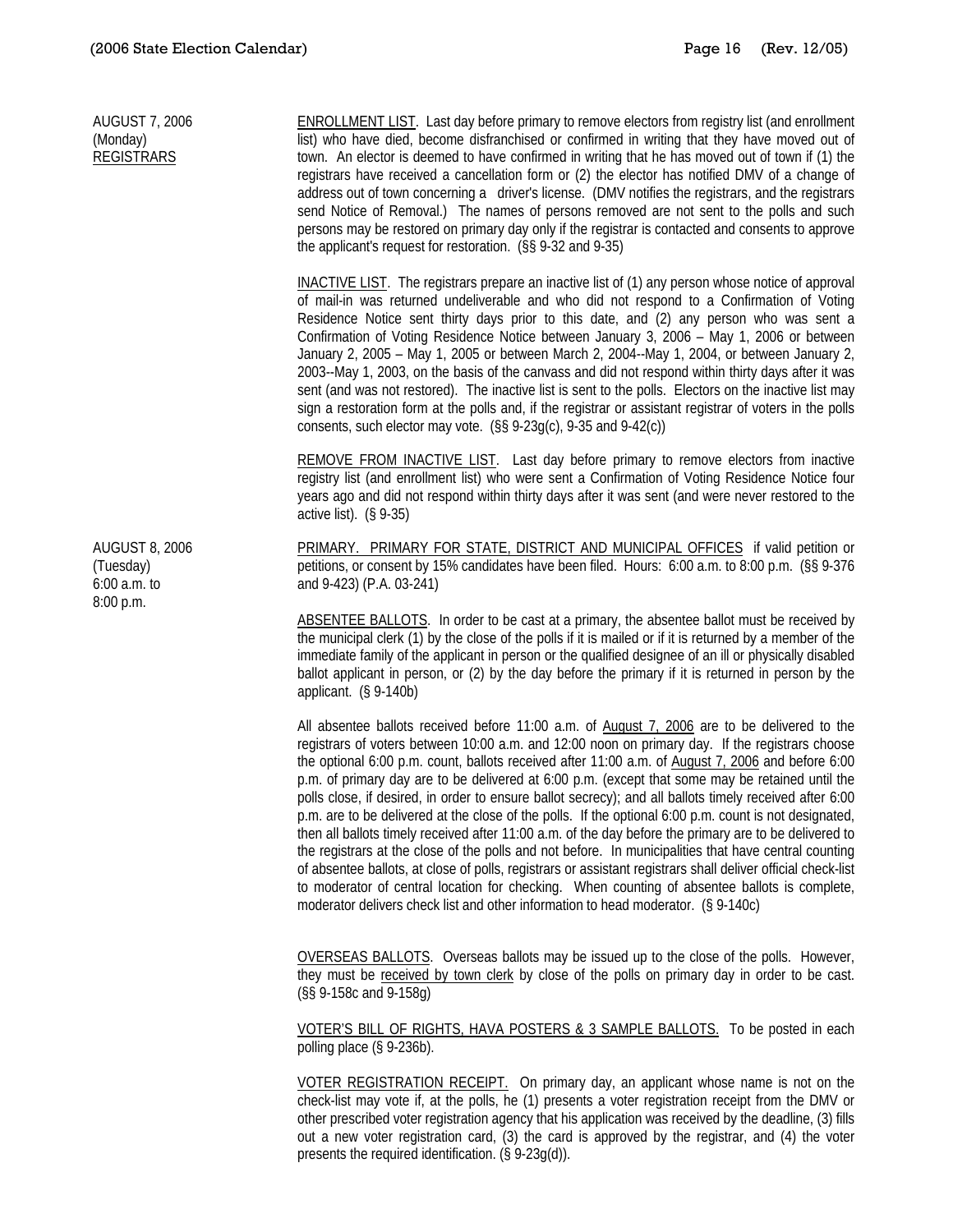| <b>AUGUST 8, 2006</b><br>(Tuesday)<br><b>REGISTRARS / TOWN CLERK</b>                 | POLLING PLACE -- ADJACENT DISTRICT -- ELECTION. Last day for registrars, when<br>necessary, to designate to the town clerk a polling place in an adjacent voting district for<br>November 7 <sup>th</sup> election. Within 10 days after such filing, town clerk to publish notice. (§ 9-168b)                                                                                                                                                                                                                                                                                                                                                                                                                                                                                   |
|--------------------------------------------------------------------------------------|----------------------------------------------------------------------------------------------------------------------------------------------------------------------------------------------------------------------------------------------------------------------------------------------------------------------------------------------------------------------------------------------------------------------------------------------------------------------------------------------------------------------------------------------------------------------------------------------------------------------------------------------------------------------------------------------------------------------------------------------------------------------------------|
| <b>AUGUST 8, 2006</b><br>(Tuesday)<br><b>LEGISLATIVE BODY</b>                        | VOTING DISTRICTS. Last day to make changes in the boundaries of voting districts for<br>November 7th election. (§ 9-169)                                                                                                                                                                                                                                                                                                                                                                                                                                                                                                                                                                                                                                                         |
| <b>AUGUST 9, 2006</b><br>(Wednesday)<br><b>MODERATOR</b>                             | RETURN OF VOTES TO SECRETARY OF THE STATE. PRIMARY. Head moderator must<br>either (1) fax one copy of the certificate of votes cast for candidates to the Secretary of the State<br>by 12:00 midnight on primary day and then send such return to the Secretary of the State not later<br>than 3 days later (Friday, August, 11, 2006) or (2) deliver immediately by hand to Secretary of the<br>State not later than 6:00 p.m. of day after primary or to state police not later than 4:00 p.m. who<br>shall deliver by hand to Secretary of the State before 6:00 p.m. one copy of duplicate certificate of<br>votes cast for candidates. If Head moderator faxes return to Secretary of the State, he must also<br>send (by hand delivery or mail) return by August 11, 2006. |
|                                                                                      | Final date for moderator in each town to deliver to town clerk one copy of duplicate certificate of<br>votes cast for candidates. (§§ 9-314 and 9-440)                                                                                                                                                                                                                                                                                                                                                                                                                                                                                                                                                                                                                           |
| AUGUST 9, 2006 to<br>SEPTEMBER 18, 2006<br>(Wednesday - Monday)<br><b>REGISTRARS</b> | <b>REGISTRATION BY MAIL -- NOTICE OF ACCEPTANCE OR REJECTION TO BE SENT WITHIN</b><br>10 DAYS. When an application for registration by mail is received during this period, registrar<br>must send by first class mail a notice of acceptance or rejection within 10 days of receipt of<br>application. The privileges as an elector attach immediately upon approval of the application, and<br>the new elector's name is added to the registry list. If a notice of approval is later returned<br>undelivered, registrars must proceed with confirmation of voting residence notice under CGS §§ 9-<br>35 or 9-43 and may challenge applicant at polls. (§ 9-23g(c) and (d))                                                                                                   |
| <b>AUGUST 9, 2006</b><br>(Wednesday)<br>4:00 p.m.<br><b>CANDIDATES / TOWN CLERK</b>  | NOMINATING PETITIONS. Last day for filing with town clerk or the Secretary of the State<br>nominating petitions for state, district or municipal office. Deadline 4:00 p.m. Town clerk or<br>assistant town clerk must be in his office between 1:00 p.m. and 4:00 p.m. to accept petitions.<br>$(S 9-453i)$                                                                                                                                                                                                                                                                                                                                                                                                                                                                     |
|                                                                                      | Clerk must file each petition page with Secretary of the State within 2 weeks after receiving it.<br>$(S 9-453n)$                                                                                                                                                                                                                                                                                                                                                                                                                                                                                                                                                                                                                                                                |
| <b>AUGUST 9, 2006</b><br>(Wednesday)<br><b>TOWN CLERK</b>                            | SPECIAL 90-DAY MILITARY BLANK BALLOT -- ELECTION. The special 90-day military blank<br>ballot for all offices for military contingencies becomes available this day upon application properly<br>made. (§ 9-153e). Constitutional Pamphlet. (§§ 2-30a, 9-140(d)). Explanatory text and/or<br>arguments regarding local questions (optional). (§§ 9-140(d) and 9-369b)                                                                                                                                                                                                                                                                                                                                                                                                            |
| <b>REGISTRARS</b>                                                                    | Registrars may direct the clerk to mail such special ballot set to qualified persons or town clerk<br>may so act on his own motion. (§ 9-153d)                                                                                                                                                                                                                                                                                                                                                                                                                                                                                                                                                                                                                                   |
| <b>AUGUST 9, 2006</b><br>(Wednesday)<br>WRITE-IN CANDIDATES                          | WRITE-IN REGISTRATION -- ALL OFFICES. First day that write-in candidates for any office<br>being contested at November 7, 2006 election may register as write-in candidates with Secretary<br>of the State. $(S_9-373a)$                                                                                                                                                                                                                                                                                                                                                                                                                                                                                                                                                         |
| <b>AUGUST 11, 2006</b><br>(Friday)<br><b>MODERATORS</b>                              | DISCREPANCY -- RECOUNT. Last day for head moderator to order recount when there is a<br>discrepancy in returns. (§§ 9-310 and 9-311)                                                                                                                                                                                                                                                                                                                                                                                                                                                                                                                                                                                                                                             |
| <b>AUGUST 15, 2006</b><br>(Tuesday)<br><b>MODERATORS</b>                             | CLOSE VOTE OR DISCREPANCY RECOUNT. Last day to conduct close vote or discrepancy<br>recount. (§§ 9-310, 9-311, 9-311a, 9-311b, 9-370a, 9-445 and 9-446)                                                                                                                                                                                                                                                                                                                                                                                                                                                                                                                                                                                                                          |
| <b>AUGUST 15, 2006</b><br>(Tuesday)<br><b>TOWN CLERK</b>                             | <b>LIST OF CANDIDATES.</b> Last day for clerk to file list of candidates for municipal offices with<br>Secretary of the State. (§ 9-461)                                                                                                                                                                                                                                                                                                                                                                                                                                                                                                                                                                                                                                         |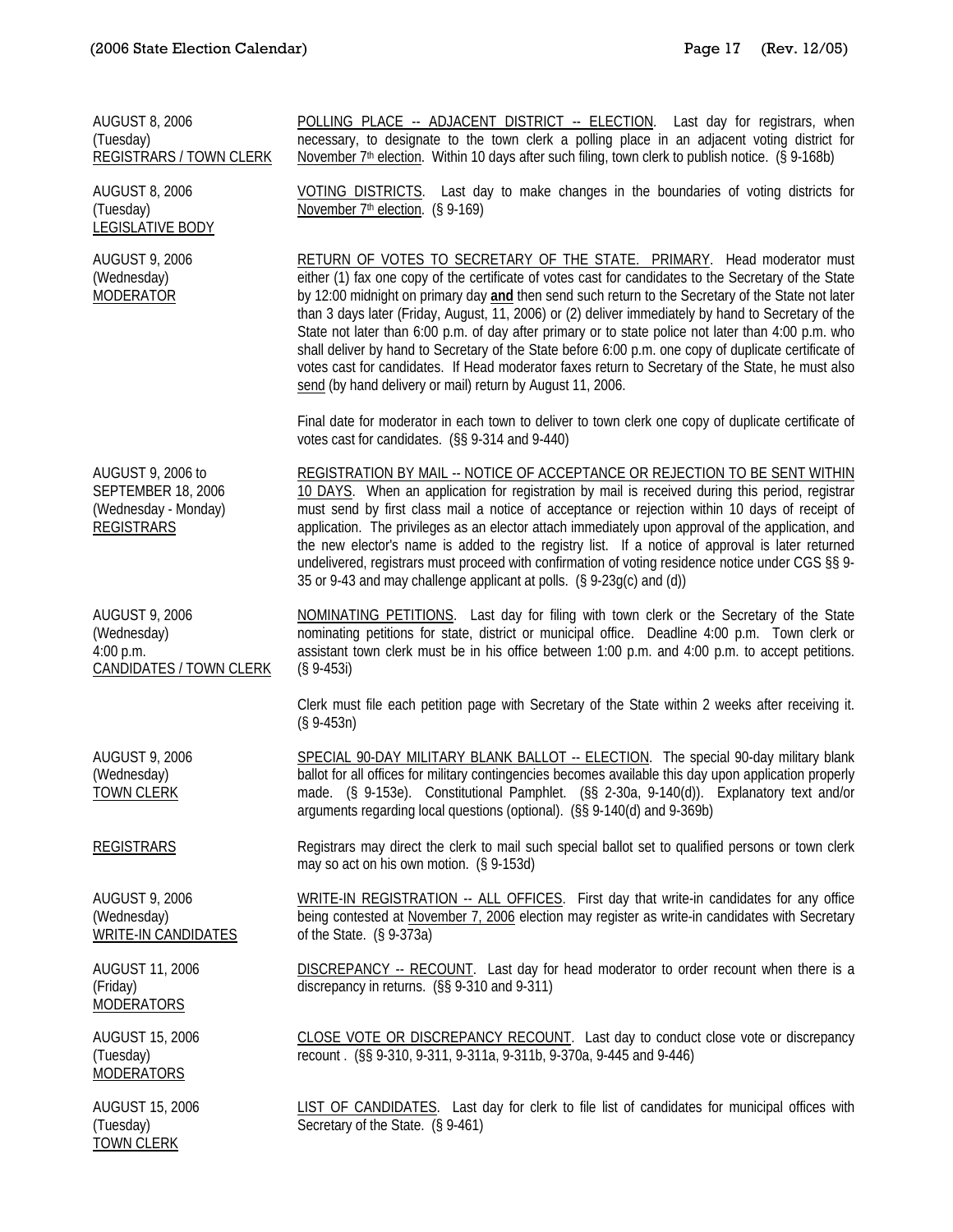| <b>AUGUST 18, 2006</b><br>(Friday)<br><b>TOWN CLERK</b>                                            | ABSENTEE BALLOTS -- REPORT. Last day for town clerk to file with Secretary of the State<br>statement accounting for number of absentee voting forms and challenged ballot forms used at<br>state, district and municipal primary. (§§ 9-139c and 9-232e)                                                                                                                                                                                                                                                                                                                                                                                                                                                                                                                                        |
|----------------------------------------------------------------------------------------------------|-------------------------------------------------------------------------------------------------------------------------------------------------------------------------------------------------------------------------------------------------------------------------------------------------------------------------------------------------------------------------------------------------------------------------------------------------------------------------------------------------------------------------------------------------------------------------------------------------------------------------------------------------------------------------------------------------------------------------------------------------------------------------------------------------|
| <b>AUGUST 22, 2006</b><br>(Tuesday)<br>CANDIDATES AND ELECTORS                                     | COMPLAINT. Last day for bringing complaint to the Superior Court contesting ruling of official or<br>count of votes at state, district or municipal primary. (§ 9-329a)                                                                                                                                                                                                                                                                                                                                                                                                                                                                                                                                                                                                                         |
| <b>AUGUST 22, 2006</b><br>(Tuesday)                                                                | VOTING MACHINES. Voting machines used at state, district and municipal primary to remain<br>locked through this date. (§ 9-447)                                                                                                                                                                                                                                                                                                                                                                                                                                                                                                                                                                                                                                                                 |
| <b>AUGUST 23, 2006</b><br>(Tuesday)<br><b>TOWN CLERK</b>                                           | <b>NOMINATING PETITIONS.</b> Last day for town clerk to file nominating petition pages, received by<br>clerk on August 9th, with Secretary of the State. (§§ 9-453i and 9-453n)                                                                                                                                                                                                                                                                                                                                                                                                                                                                                                                                                                                                                 |
|                                                                                                    | SEPTEMBER, 2006                                                                                                                                                                                                                                                                                                                                                                                                                                                                                                                                                                                                                                                                                                                                                                                 |
| SEPTEMBER 5, 2006<br>(Tuesday)<br><b>TOWN CLERK</b>                                                | <b>PRIMARY FORMS.</b> Town Clerk destroys if no contest is pending, and no subpoena has been<br>issued by the State Elections Enforcement Commission, the following forms used at town<br>committee primary, if any: sealed depository envelopes by district containing absentee ballots<br>counted, and absentee ballot counters' notes, worksheets or written materials and record of votes<br>cast by absentee ballot for each candidate; sealed depository envelope containing challenged<br>ballots; affidavit of town clerk attesting to accuracy of endorsement of date and time of receipt of<br>outer envelopes; and the affidavit(s) regarding municipal clerk's delivery and registrars receipt of<br>ballots. (§§ 9-140c(a) and (j), 9-150a(m), 9-150b(f), (i) and (j), and 9-232f) |
| SEPTEMBER 7, 2006<br>(Thursday)                                                                    | CAMPAIGN FINANCE FILING DATE. Filing date, within 30 days of the primary, for committees of<br>unsuccessful primary candidates. (§ 9-333j)                                                                                                                                                                                                                                                                                                                                                                                                                                                                                                                                                                                                                                                      |
| SEPTEMBER 7, 2006<br>(Thursday)<br><b>TOWN CLERK</b>                                               | <b>QUESTIONS ON BALLOT.</b> Last day for municipality to approve question to appear on ballot at<br>state election, unless otherwise specifically provided by the general statutes. (§ 9-370)                                                                                                                                                                                                                                                                                                                                                                                                                                                                                                                                                                                                   |
|                                                                                                    | Town clerk must keep full text of question on file in his office open to public inspection from time<br>question is approved for submission through election. (§ 9-369a)                                                                                                                                                                                                                                                                                                                                                                                                                                                                                                                                                                                                                        |
| SEPTEMBER 7, 2006<br>(Thursday)<br><b>REGISTRARS</b>                                               | WAIVER OF ACCESSIBILITY OF POLLING PLACE. Last day that registrars may file with<br>Secretary of the State a request for a waiver to provide accessible polling place for physically<br>disabled for election. (§ 9-168d)                                                                                                                                                                                                                                                                                                                                                                                                                                                                                                                                                                       |
| <b>SEPTEMBER 13, 2006</b><br>(Wednesday)<br>4:00 p.m.<br>NOMINATING PETITION<br>PARTY DESIGNATIONS | STATEMENT OF ENDORSEMENT -- NOMINATING PETITION CANDIDATES. Last day that<br>party designation committee or chairman or secretary of a minor party may file statement of<br>endorsement of nominating petition candidate with a party designation with Secretary of the State.<br>$(S\,9-4530)$                                                                                                                                                                                                                                                                                                                                                                                                                                                                                                 |
| SEPTEMBER 13, 2006<br>(Wednesday)<br><b>MINOR PARTIES</b>                                          | MINOR PARTY NOMINATIONS AND CERTIFICATION. All minor party nominations and<br>certification for state, district and municipal office must be made and certified by this date.<br>Certification for state and district office must be delivered to Secretary of the State, and for<br>municipal office to town clerk. (§ 9-452)                                                                                                                                                                                                                                                                                                                                                                                                                                                                  |
|                                                                                                    | Written notice of date, time, location and purpose of nominating meeting for state and district office<br>must be filed with Secretary of the State, and for municipal office with town clerk, not later than five<br>days before meeting. (Sec. 11 of P.A. 99-276)                                                                                                                                                                                                                                                                                                                                                                                                                                                                                                                             |
| SEPTEMBER 13, 2006<br>(Wednesday)<br>CANDIDATES                                                    | CHANGE OF NAME. Last day for candidates for the office of registrar of voters and other<br>municipal offices (excluding the municipal offices of state senator and state representative) to<br>change name on registry list and have name change reflected on the ballot label at the election.<br>(§§ 9-42a and 9-250)                                                                                                                                                                                                                                                                                                                                                                                                                                                                         |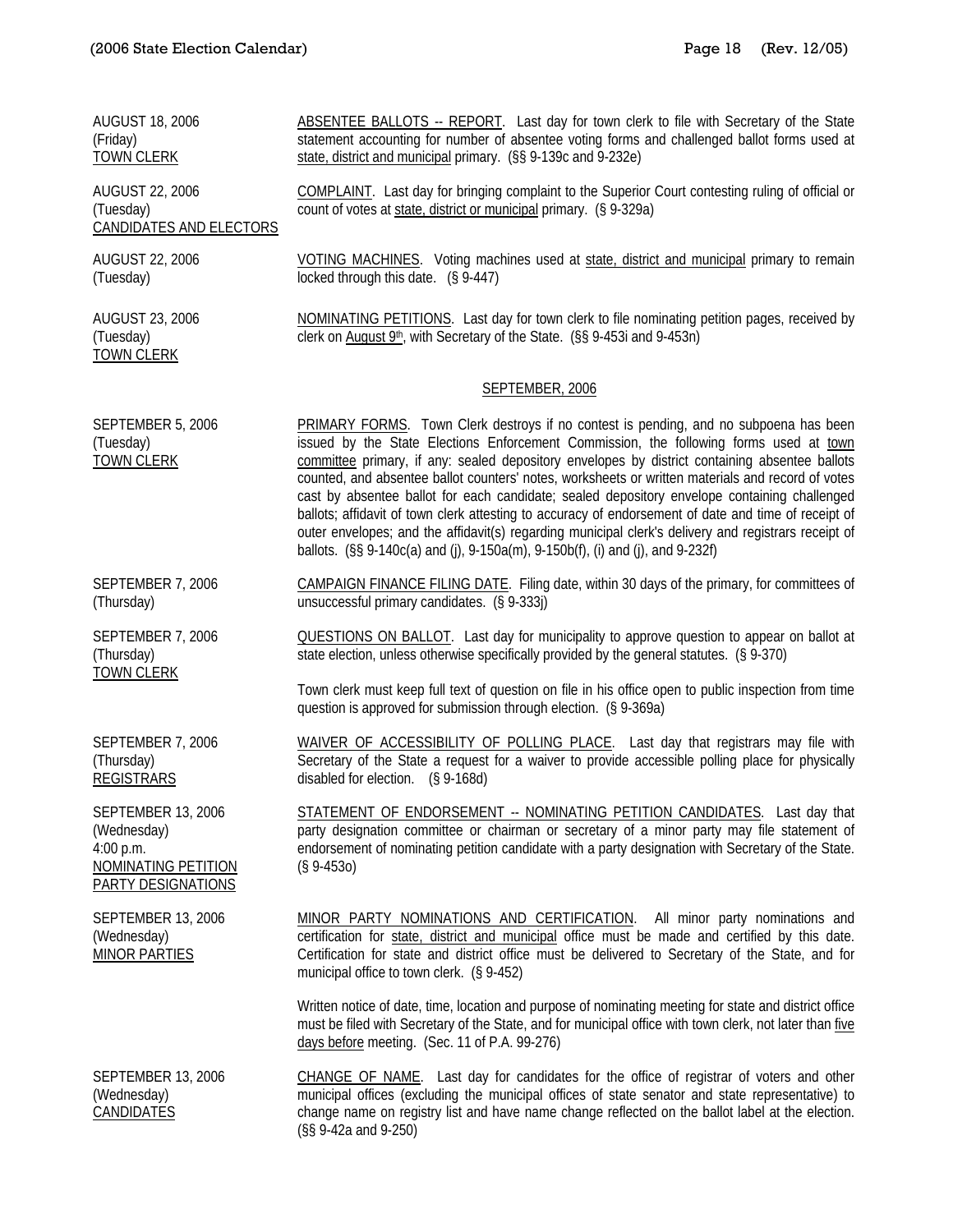| <b>SEPTEMBER 19, 2006</b><br>thru OCTOBER 17, 2006<br>(Tuesday - Tuesday)<br><b>REGISTRARS</b>                             | REGISTRATION BY MAIL -- ELECTION -- NOTICE OF ACCEPTANCE OR REJECTION TO BE<br>SENT WITHIN 4 DAYS. When an application for registration by mail is received during the period<br>beginning on the 49th day before election and ending on the 21st day before election, registrar<br>must send by first class mail a notice of acceptance or rejection within four days of receipt of<br>application. The privileges as an elector attach immediately upon approval of the application, and<br>the new elector's name is added to the registry list. If a notice of approval is later returned<br>undelivered, registrars must proceed with confirmation of voting residence notice under CGS §§ 9-<br>35 or 9-43 and may challenge applicant at polls. (§ 9-23g(c) and (d))               |
|----------------------------------------------------------------------------------------------------------------------------|-------------------------------------------------------------------------------------------------------------------------------------------------------------------------------------------------------------------------------------------------------------------------------------------------------------------------------------------------------------------------------------------------------------------------------------------------------------------------------------------------------------------------------------------------------------------------------------------------------------------------------------------------------------------------------------------------------------------------------------------------------------------------------------------|
| <b>SEPTEMBER 15, 2006</b><br>(Friday)<br><b>SECRETARY OF THE STATE;</b><br><b>TOWN CLERK</b>                               | LIST OF CANDIDATES. List of candidates for state and district offices is sent to town clerk by<br>Secretary of the State on this date. (§ 9-462)                                                                                                                                                                                                                                                                                                                                                                                                                                                                                                                                                                                                                                          |
|                                                                                                                            | <b>PRINTING ABSENTEE BALLOTS.</b> Immediately after the deadline for the certification of all<br>candidates whose names are to appear on the ballot label, the town clerk must begin making<br>arrangements to have the absentee ballots for the election printed. (§ 9-135b(a))                                                                                                                                                                                                                                                                                                                                                                                                                                                                                                          |
|                                                                                                                            | SAMPLE ABSENTEE BALLOT AVAILABLE. A layout model of each different absentee ballot<br>shall be available for public inspection at town clerk's office prior to printing. (§ 9-135b(b))                                                                                                                                                                                                                                                                                                                                                                                                                                                                                                                                                                                                    |
|                                                                                                                            | ABSENTEE BALLOTS -- FILING. Immediately upon receiving the printed absentee ballots,<br>municipal clerk must file a printed absentee ballot for the town or for each different political<br>subdivision, as the case may be, with Secretary of the State, and file an affidavit as to number of<br>such ballots printed. (§ 135b(c))                                                                                                                                                                                                                                                                                                                                                                                                                                                      |
|                                                                                                                            | BLANK BALLOTS TO ELECTORS TEMPORARILY LIVING (OR EXPECTING TO BE<br>TRAVELING) OUTSIDE U.S. AND TO SERVICEMEN, SPOUSES AND DEPENDENTS<br>WHETHER LIVING WITHIN OR OUTSIDE U.S. Beginning as soon as possible after a complete<br>list of candidates and questions is available, blank ballots (for all offices), together with a complete<br>list of candidates and questions, should be sent to electors residing (or expecting to be traveling)<br>outside the United States and to servicemen, spouses and dependents whether living within or<br>outside the United States who have applied for an absentee ballot. (§ 9-153f) Constitutional<br>Pamphlet. (§§ 2-30a, 9-140(d)). Explanatory text and/or arguments regarding local questions<br>(optional). (§§ 9-140(d) and 9-369b.) |
| <b>REGISTRARS</b>                                                                                                          | Registrars may direct the clerk to mail such blank ballot set to a qualified elector or applicant for<br>admission as an elector who (1) is living outside the U.S. or (2) is a member of the armed forces,<br>spouse or dependent. Town clerk also may so act on his own motion. (§ 9-153d)                                                                                                                                                                                                                                                                                                                                                                                                                                                                                              |
| <b>SEPTEMBER 22, 2006</b><br>(Friday)<br><b>TOWN CLERK</b>                                                                 | <b>QUESTIONS ON BALLOT.</b> Last day for town clerk to file with Secretary of the State a statement<br>setting forth the designation of each question to be voted on as it will appear on the voting<br>machine, the date upon which the submitting action was taken, and a reference to the law under<br>which such action was taken. (§ 9-369a)                                                                                                                                                                                                                                                                                                                                                                                                                                         |
|                                                                                                                            | If questions are submitted within the period of forty-five days before election under specific<br>authority of general statutes, such statement must be filed forthwith upon taking of such action.<br>$(S 9-369a)$                                                                                                                                                                                                                                                                                                                                                                                                                                                                                                                                                                       |
| SEPTEMBER 23, 2006 to<br>OCTOBER 31, 2006<br>(Saturday - Tuesday)<br>INSTITUTIONAL ADMINISTRATORS<br><b>AND REGISTRARS</b> | <b>SUPERVISED BALLOTING DESIGNATION.</b> In order to have supervised absentee balloting in a<br>nursing home or rest home, etc., with less than 20 electors a written designation must be made<br>between these dates by either registrar of voters or the administrator of the institution for the<br>election. These deadlines do not apply to a nursing home or rest home, etc., with 20 or more<br>electors because supervised voting is mandated at such institutions. (§§ 9-159q and 9-159r)                                                                                                                                                                                                                                                                                        |
| SEPTEMBER 23, 2006<br>(Saturday)<br><b>TOWN CLERK</b>                                                                      | <b>OVERSEAS BALLOT.</b> Beginning this date, the election overseas ballot for the offices of $U.S.$<br>Senator and Representative in Congress only is available from town clerk upon application<br>properly made. (§ 9-158c)                                                                                                                                                                                                                                                                                                                                                                                                                                                                                                                                                             |
| <b>REGISTRARS</b>                                                                                                          | Registrars may direct the clerk to mail such overseas ballot set to an eligible U.S. citizen, and the<br>town clerk may also so act on his own motion, but such ballot shall not be counted unless a<br>prescribed application is received by the town clerk prior to election day. (§ 9-153d)                                                                                                                                                                                                                                                                                                                                                                                                                                                                                            |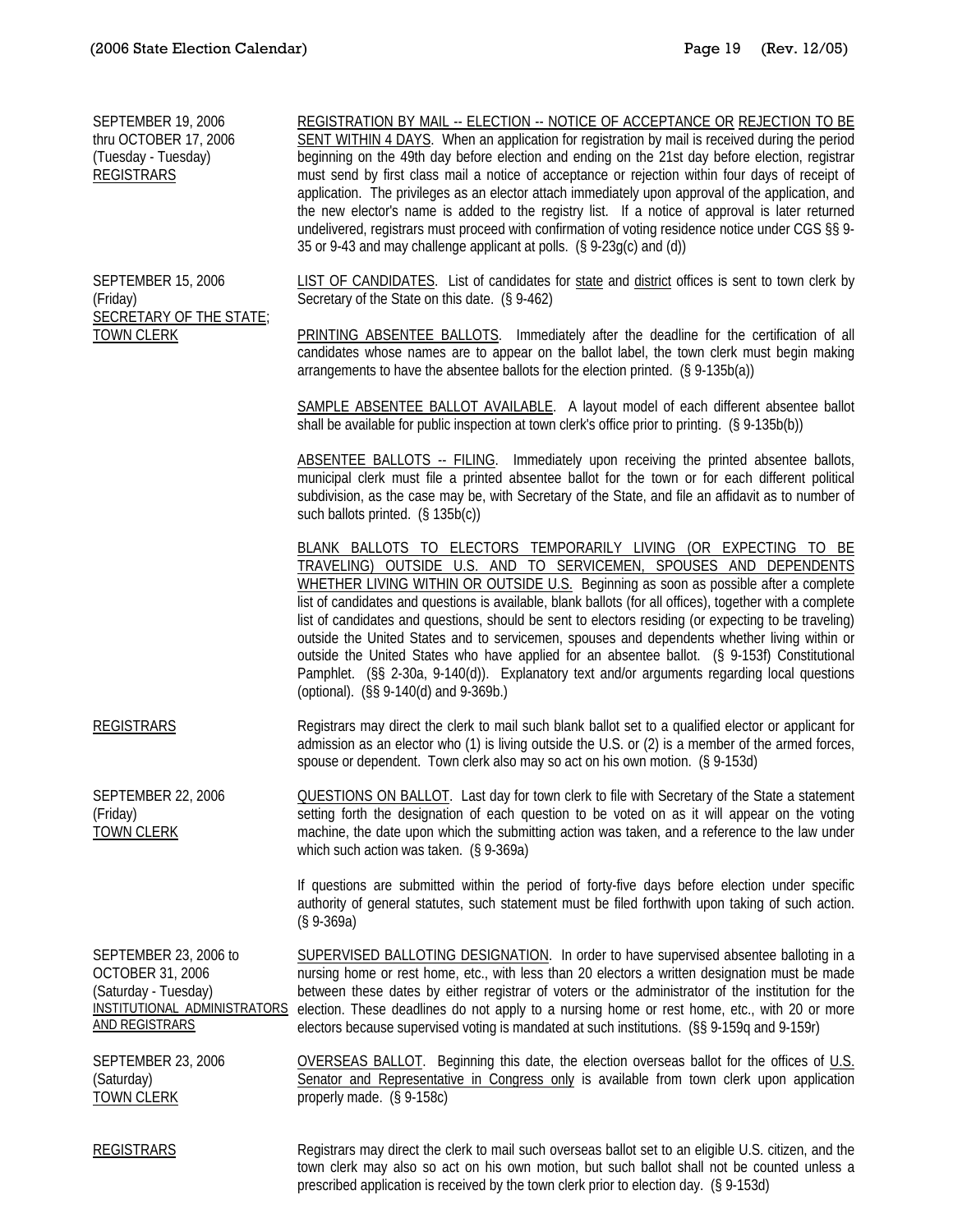| <b>SEPTEMBER 27, 2006</b><br>(Wednesday)<br><b>REGISTRARS</b> | NOTICE OF TUESDAY OF THE FIFTH WEEK BEFORE ELECTION CORRECTIONS SESSION<br>TO COMPLETE PRELIMINARY REGISTRY LIST. Publication of newspaper legal notice and<br>posting of notice of registrar's session of October 3, 2006 for completing preliminary registry list.<br>Applicable to the registrars of voters of ALL towns. (§ 9-35)                                                                                                                                                                                                                                                                                                                                                                                                                                                                                                                                                        |
|---------------------------------------------------------------|----------------------------------------------------------------------------------------------------------------------------------------------------------------------------------------------------------------------------------------------------------------------------------------------------------------------------------------------------------------------------------------------------------------------------------------------------------------------------------------------------------------------------------------------------------------------------------------------------------------------------------------------------------------------------------------------------------------------------------------------------------------------------------------------------------------------------------------------------------------------------------------------|
|                                                               | <b>OCTOBER, 2006</b>                                                                                                                                                                                                                                                                                                                                                                                                                                                                                                                                                                                                                                                                                                                                                                                                                                                                         |
| <b>OCTOBER 2, 2006</b><br>(Monday)<br><b>REGISTRARS</b>       | <b>CHALLENGED REGISTRATION.</b> Last day for registrars to mail challenge as to retention of name<br>on registry list where registrars are unable to agree on erasure. (§ 9-43)                                                                                                                                                                                                                                                                                                                                                                                                                                                                                                                                                                                                                                                                                                              |
| <b>OCTOBER 2, 2006</b><br>(Monday)<br><b>REGISTRARS</b>       | NOTICE OF SESSION FOR REVISION OF PRELIMINARY REGISTRY LIST. Last day for<br>publication of notice of one or more sessions of the registrars, for the revision and correction of the<br>preliminary registry list, to be held during the period between October 7, 2006 and October 14,<br>2006. In municipalities of less than 5,000, notice must be posted. In municipalities of over 5,000,<br>notice must be published and posted. This newspaper notice need not be a legal notice. The<br>number of sessions shall be fixed by the registrars of each municipality. (§ 9-37)                                                                                                                                                                                                                                                                                                           |
| <b>OCTOBER 3, 2006</b><br>(Tuesday)<br><b>REGISTRARS</b>      | TUESDAY OF FIFTH WEEK BEFORE ELECTION DAY REGISTRARS' SESSION TO<br>COMPLETE PRELIMINARY REGISTRY LIST. Such session shall be held during such hours<br>between 9:00 a.m. and 5:00 p.m. as the registrars find necessary to complete preliminary registry<br>list.                                                                                                                                                                                                                                                                                                                                                                                                                                                                                                                                                                                                                           |
|                                                               | At this session (and on any day except election day or primary day), registrars remove electors<br>from the registry list who have died, become disfranchised or confirmed in writing that they have<br>moved out of town. An elector is deemed to have confirmed in writing that he has moved out of<br>town if (1) the registrars have received a cancellation form or (2) the elector has notified the DMV<br>of a change of address out of town concerning a driver's license. (DMV notifies the registrars, and<br>the registrars send Notice of Removal.) The names of persons removed are not sent to the polls<br>and such persons may be restored on election day only if both registrars are contacted and<br>consent to approve the applicant's request for restoration. (§§ 9-32 and 9-35)                                                                                       |
|                                                               | Names removed from the registry list must also be removed from the enrollment list. Immediately<br>after session, registrars must post names and addresses of electors removed from registry list and<br>statement that list of remedies is available from registrars. (§§ 9-35, 9-35a and 9-64a)                                                                                                                                                                                                                                                                                                                                                                                                                                                                                                                                                                                            |
|                                                               | <b>INACTIVE LIST</b> . The registrars prepare an inactive list of (1) any person whose notice of approval<br>of mail-in was returned undeliverable and who did not respond to a confirmation of voting<br>residence notice sent thirty days prior to this date, and (2) any person who was sent a confirmation<br>of voting residence notice between Jan 3, 2006 - May 1, 2006 or between January 2, 2005 - Ma<br>1, 2005 or between March 2, 2004--May 1, 2004 or between January 2, 2003--May 1, 2003, on the<br>basis of the canvass and did not respond within thirty days after it was sent (and was not<br>restored). The inactive list is sent to the polls. Electors on the inactive list may sign a restoration<br>form at the polls and, if both registrars or both assistant registrars of voters in the polls consent,<br>such elector may vote. (§§ 9-23g(c), 9-35 and 9-42(c)) |
|                                                               | <b>REMOVE FROM INACTIVE LIST.</b> The registrars remove from the inactive list all electors who<br>were sent a Confirmation of Voting Residence Notice four years ago and did not respond within<br>thirty days after it was sent (and were never restored to the active list). (§ 9-35)                                                                                                                                                                                                                                                                                                                                                                                                                                                                                                                                                                                                     |
| <b>OCTOBER 6, 2006</b><br>(Friday)<br><b>TOWN CLERK</b>       | ABSENTEE BALLOTS. Printed absentee ballots for the election become available to electors on<br>this day. (§§ 9-135 and 9-140(f)). Constitutional Pamphlet. (§§ 2-30a, 9-140(d)). Explanatory text<br>and/or arguments regarding local questions (optional). (§§ 9-140(d) and 9-369b.)                                                                                                                                                                                                                                                                                                                                                                                                                                                                                                                                                                                                        |
| <b>REGISTRARS</b>                                             | Registrars may direct the clerk to mail an absentee ballot set to an elector or an applicant for<br>admission as an elector who (1) is living outside the U.S. or (2) is a member of the armed forces,<br>or the spouse or dependent living where such member is stationed. Town clerk also may so act<br>on his own motion. $(S\ S 9-140(f)$ and 9-153d)                                                                                                                                                                                                                                                                                                                                                                                                                                                                                                                                    |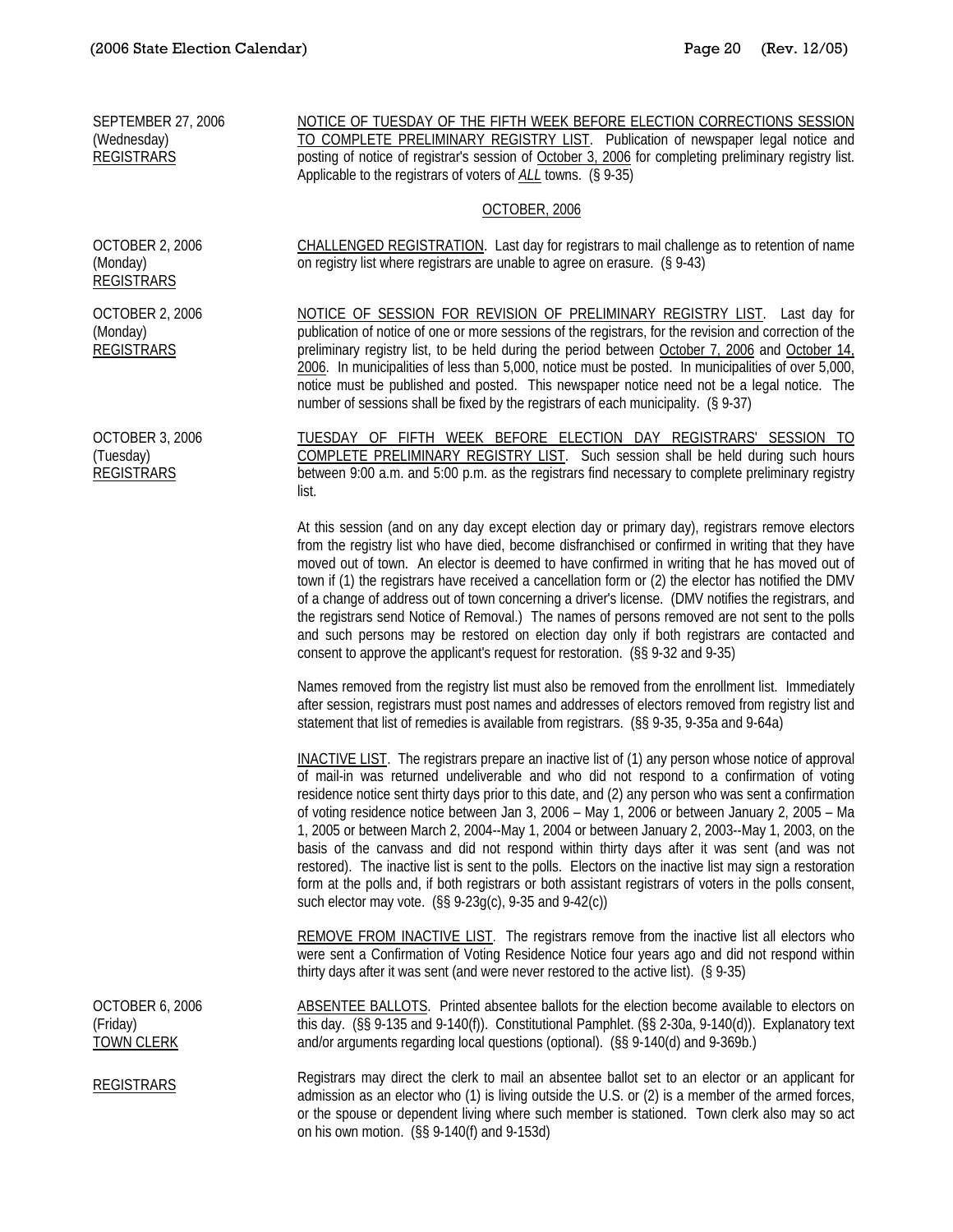OCTOBER 6, 2006 (Friday) REGISTRARS

OCTOBER 6, 2006 (Friday) REGISTRARS

OCTOBER 6, 2006 to OCTOBER 16, 2006 (Friday - Monday) REGISTRARS

OCTOBER 7, 2006 (Saturday) REGISTRARS

OCTOBER 7, 2006 to OCTOBER 14, 2006 (Saturday - Saturday) REGISTRARS

OCTOBER 10, 2006 (Monday) TOWN CLERK

OCTOBER 10, 2006 (Monday) TOWN CLERK

OCTOBER 10, 2006 (Thursday)

OCTOBER 16, 2006 to OCTOBER 25, 2006 (Monday - Wednesday) REGISTRARS

OCTOBER 17, 2006 (Tuesday) REGISTRARS

OCTOBER 17, 2006 (Tuesday) REGISTRARS

POLLING PLACES. Last day for determining polling places for the election. Polling places may be changed after this date only if town clerk and registrars of voters unanimously find that polling place has been rendered unusable. If polling place found unusable, another polling place must be designated forthwith and adequate notice of such change published. (§§ 9-168 and 9-169)

PRELIMINARY REGISTRY LIST. Last day to complete and deposit certified preliminary registry list in town clerk's office for public inspection. (§ 9-36)

NOTICE OF SATURDAY OF THIRD WEEK BEFORE ELECTION DAY REGISTRATION SESSION. Notice of October 21, 2006 session of the Registrars of Voters of *ALL* towns to be published at least once on or between any of these dates. This newspaper notice need not be a legal notice. (§ 9-16)

REGISTRY LIST. In municipalities of more than 5,000 population, last day for producing and posting for public inspection the certified copy of preliminary registry list for each voting district. Copies of such list must be made available for distribution by the registrars. (§ 9-36)

REGISTRARS' SESSIONS. Registrars must hold one or more sessions during period between Saturday of fifth week and Saturday of fourth week before election to revise and correct preliminary registry list. Number of sessions is to be fixed by registrars. In towns over 5,000 population required notice must be published in newspaper at least five days before first of such sessions but need not be legal notice. Registrars may hold additional sessions of which no notice need be given, except during period of six days before election. (§ 9-37)

PRIMARY FORMS. Town clerk destroys if no contest is pending, and no subpoena has been issued by the State Elections Enforcement Commission, the following forms used at the August 8, 2006 state, district or municipal primary: sealed depository envelopes by district containing inner and outer envelopes from which absentee ballots have been removed, together with the contents of serially-numbered outer envelopes marked "rejected"; all executed absentee ballot applications and direction by registrar forms; the numerical list of serially-numbered absentee envelopes issued; the list of applicants who have been issued more than one absentee ballot under Sec. 9- 153c; all unused printed absentee ballots; absentee ballots received after the polls close; and list of absentee ballot applicants who returned their absentee ballots. (§§ 9-140(e), 9-150a(f), 9- 150b(f), (h) and (j), and 9-153c(c))

*If primary for Representative in Congress or U.S. Senator is held, all of these forms (except unused printed absentee ballots for Congressional and Senatorial primary) are to be retained until June 10, 2008.* 

MACHINE REPORTS. Reports of machine mechanics and reports of registrars and party watchers provided for in Sections 9-244 and 9-246 from state, district or municipal primary to be kept by town clerk through this day. (§§ 9-245 and 9-436)

CAMPAIGN FINANCE FILING DATE. All committees, except state central committees. The period disclosed is July 1, 2006 through September 30, 2006, except that if the committee filed a statement on the seventh day preceding the August 8, 2006 primary, the period disclosed is from July 26, 2006 through September 30, 2006. (§ 9-333j)

NOTICE OF SEVENTH DAY BEFORE ELECTION DAY REGISTRATION SESSION. Notice of October 31, 2006, session of the Registrars of Voters of *ALL* towns, to be published at least once on or between any of these dates. This newspaper notice need not be a legal notice. (§ 9-16)

CENTRAL COUNTING -- ABSENTEE BALLOTS. Last day for registrars of voters to notify town clerk in writing if they decide to count absentee ballots at a central location, which location shall be published in the warning for the election. (§ 9-147a)

ELECTION OFFICIALS. Last day for registrars to appoint election officials. Town clerk, registrars of voters, moderator and mechanic shall instruct election officials. (§ 9-249)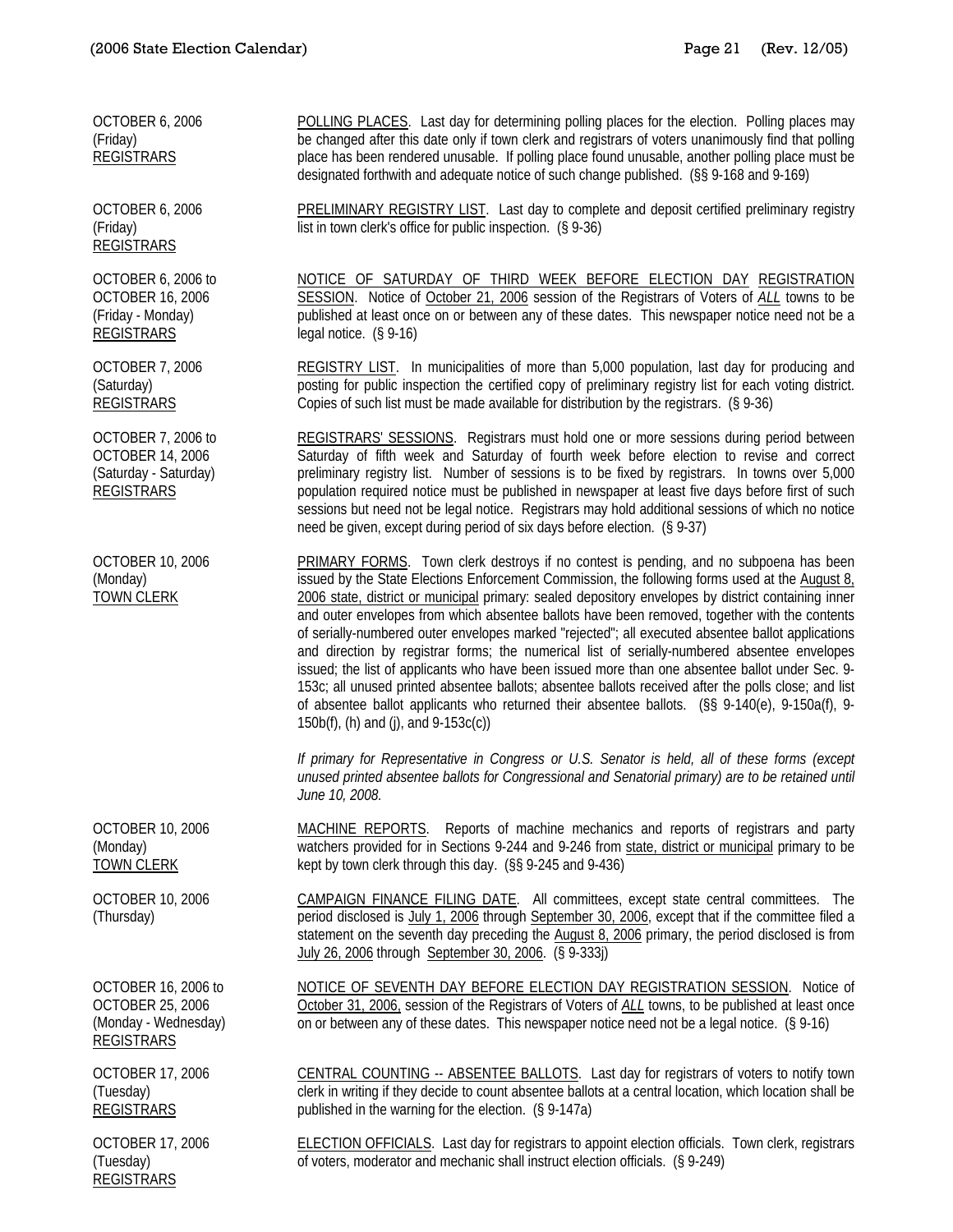| OCTOBER 18, 2006 thru<br><b>OCTOBER 24, 2006</b><br>(Wednesday - Tuesday)<br><b>REGISTRARS</b> | REGISTRATION BY MAIL -- NOTICE OF ACCEPTANCE OR REJECTION TO BE SENT ON DAY<br>OF RECEIPT. When an application for registration by mail is received during the period beginning<br>on the 20th day before election and ending on the 14th day before election, registrar must send by<br>first-class mail a notice of acceptance or rejection on day of receipt of application. The privileges<br>as an elector attach immediately upon approval of the application, and the new elector's name is<br>added to the registry list. If a notice of approval is later returned undelivered, registrars must<br>proceed with confirmation of voting residence notice under CGS §§ 9-35 or Sec. 9-43 and may<br>challenge applicant at polls. (§ 9-23g(c) and (d))                                                                                                                                                                                   |
|------------------------------------------------------------------------------------------------|-------------------------------------------------------------------------------------------------------------------------------------------------------------------------------------------------------------------------------------------------------------------------------------------------------------------------------------------------------------------------------------------------------------------------------------------------------------------------------------------------------------------------------------------------------------------------------------------------------------------------------------------------------------------------------------------------------------------------------------------------------------------------------------------------------------------------------------------------------------------------------------------------------------------------------------------------|
| OCTOBER 21, 2006<br>(Saturday)<br><b>REGISTRARS</b>                                            | SATURDAY OF THIRD WEEK BEFORE ELECTION DAY REGISTRATION SESSION IN ALL<br>TOWNS. Hours: 10:00 a.m. to 2:00 p.m. (§ 9-17)                                                                                                                                                                                                                                                                                                                                                                                                                                                                                                                                                                                                                                                                                                                                                                                                                        |
| OCTOBER 23, 2006 to<br><b>NOVEMBER 1, 2006</b><br>(Monday - Wednesday)<br><b>REGISTRARS</b>    | NOTICE OF LIMITED REGISTRATION SESSION TO BE HELD ON THE LAST WEEKDAY<br>BEFORE ELECTION. Notice to be published at least once on or between these dates of<br>November 6, 2006 limited session of registrars of voters of ALL towns. This newspaper notice<br>need not be a legal notice. (§§ 9-16 and 9-17)                                                                                                                                                                                                                                                                                                                                                                                                                                                                                                                                                                                                                                   |
| OCTOBER 23, 2006 to<br><b>NOVEMBER 1, 2006</b><br>(Monday - Wednesday)<br><b>TOWN CLERK</b>    | WARNING OF ELECTION. Town clerk or assistant town clerk must publish once, on or between<br>any of these dates, notice of election, which notice shall include the time and location of the polling<br>places, and record each such warning. (§ 9-225)                                                                                                                                                                                                                                                                                                                                                                                                                                                                                                                                                                                                                                                                                          |
|                                                                                                | If central counting of absentee ballots is timely designated by registrars of voters, the warning for<br>the election shall include such central location. (§ 9-147a)                                                                                                                                                                                                                                                                                                                                                                                                                                                                                                                                                                                                                                                                                                                                                                           |
|                                                                                                | The warning must also include a statement concerning any question to be included on the ballot.<br>(§§ 9-369 and 9-369a)                                                                                                                                                                                                                                                                                                                                                                                                                                                                                                                                                                                                                                                                                                                                                                                                                        |
| <b>OCTOBER 24, 2006</b><br>(Tuesday)<br>TOWN CLERK / REGISTRARS                                | SPECIAL REGISTRATION SESSION -- APPLICATION. Last day that 25 or more persons who<br>are employed by the same employer at the same place of employment in a town, or 25 or more<br>persons who attend the same school, college or university, or who reside at the same hospital,<br>residential care home, rest home, nursing home or convalescent home and believe themselves<br>qualified to become electors in any Connecticut town, may sign and submit a request to the town<br>clerk or either registrar of voters for an admitting official to go to such place of employment, school<br>or residence in order to take and act upon applications for admission as electors. (§§ 9-19c and 9-<br>19d)                                                                                                                                                                                                                                    |
| <b>OCTOBER 24, 2006</b><br>(Tuesday)<br>4:00 p.m.<br><b>WRITE-IN CANDIDATES</b>                | WRITE-IN REGISTRATION -- ALL CANDIDATES. Last day that write-in candidates for any office<br>being contested at election may register with Secretary of the State. (§ 9-373a)                                                                                                                                                                                                                                                                                                                                                                                                                                                                                                                                                                                                                                                                                                                                                                   |
| <b>OCTOBER 24, 2006</b><br>(Tuesday)<br><b>REGISTRARS</b>                                      | REGISTRATION BY MAIL -- ELECTION DEADLINE -- APPLICATION. Hand-delivered mail-in<br>registration applications must be <i>received</i> by registrars in applicant's town of residence (or by DMV<br>or a voter registration agency) and, mailed mail-in registration applications must be <i>postmarked</i> by<br>this date, for the applicant to be entitled to vote in the election. Electoral privileges of applicants<br>meeting this deadline attach immediately upon approval by the registrar. For example, if a mail-in<br>application is postmarked "October 24, 2006" and received on November 6, 2006, and if the<br>applicant is otherwise qualified, the registrar approves the application on November 6th, adds the<br>new elector's name to the list and the new elector may vote in the election on November 7th. If a<br>notice of approval is later returned undelivered, registrars must proceed with confirmation of voting |

polls. (§ 9-23g(d)(2))

residence notice under Conn. Gen. Stat. Sec. 9-35 or Sec. 9-43 and may challenge applicant at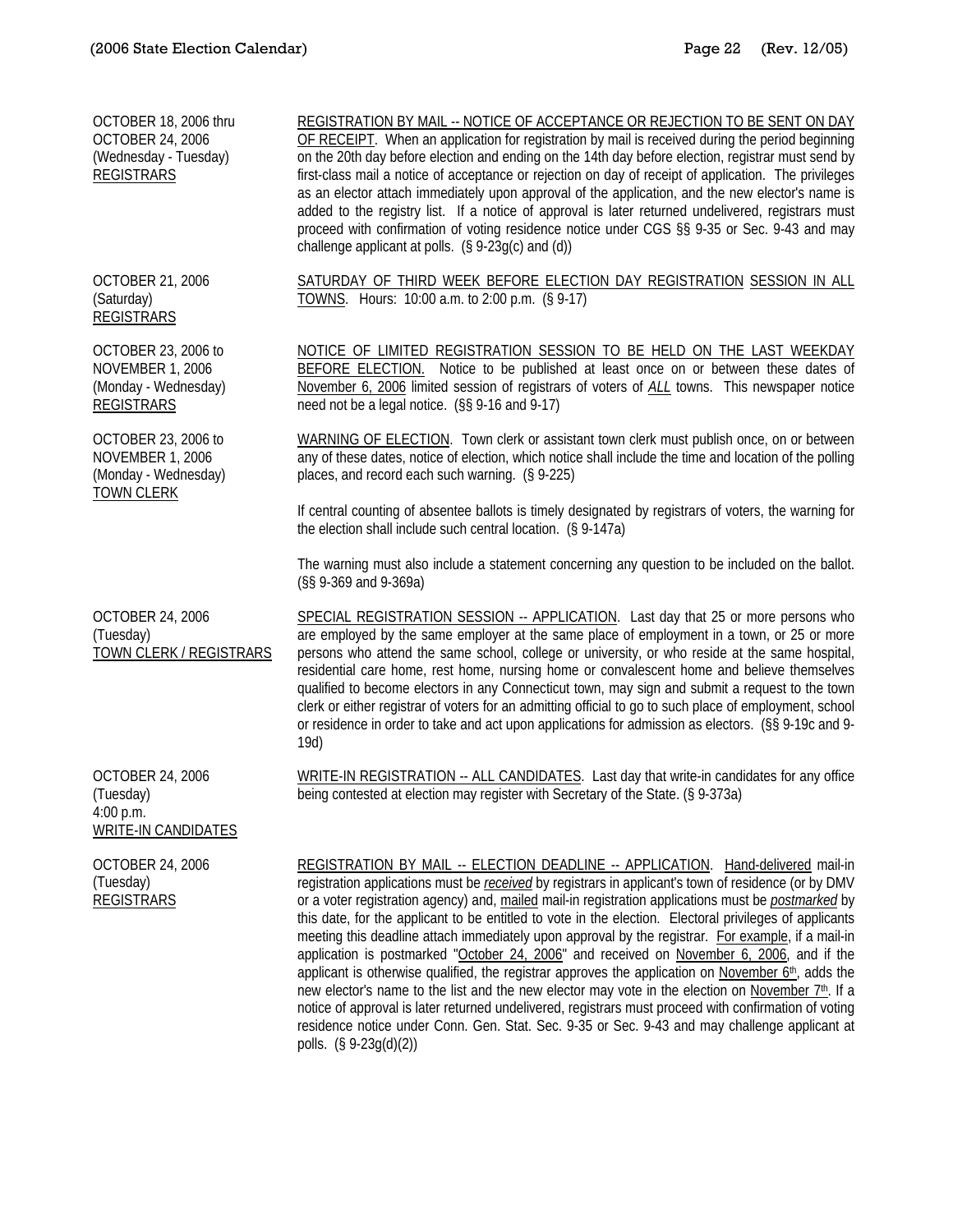| OCTOBER 25, 2006 thru<br><b>NOVEMBER 7, 2006</b><br>(Wednesday - Tuesday)<br><b>REGISTRARS</b> | REGISTRATION BY MAIL -- NOTICE OF ACCEPTANCE OR REJECTION TO BE SENT WITHIN<br>10 DAYS. PRIVILEGES OF AN ELECTOR SHALL NOT ATTACH UNTIL THE DAY AFTER THE<br>ELECTION OR THE DAY APPLICATION IS APPROVED BY REGISTRAR, WHICHEVER IS<br>LATER. When a hand-delivered mail-in application is received during this period by registrars in<br>applicant's town of residence (or by the DMV or a voter registration agency), or a mailed mail-in<br>application for registration is postmarked during this period, registrar must act on the application<br>and send by first-class mail a notice of acceptance or rejection within 10 days of receipt of the<br>application, but privileges of an elector shall not attach until November 8, 2006, or until the<br>application is approved by registrar, whichever is later. (§ 9-23g(d)(2)) |
|------------------------------------------------------------------------------------------------|-------------------------------------------------------------------------------------------------------------------------------------------------------------------------------------------------------------------------------------------------------------------------------------------------------------------------------------------------------------------------------------------------------------------------------------------------------------------------------------------------------------------------------------------------------------------------------------------------------------------------------------------------------------------------------------------------------------------------------------------------------------------------------------------------------------------------------------------|
|                                                                                                | <b>IMPORTANT EXCEPTION:</b><br>If an application indicates that it was received by October 24, 2006 by the DMV or a voter<br>registration agency (or a special assistant registrar or town clerk or a registrar of voters of<br>another town), the registrar of voters of the town of residence shall mail a notice of<br>acceptance or rejection on the day of receipt of such application during this period. Such<br>persons whose applications are accepted acquire privileges of an elector immediately and<br>may vote in the election. $(§ 9-23q)$                                                                                                                                                                                                                                                                                 |
| <b>OCTOBER 26, 2006</b><br>(Thursday)                                                          | CAMPAIGN FINANCE FILING DATE. State Central Committees. The period disclosed is $July 1$<br>2006 through October 19, 2006. (§ 9-333j)                                                                                                                                                                                                                                                                                                                                                                                                                                                                                                                                                                                                                                                                                                     |
| OCTOBER 27, 2006<br>(Friday)<br><b>TOWN CLERK</b>                                              | SAMPLE BALLOT LABEL. Last day for clerk to file with Secretary of the State sample of<br>completed ballot label. (§ 9-256)                                                                                                                                                                                                                                                                                                                                                                                                                                                                                                                                                                                                                                                                                                                |
| OCTOBER 27, 2006<br>(Friday)<br><b>REGISTRARS</b>                                              | CORRECTED REGISTRY LIST. Day for registrars to file certified corrected final registry list in<br>town clerk's office. (§ 9-38)                                                                                                                                                                                                                                                                                                                                                                                                                                                                                                                                                                                                                                                                                                           |
| OCTOBER 30, 2006<br>(Monday)<br><b>REGISTRARS</b>                                              | REGISTRY LIST -- ELECTOR'S CLAIMS. Last day for any elector whose residence has been<br>challenged since the last regular election or primary to file written request for retention of<br>registration. $(S 9-43)$                                                                                                                                                                                                                                                                                                                                                                                                                                                                                                                                                                                                                        |
| OCTOBER 31, 2006<br>(Tuesday)<br><b>TOWN CLERK</b><br><b>REGISTRARS</b>                        | PHYSICALLY DISABLED -- VOTER REGISTRATION. Last day for receipt by town clerk or<br>registrar of voters of mailed application for admission as elector on prescribed form of any such<br>person who became I8 years of age, U.S. citizen, or resident of the municipality on or before<br>October 31, 2006. Within ten days of proper application, voting official to arrange for voter-making<br>at place of confinement. (§ 9-31a)                                                                                                                                                                                                                                                                                                                                                                                                      |
|                                                                                                | Such persons whose rights as to age, citizenship or residence mature after the above date may<br>apply up to 9:00 a.m. November 6, 2006. (§ 9-31a)                                                                                                                                                                                                                                                                                                                                                                                                                                                                                                                                                                                                                                                                                        |
| OCTOBER 31, 2006<br>(Tuesday)<br>ALL VOTER REGISTRATION<br><b>OFFICIALS</b>                    | SEVENTH DAY BEFORE ELECTION DAY REGISTRATION SESSION -- REGISTRATION CUT-<br>OFF IN ALL TOWNS. This is the last regular session for admission of electors for those who<br>become 18 years of age, U.S. citizens, or residents of the municipality on or before October 31,<br>2006. Hours: 9:00 a.m. to 8:00 p.m. (§ 9-17)                                                                                                                                                                                                                                                                                                                                                                                                                                                                                                               |
|                                                                                                | Those whose rights as to age, citizenship or residence mature after the above date may apply in<br>the office on a daily basis until the opening of the limited session on November 6, 2006 or at such<br>limited session. $(\S 9-19b(d))$                                                                                                                                                                                                                                                                                                                                                                                                                                                                                                                                                                                                |
|                                                                                                | Persons who do not fall into a "matured rights" category may apply for admission in the office<br>between the cut-off date and the opening of the matured rights session but such applications are<br>not effective until the third day following the date of the election. (§ 9-19g)                                                                                                                                                                                                                                                                                                                                                                                                                                                                                                                                                     |
|                                                                                                | Final date to apply for cross-town admission. Actual approval by town of residence may occur<br>after this date. (§ 9-19e)                                                                                                                                                                                                                                                                                                                                                                                                                                                                                                                                                                                                                                                                                                                |
|                                                                                                | Last day for 25-name petition session to be held. $(S 9-19c)$                                                                                                                                                                                                                                                                                                                                                                                                                                                                                                                                                                                                                                                                                                                                                                             |
|                                                                                                | Last day for an elector to make a signed written request to the registrars of voters for erasure of<br>his name from the registry list. (§ 9-35b)                                                                                                                                                                                                                                                                                                                                                                                                                                                                                                                                                                                                                                                                                         |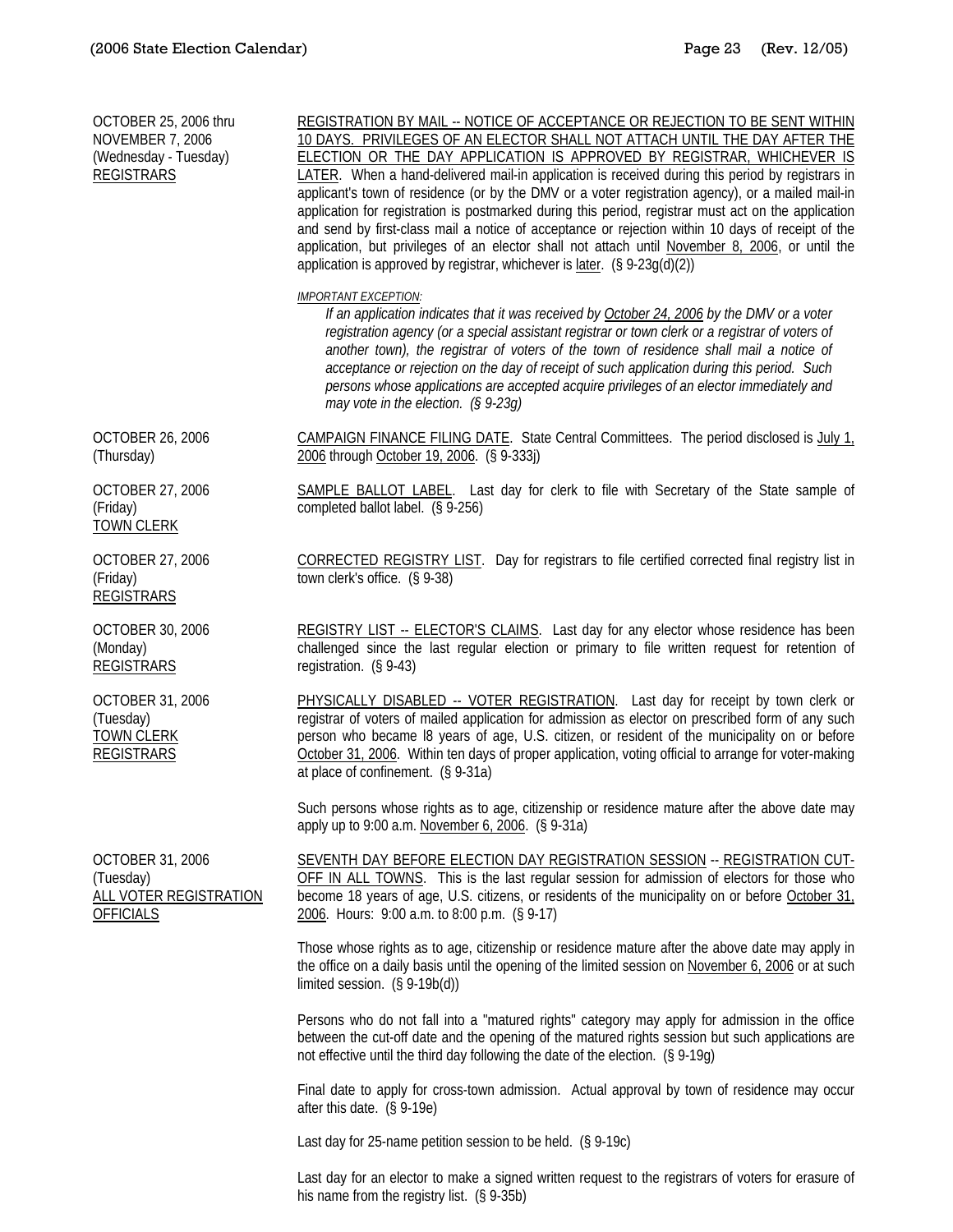| OCTOBER 31, 2006 to<br><b>NOVEMBER 7, 2006</b><br>(Tuesday - Tuesday)<br><b>REGISTRARS</b> | REGISTRATION AND PARTY ENROLLMENT FIGURES. Registrars in each municipality must<br>send written or faxed report to Secretary of the State. Hand-delivered or faxed reports must be<br>received beginning November 1, 2006 and by 4:30 p.m. on November 7, 2006. Mailed reports<br>must be <i>postmarked</i> beginning 8:00 p.m. on October 31, 2006 and by midnight November 7, 2006.<br>$(S\,9-65)$                                                                                                                                                                                                                                                                                                                                                                                                                                                                |
|--------------------------------------------------------------------------------------------|---------------------------------------------------------------------------------------------------------------------------------------------------------------------------------------------------------------------------------------------------------------------------------------------------------------------------------------------------------------------------------------------------------------------------------------------------------------------------------------------------------------------------------------------------------------------------------------------------------------------------------------------------------------------------------------------------------------------------------------------------------------------------------------------------------------------------------------------------------------------|
| OCTOBER 31, 2006<br>(Tuesday)                                                              | CAMPAIGN FINANCE FILING DATE. All committees, except state central committees (and<br>except candidate committee whose candidate is not on the election ballot). The period disclosed<br>is October 1, 2006 through October 24, 2006. (§ 9-333j)                                                                                                                                                                                                                                                                                                                                                                                                                                                                                                                                                                                                                    |
| OCTOBER 31, 2006<br>(Tuesday)<br><b>REGISTRARS</b>                                         | ABSENTEE BALLOT CHECK-OFF. Whether central counting of absentee ballots has been<br>designated or not, beginning as soon after 11:00 a.m. as the absentee ballots are available from<br>the town clerk the registrars may begin checking the absentee ballots on this and each weekday<br>before the election. The ballots shall be checked not later than the last weekday before the<br>election. The registrars shall check, without opening the outer envelopes, the names of such<br>absentee voters on the official check list to be used at such election by indicating "Absentee" or<br>"A" preceding such name, and in the case of central counting shall also note such designation on a<br>duplicate list. After checking is completed, town clerk seals unopened ballots for delivery between<br>10:00 a.m. and 12:00 noon, election day. (§ 9-140c(b)) |
| OCTOBER 31, 2006<br>(Tuesday)<br><b>REGISTRARS</b>                                         | <b>PRELIMINARY REGISTRY LIST.</b> Last day for correction or revision of preliminary registry list by<br>registrars. (§ 9-37)                                                                                                                                                                                                                                                                                                                                                                                                                                                                                                                                                                                                                                                                                                                                       |
| OCTOBER 31, 2006<br>(Tuesday)<br>INSTITUTIONAL ADMINISTRATORS<br><b>AND REGISTRARS</b>     | SUPERVISED BALLOTING DESIGNATION. Last day to request supervised absentee balloting in<br>a nursing home or rest home, etc., with less than 20 electors. A written designation must be made<br>by this date by either registrar of voters or the administrator of the institution for the election. (§ 9-<br>159q                                                                                                                                                                                                                                                                                                                                                                                                                                                                                                                                                   |
|                                                                                            | This deadline does not apply to a nursing home or rest home, etc., with 20 or more electors<br>because supervised voting is mandated at such institutions. (§§ 9-159q and 9-159r)                                                                                                                                                                                                                                                                                                                                                                                                                                                                                                                                                                                                                                                                                   |
|                                                                                            | NOVEMBER, 2006                                                                                                                                                                                                                                                                                                                                                                                                                                                                                                                                                                                                                                                                                                                                                                                                                                                      |
| <b>NOVEMBER 3, 2006</b><br>(Friday)<br><b>REGISTRARS</b>                                   | REGISTRY LIST. Last day for registrars to file with town clerk supplementary or updated registry<br>list containing names and addresses of electors transferred, restored or added to registry list prior<br>to this date, provided in municipalities of under 25,000, such additional names may be inserted in<br>writing in final list. (§ 9-38)                                                                                                                                                                                                                                                                                                                                                                                                                                                                                                                  |
| <b>NOVEMBER 5, 2006</b><br>(Sunday)<br>6:00 a.m.<br><b>REGISTRARS</b>                      | UNOFFICIAL CHECKERS. Deadline for Town Chairmen or candidates (if qualified) to designate<br>unofficial checkers to the registrars of voters. Registrar, at request of his town chairman, shall<br>change appointments up to close of polls. (§ 9-235)                                                                                                                                                                                                                                                                                                                                                                                                                                                                                                                                                                                                              |
|                                                                                            | In addition, any person (other than a candidate or election official) may serve as a runner. (Sec. 9-<br>235 <sub>b</sub>                                                                                                                                                                                                                                                                                                                                                                                                                                                                                                                                                                                                                                                                                                                                           |
|                                                                                            | Unofficial Checkers for Questions: Registrars must notify (1) each committee and person on<br>whose behalf a political committee statement of organization or a certificate of exemption has been<br>filed for a question with the town clerk, and (2) each other group known to be for or against a<br>referendum issue, of their right to submit designees to the registrars at least 48 hours before the<br>opening of the polls, indicating their position on the question. (Sec. 9-235(e))                                                                                                                                                                                                                                                                                                                                                                     |
| <b>NOVEMBER 6, 2006</b><br>(Monday)<br>9:00 a.m.<br><b>REGISTRARS / TOWN CLERK</b>         | <b>PHYSICALLY DISABLED -- VOTER REGISTRATION.</b> Deadline for receipt by town clerk or<br>registrar of voters of mailed application for admission as elector on prescribed form of any such<br>person whose qualification as to age, citizenship or residence was attained since October 24 <sup>th</sup> .<br>$(S 9-31a(b)(2))$                                                                                                                                                                                                                                                                                                                                                                                                                                                                                                                                   |
| <b>NOVEMBER 6, 2006</b><br>(Monday)<br>5:00 p.m.<br><b>ADMITTING OFFICIALS</b>             | <b>SERVICEMEN -- SPECIAL SESSIONS.</b> Admitting official, on written request received at any time<br>prior to 5:00 p.m. on this date, may admit as electors members of armed forces and former<br>members of armed forces discharged within the calendar year immediately preceding such<br>request, if found qualified. (§ 9-25)                                                                                                                                                                                                                                                                                                                                                                                                                                                                                                                                  |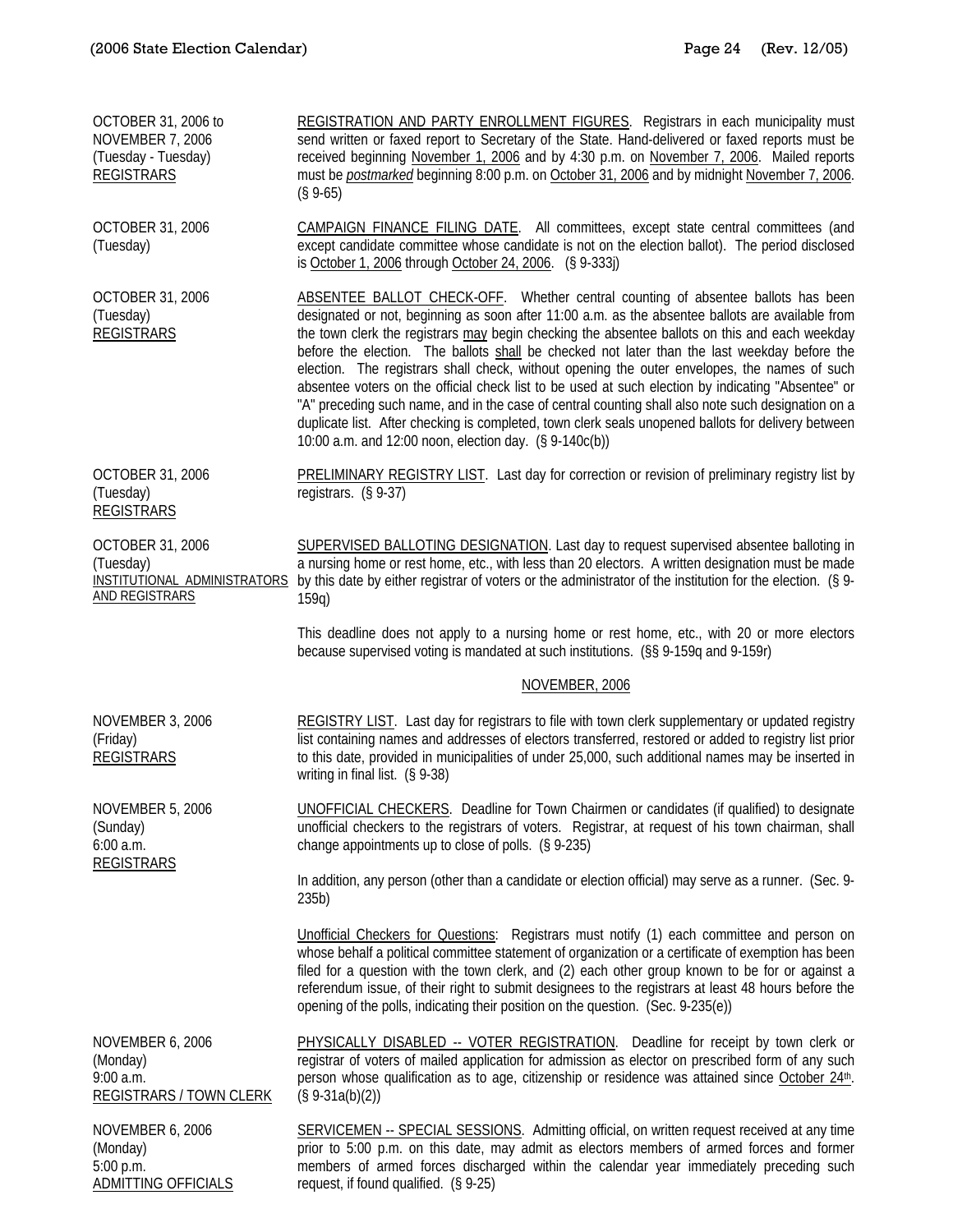Applications from servicemen and persons out of the country may be received throughout the day. (§§ 9-25 and 9-26)

LIMITED REGISTRATION SESSION THE LAST WEEKDAY BEFORE ELECTION. Session of Registrars of Voters of *ALL* towns to admit those seeking to vote in election whose qualification as to age, citizenship or residence was attained since October 24th. Hours: 9:00 a.m. - 12:00 noon. (§ 9-17)

SUPERVISED BALLOTING DEADLINE. Supervision of absentee balloting shall be not later than the last business day before the election. (§§ 9-159q and 9-159r)

ELECTION MATERIALS. Town clerks to provide election materials to Moderators before 8:00 p.m. (§ 9-259)

VOTING MACHINES. Machines must be prepared and delivered to polling places with all necessary furniture and equipment by 6:00 p.m. (§§ 9-238 and 9-247)

ABSENTEE BALLOTS. DEADLINE TO ISSUE. Absentee ballots may not be issued on election day, except presidential or overseas ballots and except electors who suddenly become ill within six days immediately preceding the close of the polls at the election or who are patients in a hospital within such six-day period, may apply for and be issued an absentee ballot up to the close of the polls. (§§ 9-140(h) and 9-150c)

ABSENTEE BALLOT CHECK-OFF. Whether central counting of absentee ballots has been designated or not, beginning as soon after 11:00 a.m. on this day as the absentee ballots are available from the town clerk, the registrars shall check without opening the outer envelopes, the names of such absentee voters on the official check list to be used at such election by indicating "Absentee" or "A" preceding such name, and shall in the case of central counting also note such designation on duplicate list. After checking is completed, town clerk seals unopened ballots for delivery between 10:00 a.m. and 12:00 noon election day. Although checking may begin on October 31, 2006, it must be completed by this day. (§ 9-140c)

REGISTRY LIST. Last day before election to remove electors from registry list who have died, become disfranchised or confirmed in writing that they have moved out of town. An elector is deemed to have confirmed in writing that he has moved out of town if (1) the registrars have received a cancellation form or (2) the elector has notified DMV of a change of address out of town concerning a driver's license. (DMV notifies the registrars, and the registrars send Notice of Removal.) The names of persons removed are not sent to the polls and such persons may be restored on election day only if both registrars are contacted and consent to approve the applicant's request for restoration. (§§ 9-32 and 9-35)

INACTIVE LIST. The registrars prepare an inactive list of (1) any person whose notice of approval of mail-in was returned undeliverable and who did not respond to a confirmation of voting residence notice sent thirty days prior to this date, and (2) any person who was sent a confirmation of voting residence notice between January 3, 2006—May 1, 2006 or between January 2, 2005 -- May 1, 2005 or between March 2, 2004--May 1, 2004 or between January 2, 2003--May 1, 2003 on the basis of the canvass and did not respond within thirty days after it was sent (and was not restored). The inactive list is sent to the polls. Electors on the inactive list may sign a restoration form at the polls and, if both registrars or both assistant registrars of voters in the polls consent, such elector may vote. (§§ 9-23g(c), 9-35 and 9-42(c))

REMOVE FROM INACTIVE LIST. Last day before election to remove electors from inactive registry list who were sent a Confirmation of Voting Residence Notice four years ago and did not respond within thirty days after it was sent (and were never restored to the active list). (Sec. 9-35)

NOVEMBER 6, 2006 (Monday) REGISTRARS

NOVEMBER 6, 2006 (Monday) REGISTRARS

NOVEMBER 6, 2006 (Monday) TOWN CLERK

NOVEMBER 6, 2006 (Monday) REGISTRARS

NOVEMBER 6, 2006 (Monday) TOWN CLERK

NOVEMBER 6, 2006 (Monday) REGISTRARS

NOVEMBER 6, 2006 (Monday) **REGISTRARS**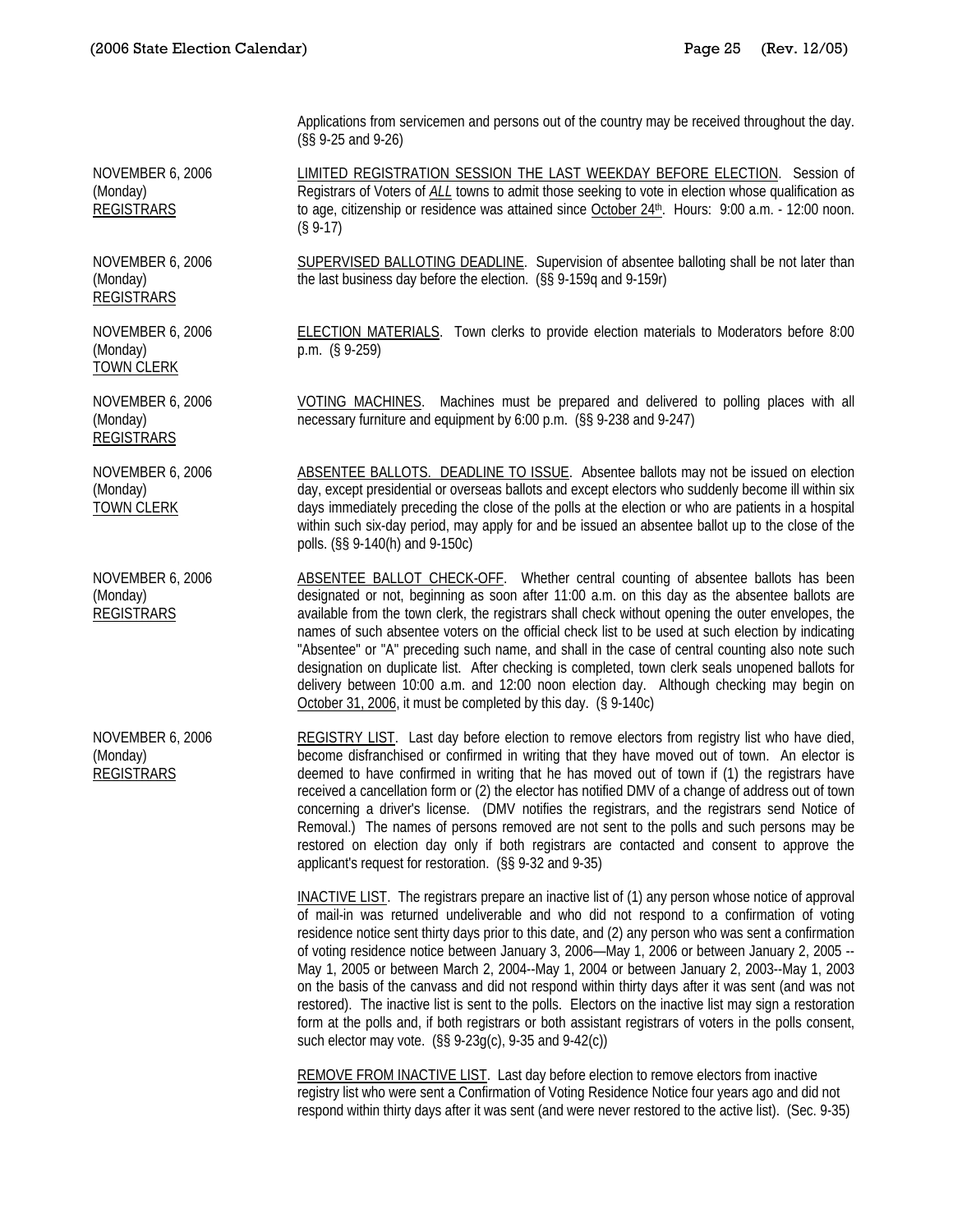NOVEMBER 6, 2004 (Monday)

CAMPAIGN FINANCE FILING DATE. Committees of unsuccessful candidates in state, district or municipal primary which reported and continued a deficit. (§ 9-333j)

Committees of unsuccessful candidates in a primary which reported a surplus must distribute their entire surplus by this date. (§ 9-333j)

#### \*ELECTION DAY \*

NOVEMBER 7, 2006 (Tuesday) ALL ELECTION OFFICIALS *MEETING OF ELECTION OFFICIALS* at polling places by 5:15 a.m. (§§ 9-174 and 9-259)

*MEETING OF MODERATOR AND ASSISTANTS* by 5:40 a.m. to place distance markers. (§ 9-236)

*DEMONSTRATOR VOTING MACHINE* to be provided inside polling place. (§ 9-260)

*3 SAMPLE BALLOT LABELS; 3 CONSTITUTIONAL AMENDMENT POSTERS (If Applicable), HAVA POSTERS and VOTER'S BILL OF RIGHTS POSTERS* (and, if town so elects, 3 local question posters of explanatory text and/or arguments re local questions) to be posted in each polling place. (§§ 9-255, 9-369b, 2-30a(b), and 9-236b)

 VOTER REGISTRATION RECEIPT. On election day, an applicant whose name is not on the check-list may vote if, at the polls, he (1) presents a voter registration receipt from the DMV or other prescribed voter registration agency that his application was received by the deadline, (3) fills out a new voter registration card, (3) the card is approved by the registrar, and (4) the voter presents the required identification. (§ 9-23g(d)).

*HOURS OF VOTING*. Polls to be open 6:00 a.m. to 8:00 p.m. Electors in line by 8:00 p.m. permitted to vote. (§ 9-174)

*OVERSEAS BALLOTS*. Overseas ballots may be issued up to the close of the polls. However, they must be received by town clerk by close of the polls on election day in order to be cast. (§§ 9-158c and 9-158g)

*ABSENTEE BALLOTS*. In order to be cast at an election, the absentee ballot must be received by the town clerk (1) by the close of the polls if it is mailed or if it is returned by a member of the immediate family of the applicant in person or by the qualified designee of an ill or physically disabled ballot applicant in person, or (2) by the day before the election if it is returned in person by the applicant. (§ 9-140b)

*ABSENTEE BALLOTS*. Absentee ballots are to be delivered to the registrars of voters between 10:00 a.m. and 12:00 noon, at 6:00 p.m. (optional), and again, immediately after the close of the polls. Those ballots which are timely received after 11:00 a.m. of the last weekday before election are to be delivered to the registrars of voters at 6:00 p.m. and/or 8:00 p.m. In municipalities which have central counting of absentee ballots, at close of polls, registrars or assistant registrars shall deliver official check list to central counting moderator. When counting of absentee ballots is complete, central counting moderator delivers check list, duplicate check list and returns required by Sec. 9-150b to head moderator. (§ 9-140c)

NOVEMBER 7, 2006 (Tuesday) MODERATORS

IMMEDIATELY AFTER THE CLOSE OF POLLS. Immediately after close of polls, checkers must deliver to moderator a certificate in duplicate, stating whole number of names on registry list and number checked thereon as having voted. Names of persons requesting a challenged ballot are crossed off registry list and added at end of list. (§§ 9-158j, 9-232e and 9-307)

Registrars at the respective polls must add their certificate to the check-list. Moderator must lock duplicate copy of moderator's return in voting machine. (§§ 9-307 and 9-309). In municipalities which have central counting of absentee ballots, the head moderator shall add the results from the voting machines (on each polling place moderator's returns) to the absentee count recorded on the central counting moderator's return for the corresponding voting district. (§ 9-150b(c))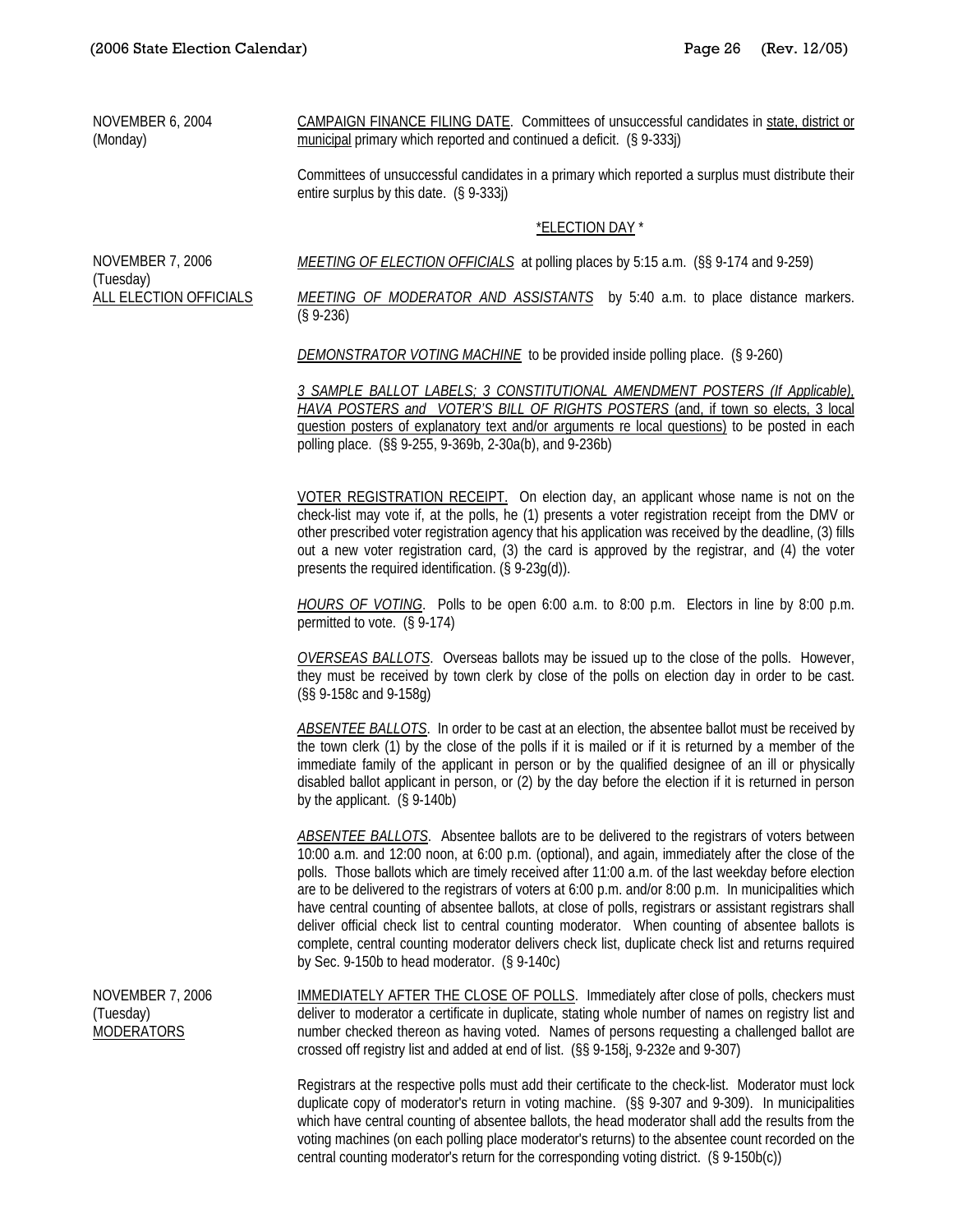TOWN CLERK

| <b>NOVEMBER 8, 2006</b><br>(Wednesday)<br><b>MODERATOR</b>                              | RETURN OF VOTES TO SECRETARY OF THE STATE. Head moderator must either 1) fax one<br>copy of the certificate of votes cast for candidates to the Secretary of the State by 12:00 midnight<br>on election day and then send such return to the Secretary of the State not later than three days<br>later (Monday, November 13, 2006 because Friday is a holiday) or 2) deliver immediately by hand<br>to Secretary of the State not later than 6:00 p.m. of day after election or to state police not later<br>than 4:00 p.m. who shall deliver by hand to Secretary of the State before 6:00 p.m. one copy of<br>duplicate certificate of votes cast for candidates and the result of the vote cast on each question,<br>both state and local, appearing on the election ballot. If Head moderator faxes return to Secretary<br>of the State, he must also send (by hand delivery or mail) return by November 13, 2006. (§§ 9-<br>314 and 9-369a) |
|-----------------------------------------------------------------------------------------|--------------------------------------------------------------------------------------------------------------------------------------------------------------------------------------------------------------------------------------------------------------------------------------------------------------------------------------------------------------------------------------------------------------------------------------------------------------------------------------------------------------------------------------------------------------------------------------------------------------------------------------------------------------------------------------------------------------------------------------------------------------------------------------------------------------------------------------------------------------------------------------------------------------------------------------------------|
|                                                                                         | Final date for head moderator in each town to deliver to Town Clerk one copy of duplicate<br>certificate of votes cast for candidates. (§ 9-314)                                                                                                                                                                                                                                                                                                                                                                                                                                                                                                                                                                                                                                                                                                                                                                                                 |
| <b>NOVEMBER 8, 2006</b>                                                                 | CERTIFIED CHECK LIST to be deposited with Town Clerk. (§ 9-307).                                                                                                                                                                                                                                                                                                                                                                                                                                                                                                                                                                                                                                                                                                                                                                                                                                                                                 |
| (Wednesday)<br><b>MODERATORS</b>                                                        | TIE VOTE OR "CLOSE" VOTE -- RECOUNT. For provisions relating to automatic recanvass<br>where tie vote or where plurality of winning candidate was within limits prescribed by statute.<br>(§§ 9-310, 9-311a and 9-311b)                                                                                                                                                                                                                                                                                                                                                                                                                                                                                                                                                                                                                                                                                                                          |
|                                                                                         | Recanvass of close question vote -- (§ 9-370a)                                                                                                                                                                                                                                                                                                                                                                                                                                                                                                                                                                                                                                                                                                                                                                                                                                                                                                   |
| NOVEMBER 8, 2006 thru<br>DECEMBER 31, 2006<br>(Wednesday - Sunday)<br><b>REGISTRARS</b> | REGISTRATION BY MAIL -- NOTICE OF ACCEPTANCE OR REJECTION TO BE SENT WITHIN<br>10 DAYS. When an application for registration by mail is received during this period registrar must<br>send by first class mail a notice of acceptance or rejection within 10 days of receipt of application.<br>The privileges as an elector attach immediately upon approval of the application, and the new<br>elector's name is added to the registry list. If a notice of approval is later returned undelivered,<br>registrars must proceed with confirmation of voting residence notice under Conn. Gen. Stat. Sec.<br>9-35 or Sec. 9-43 and may challenge applicant at polls. (§ 9-23g(c) and (d))                                                                                                                                                                                                                                                        |
| <b>NOVEMBER 13, 2006</b><br>(Monday)<br><b>MODERATORS</b>                               | DISCREPANCY -- RECOUNT. Last day for head moderator to order recount when there is a<br>discrepancy in returns. (§§ 9-310 and 9-311)                                                                                                                                                                                                                                                                                                                                                                                                                                                                                                                                                                                                                                                                                                                                                                                                             |
| <b>NOVEMBER 13, 2005</b><br>(Monday)                                                    | CAMPAIGN FINANCE FILING DATE. Committees of unsuccessful candidates in state, district or<br>municipal primary which reported a surplus.                                                                                                                                                                                                                                                                                                                                                                                                                                                                                                                                                                                                                                                                                                                                                                                                         |
|                                                                                         | The committee must distribute its entire surplus by November 6, 2006, and the manner of its<br>distribution must be disclosed in this report. $(S_9-333i)$                                                                                                                                                                                                                                                                                                                                                                                                                                                                                                                                                                                                                                                                                                                                                                                       |
| <b>NOVEMBER 15, 2006</b><br>(Wednesday)<br><b>MODERATORS</b>                            | CLOSE VOTE OR DISCREPANCY RECOUNT. Last day to conduct close vote or discrepancy<br>recount. (§§ 9-310, 9-311, 9-311a, 9-311b, 9-370a)                                                                                                                                                                                                                                                                                                                                                                                                                                                                                                                                                                                                                                                                                                                                                                                                           |
| <b>NOVEMBER 15, 2004</b><br>(Wednesday)                                                 | CAMPAIGN FINANCE FILING DATE. The campaign treasurer of any political committee formed<br>by or on behalf of a lobbyist must biennially file a certification to that effect with the Secretary of the<br>State on or before November 15th. (Sec. 9-333L(f))                                                                                                                                                                                                                                                                                                                                                                                                                                                                                                                                                                                                                                                                                      |
| <b>NOVEMBER 17, 2006</b><br>(Friday)<br><b>TOWN CLERK</b>                               | ABSENTEE BALLOTS REPORT. Last day for town clerk to file with Secretary of the State<br>statement accounting for number of absentee ballot forms received from said Secretary for the<br>election. (§§ 9-139c and 9-232e)                                                                                                                                                                                                                                                                                                                                                                                                                                                                                                                                                                                                                                                                                                                        |
| NOVEMBER 21, 2006<br>(Tuesday)<br><b>CANDIDATES AND ELECTORS</b>                        | <b>ELECTION CONTEST.</b> Last day for bringing any complaint contesting ruling of moderator or<br>count of votes to the proper court. (§§ 9-323, 9-324 and 9-328)                                                                                                                                                                                                                                                                                                                                                                                                                                                                                                                                                                                                                                                                                                                                                                                |
| <b>NOVEMBER 21, 2006</b><br>(Tuesday)<br>TOMA OI FOIZ                                   | VOTING MACHINES. Voting machines are to remain locked through this date. (§§ 9-266 and 9-<br>310)                                                                                                                                                                                                                                                                                                                                                                                                                                                                                                                                                                                                                                                                                                                                                                                                                                                |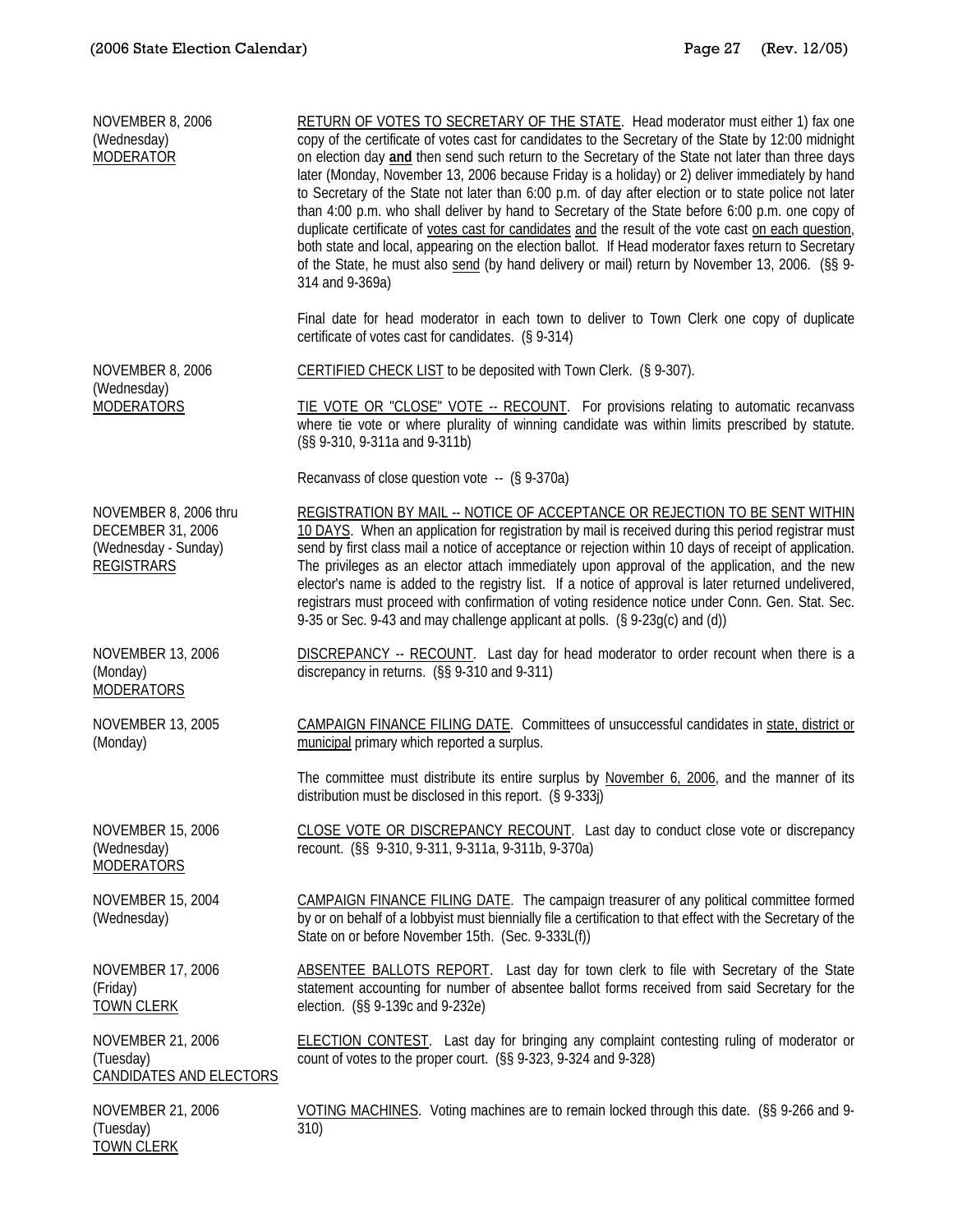NOVEMBER 22, 2006 (Wednesday) TOWN CLERK REPORT OF REFERENDUM. Town clerk to file with Secretary of the State result of a referendum (a) on charter or charter amendment, or (b) on the question of the acceptance of a special act, or (c) conducted in accordance with the provisions of a special act. (§ 9-371) NOVEMBER 28, 2006 (Tuesday) TOWN CLERK RUN-OFF ELECTION. Run-off election for offices in which tie-vote resulted is to be held three weeks after election. At least three days' notice of such adjourned election must be published by town clerk. (§ 9-332) DECEMBER, 2006 DECEMBER 7, 2006 (Thursday) TOWN CLERK COPIES OF CHARTERS. Last day for clerk to file with Secretary of the State three certified copies of any charter, charter amendments or home rule ordinance amendments approved at the election, with the effective date indicated and in the case of the approval of charter or home rule ordinance amendments, three certified copies of the complete charter or ordinance incorporating such amendments. (§ 7-191(h)) DECEMBER 7, 2006 (Thursday) REGISTRARS CERTIFICATE OF CANVASS COMPLETION. Last day for registrars of voters to file with Secretary of the State a certificate signed under penalties of false statement stating that the annual canvass of voters was completed. (§ 9-32) JANUARY, 2007 JANUARY 8, 2007 (Monday) TOWN CLERK VOTING DISTRICT RETURNS. Last day that town clerk of towns divided into voting districts may file voting district returns in tabular or summary form. (§ 9-322a) JANUARY 8, 2007 (Monday) TOWN CLERK ELECTION FORMS. Town clerk destroys, if no contest is pending and no subpoena has been issued by the State Elections Enforcement Commission, all unused printed absentee ballots for the state election. (§ 9-150b(h)) JANUARY 8, 2007 (Monday) TOWN CLERK MACHINE REPORTS. Reports of machine mechanics and reports of registrars and party watchers provided for in Sections 9-244 and 9-246 for state election to be kept by town clerk through this day. (§ 9-245) JANUARY 10, 2007 (Wednesday) CAMPAIGN FINANCE FILING DATE. Filing date, all committees. Period covered is October 25, 2006 through December 31, 2006. (§ 9-333j) A candidate or political committee organized for the election which has eliminated any deficit or distributed any surplus at this time, may terminate upon the filing of this statement. (§ 9-333j) FEBRUARY, 2007 FEBRUARY 5, 2007 (Monday) TOWN CLERK PRIMARY FORMS. Town clerk destroys, if no contest is pending, and no subpoena has been issued by the State Elections Enforcement Commission, the following forms used at August  $8<sub>i</sub>$ 2006 state, district or municipal primary, if any: Sealed depository envelopes by district containing absentee ballots counted, and absentee ballot counters' notes, worksheets or written materials and record of votes cast by absentee ballot for each candidate; sealed depository envelope containing challenged ballots; affidavit of town clerk attesting to accuracy of endorsement of date and time of receipt of outer envelopes; and the affidavit(s) regarding municipal clerk's delivery and registrars' receipt of ballots. (§§ 9-140c(a) and (j), 9-150a(m), 9-150b(f), (i) and (j), and 9-232f) *If primary for Representative in Congress or U.S. Senator is held, all of the above forms are to be retained until June 10, 2008.*  FEBRUARY 7, 2005 (Monday) CAMPAIGN FINANCE FILING DATE. Committees established for the November 7<sup>th</sup> state election. Committees organized for the election which reported a surplus must distribute the same. Period covered is January 1, 2006 through January 31, 2006. (§ 9-333j)

## SEPTEMBER, 2008